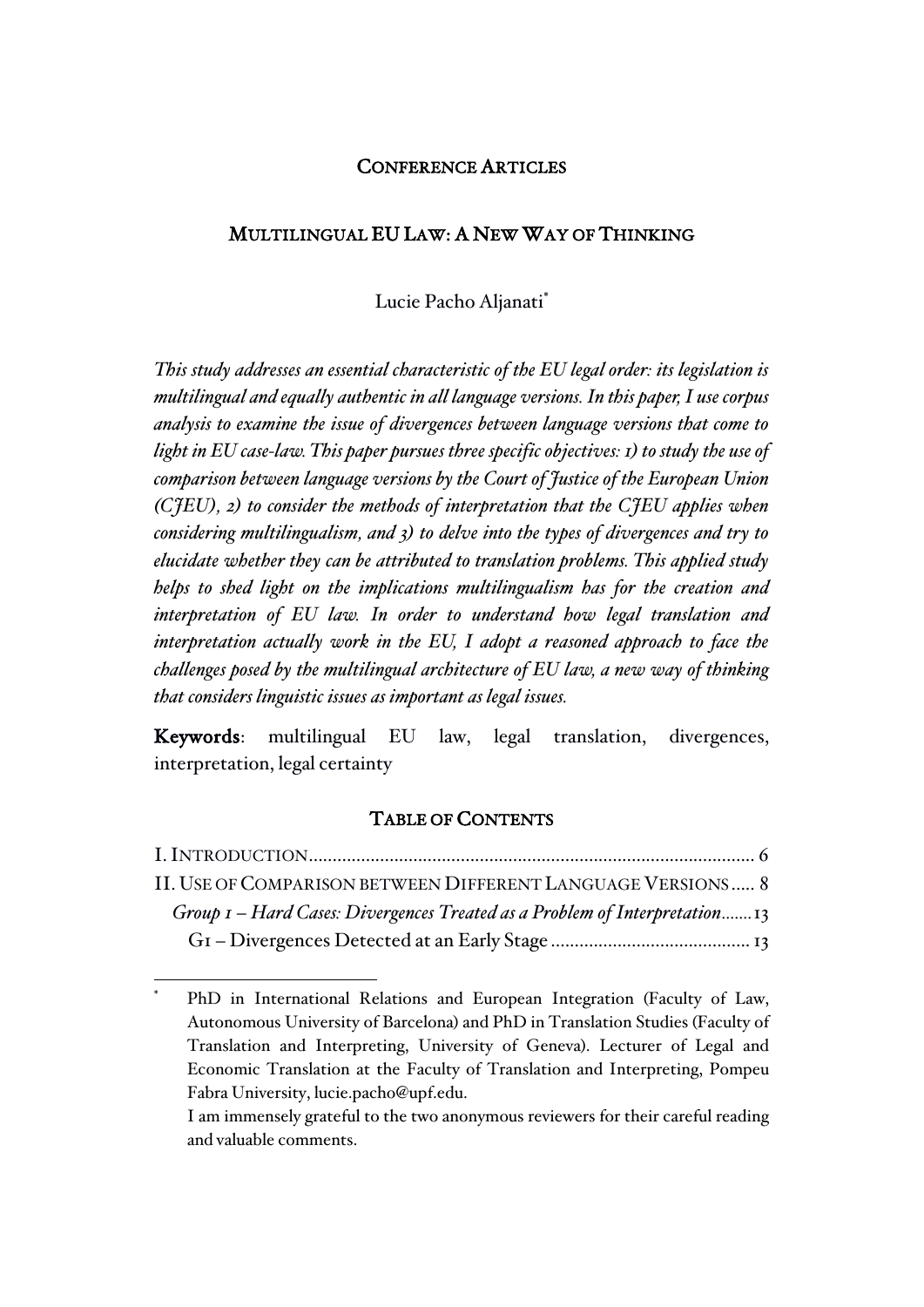| Group 2 – Soft Cases: Divergences Not Treated as a Problem of Interpretation 25 |
|---------------------------------------------------------------------------------|
|                                                                                 |
|                                                                                 |
| Group 3: No Divergence but Comparison is Used as Confirmation  29               |
| III. LEGAL CERTAINTY AND METHODS OF INTERPRETATION 30                           |
|                                                                                 |
|                                                                                 |
|                                                                                 |
|                                                                                 |
|                                                                                 |
|                                                                                 |
|                                                                                 |

# I. INTRODUCTION

When studying the legal nature of the EU it is common to highlight the binding character of EU legislation and its invocability or direct effect. In this study, I emphasise another important feature of EU legislation: the fact that it is multilingual and equally authentic in all language versions.<sup>1</sup> EU law produces rights and obligations for individuals and this 'justifies the rendering of the legislation in all official languages', as a way to ensure equality before the law.<sup>2</sup>

As a consequence, translation plays a fundamental role in the development and application of multilingual EU law. Translators create texts that are legally binding;<sup>3</sup> they are key actors in law-making because drafting takes

 $\overline{a}$ <sup>1</sup> See Case 283/81 Srl CILFIT and Lanificio di Gavardo SpA *v Ministry of Health* EU:C:1982:335, para 18.

<sup>2</sup> Lucie Pacho Aljanati, *The Court of Justice of the European Union's case law on linguistic divergences (2007-2013): interpretation criteria and implications for the translation of EU legislation.* Doctoral thesis 2015, available at: http://hdl.handle.net/10803/314190

<sup>3</sup> On the role of translators as text producers, see, for example, Susan Šarčević, *New Approach to Legal Translation* (Kluwer Law International 1997); Susan Šarčević, 'Challenges to the Legal Translator' in Peter M. Tiersma and Lawrence. M. Solan (eds), *The Oxford Handbook of Language and Law* (Oxford University Press 2012) 191.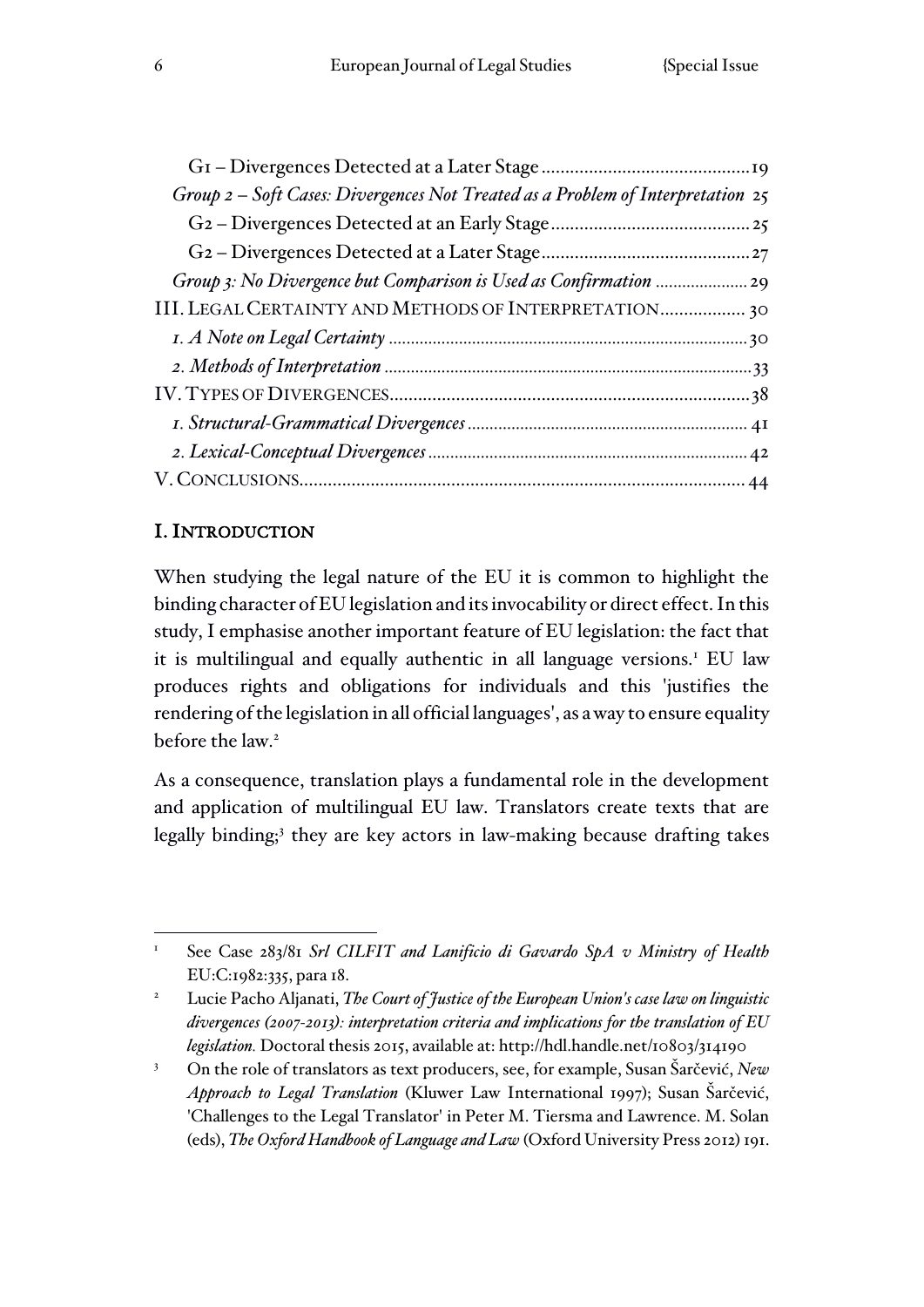$\overline{a}$ 

place through translation.<sup>4</sup> Therefore, the creation of EU legislation includes the work of drafters, translators and lawyer-linguists, who normally act as legal revisers and supervise the linguistic concordance of the language versions.<sup>5</sup> The term 'language version' is used instead of 'translation' because all EU texts are equally authoritative. But can rules carry identical legal implications in all languages? Divergences between the different languages are inevitable. In case of doubt, the Court of Justice of the European Union (CJEU) is responsible for interpreting EU law (Art. 267 TFEU) and acts as the guarantor of uniform application and interpretation of EU legislation, always based on the premise that all versions constitute the same legal instrument.

In this paper, I use corpus analysis<sup>6</sup> to examine issues of divergences that come to light in EU case-law. Searches in the CVRIA database were carried out using the key term 'language versions'. This allows the retrieval of cases in which different language versions were invoked. The period chosen covers 01/01/2017 until 30/06/2017. This corpus analysis pursues three specific objectives. First, I study the use of comparison between language versions. I observe whether comparison is used to reconcile diverging language versions or to support an interpretation when no divergences are present (Section II). Second, I consider the methods of interpretation that the CJEU applies. For this, I divide cases into two main groups: those involving linguistic criteria of interpretation and those resorting to metalinguistic criteria of interpretation (Section III). Metalinguistic methods attempt to reconcile diverging texts by referring to the system and the purpose of the texts, that is to say, applying criteria that go beyond the linguistic level and make it possible to solve the problem without having to choose among the language versions.<sup>7</sup> Section III

See Ingemar Strandvik, 'EU Translation - Legal Translation in Multilingual Lawmaking', Conference proceedings: The Eleventh International FIT/EULITA Forum: The Life of Interpreters and Translators - Joy and Sorrow?

<sup>5</sup> On the shared legal-linguistic revision, see, for instance, Manuela Guggeis and William Robinson, 'Co-revision': Legal-Linguistic Revision in the European Union 'Co-decision' Process' in Cornelis Jaap W. Baaij (ed), The Role of Legal Translation in Legal Harmonisation (Wolters Kluwer 2012) 51 and Aljanati (n 2) 64.

<sup>6</sup> A corpus typically implies a finite body of texts, sampled to be maximally representative and able to be stored electronically. See Tony McEnery and Andrew Wilson, *Corpus Linguistics* (Edinburgh University Press 2007) 29.

<sup>7</sup> Pierre Pescatore 'Interprétation des lois et conventions plurilingues dans la Communauté européenne' (1984) 25(4) Les Cahiers de Droit 996.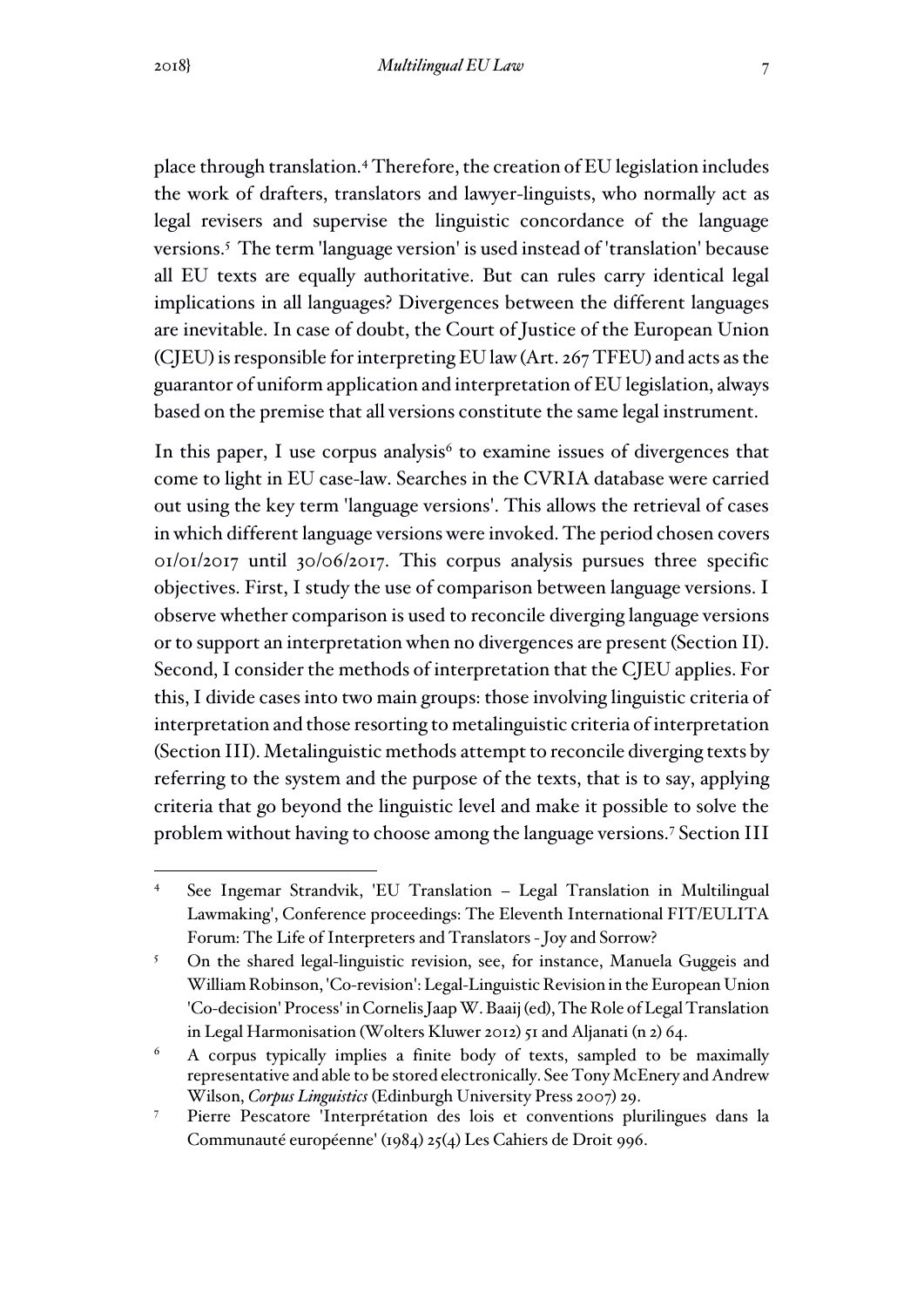also deals with interpretive techniques to solve divergences. It explores the issue of legal certainty in relation to multilingualism. Finally, I delve into the types of divergences and try to elucidate whether they can be attributed to translation problems. In addition, the examples shed light on the way the CJEU constructs meaning (Section IV).

This applied study brings to light some of the implications that multilingualism has for the creation and interpretation of EU law. I sustain that, in order to understand how legal translation and interpretation actually work in the EU, it is necessary to adopt a new way of thinking, which regards not only legal matters but also linguistic ones. Thus, I adopt a non-positivist perspective to address how meaning is construed and how legal certainty is reconciled with multilingualism.<sup>8</sup> These research questions necessitate interdisciplinary insights. I adopt an approach that deals with judicial interpretation from a linguistic perspective, regarding translation as key for the existence of EU legislation.

### II. USE OF COMPARISON BETWEEN DIFFERENT LANGUAGE VERSIONS

This section examines the use of comparison between language versions. I observe whether comparison is used to reconcile diverging language versions or to support an interpretation when no divergences are present.

The search in the CVRIA database was done by selecting the following criteria:

Period or date = 'Date of delivery' Period = 'from 01/01/2017 to 30/06/2017' Documents = Documents published in the ECR: Judgments; Documents not published in the ECR: Judgments

Text = 'language versions'

<sup>&</sup>lt;sup>8</sup> On non-positivist perspectives in relation to meaning, see, for instance, Ralph Christensen and Michael Sokolowski, 'Wie normative ist Sprache? Der Richter zwischen Sprechautomat und Sprachgesetzgeber' in Ulrike Haß-Zumkehr (ed), *Sprache und Recht* (Walter de Gruyter 2002) 65.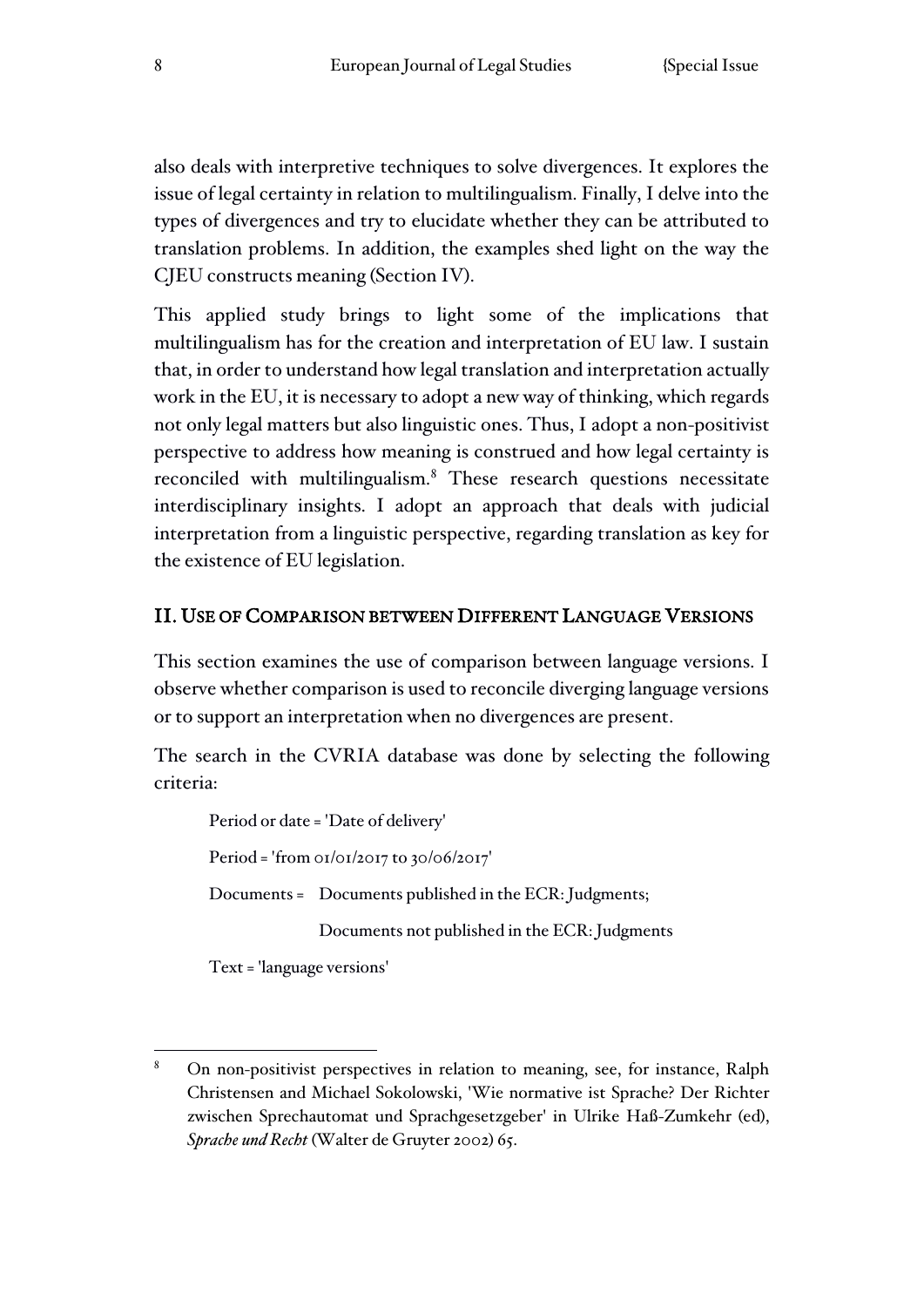Regarding the key term, I carried out many searches in previous studies using several key words. I concluded that the term 'language versions' extracts almost all instances of comparison between different language versions.<sup>9</sup> In addition, in the present study I do not limit the search to any policy area.

Fourteen judgements were obtained. The initial question that arose was whether all instances of comparison dealt with a divergence between different language versions. In ten cases (71%), comparison concerned some kind of divergence. However, there were four cases (29%) in which no divergence was present but the CJEU used comparison to confirm an interpretation, normally by stating that all language versions converged.



Figure 1: Use of comparison

If we consider the total number of judgements that the CJEU issued during the chosen period, these fourteen judgements represent only 3% of the cases. This figure is in line with the results obtained from larger and different

 $\overline{a}$ <sup>9</sup> Christensen and Sokolowski (n 8); Fernando Prieto Ramos and Lucie Pacho Aljanati, 'Comparative Interpretation of Multilingual Law in International Courts: Patterns and Implications for Translation' in Fernando Prieto Ramos (ed), *Institutional Translation for International Governance. Enhancing Quality in Multilingual Legal Communication* (Bloomsbury 2017).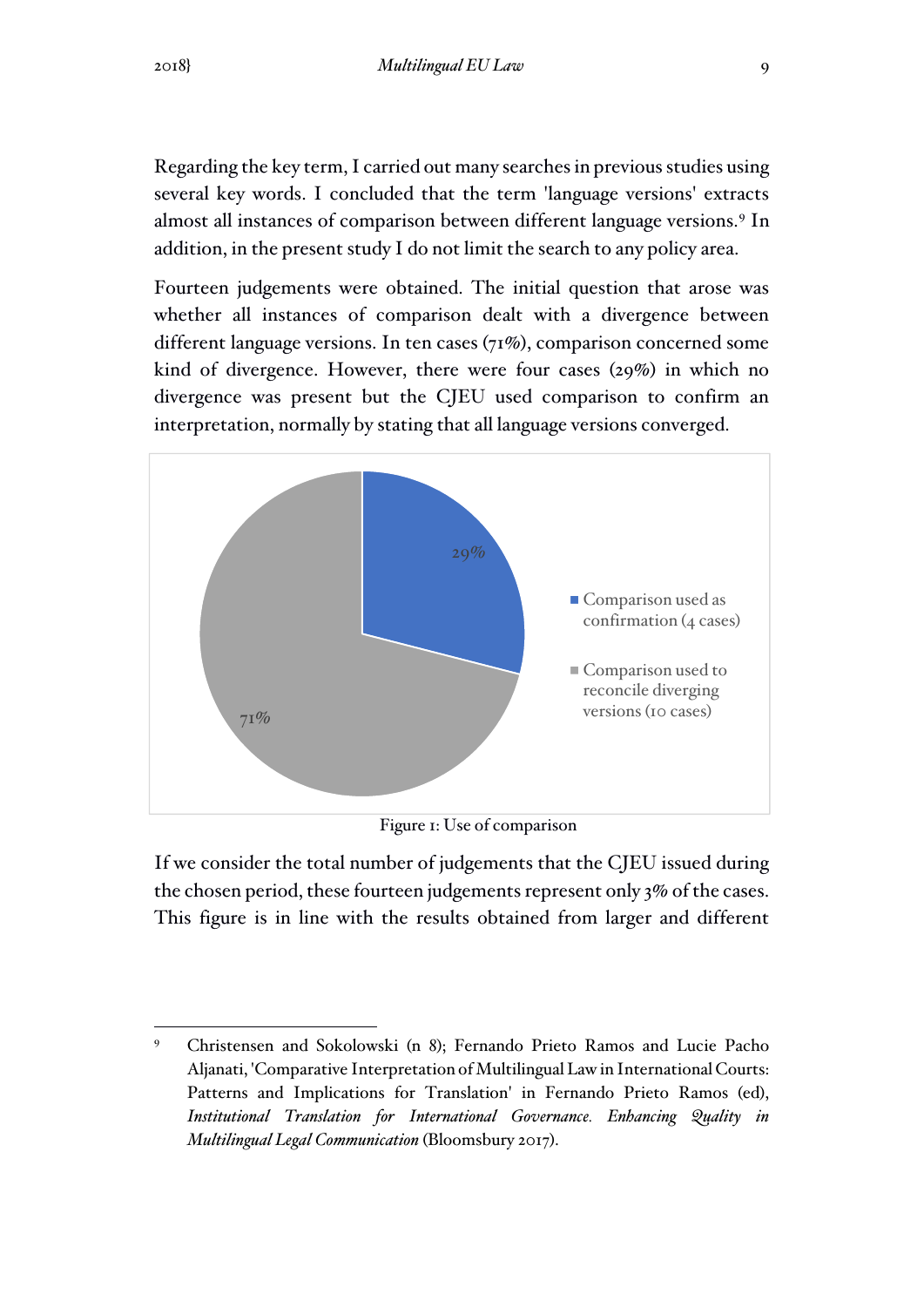periods, which means the period selected for this study is highly representative.<sup>10</sup>

Moreover, looking at the type of proceedings, most cases (79%) are references for a preliminary ruling. These are the typical proceedings in which issues of linguistic divergences are treated. In these cases, the referring court has doubts as to the interpretation of a certain provision and the CJEU, in the framework of its competences (Art. 267 TFEU), has the final word in deciding how it must be interpreted. $<sup>II</sup>$ </sup>



Figure 2: Types of proceedings

In addition, all cases were further classified into three different groups:<sup>12</sup>

Group 1 – Hard cases: divergences treated as a problem of interpretation Group 2 – Soft cases: divergences not treated as a problem of interpretation Group 3: No divergence but comparison is used as confirmation

<sup>&</sup>lt;sup>10</sup> Pacho Aljanati (n 2); Prieto Ramos and Pacho Aljanati (n 9).

 $\text{1}^{\text{II}}$  Pacho Aljanati (n 2).

 $12$  I follow the classification used in previous studies: Pacho Aljanati (n 2) and Lucie Pacho Aljanati, 'Multilingual Interpretation by the CJEU in the Area of Freedom, Security and Justice' in Joanna Jemielniak and Anne-Lise Kjær (eds), *Language and Legal Interpretation in International Law* (Oxford University Press 2018).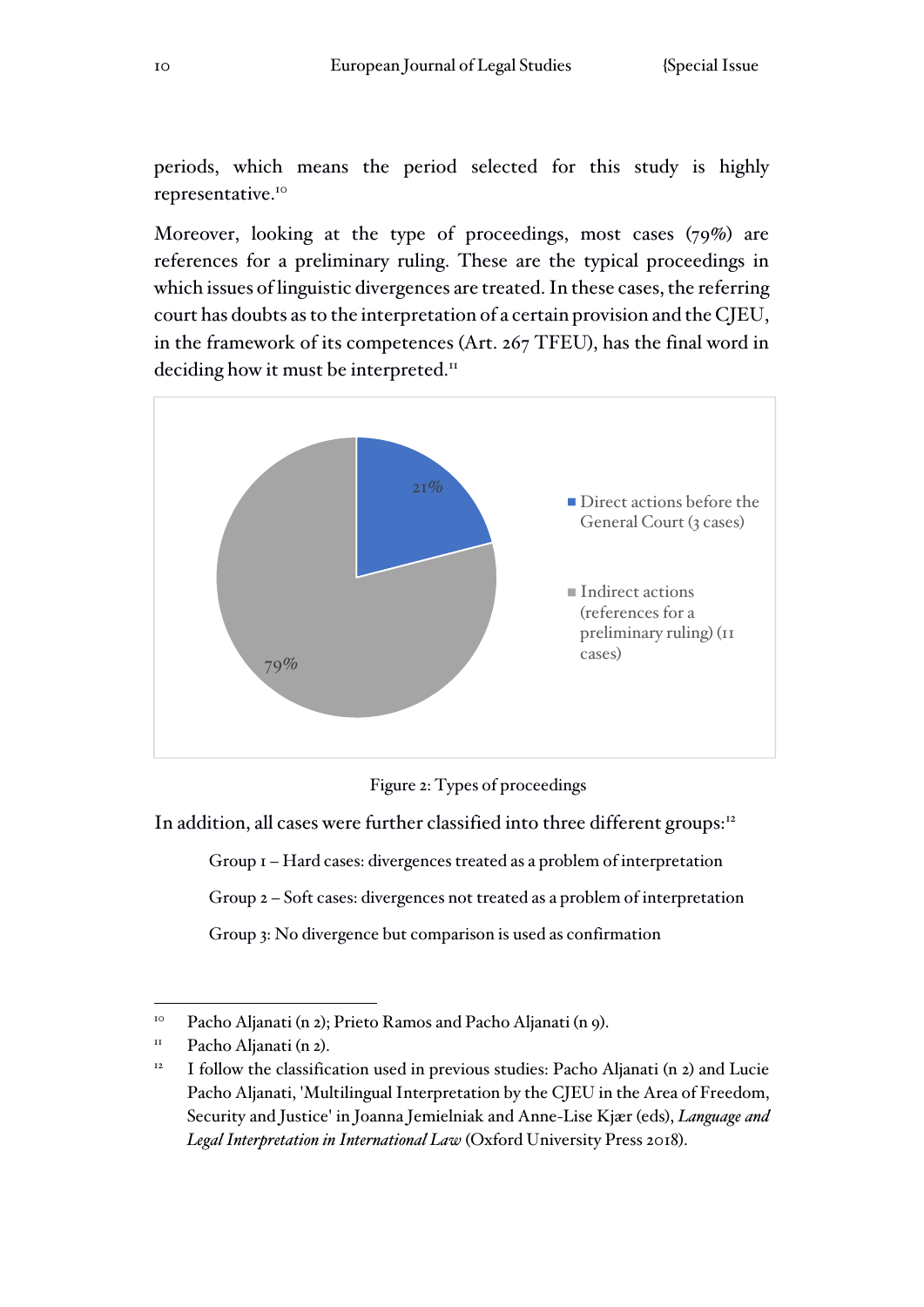Cornelis Jaap Baaij mentions a similar classification: 'discrepancies posing interpretation problems', 'unproblematic discrepancies' and 'no discrepancies'.<sup>13</sup> However, he does not provide details on these three categories and moves on to analyse the interpretive strategies, i.e. he analyses the method of interpretation that the CJEU applies. Joxerramon Bengoetxea differentiates between hard cases and clear cases. The term 'case' refers to a situation or a state of affairs, i.e. to the applicability of the sources to a certain situation in a given context.<sup>14</sup> He explains that hard cases call for interpretation because of semantic or pragmatic features of the case at hand, for example because the meaning of the applicable norm may not be clear owing to polysemy, vagueness, generality and ambiguity of the terms used in the norm, or due to the open texture of legal language.<sup>15</sup> In contrast, the justification of a decision in a clear case tends to be straightforward.<sup>16</sup> 'Clear case' refers to a situation in which 'the applicability of a legal rule or a set of legal rules to certain facts is clear and unproblematic'.<sup>17</sup>

I call Group 1 'hard cases' because the CJEU deals with problematic divergences that require metalinguistic interpretation. However, for Group 2 I use the term 'soft cases' and not 'clear cases' because the judgements present some divergences that are solved relatively easily. From the evidence found in the applied study, we cannot conclude that all requests for a preliminary ruling are hard cases.<sup>18</sup>

I first analyse all instances of divergences quantitatively, without limiting the investigation to any languages in particular. This offers a global picture of how cases are distributed into the three groups and the methods of interpretation that the CJEU applies. The qualitative analysis focuses on an examination of the types of divergences, refining and exploring the linguistic

<sup>&</sup>lt;sup>13</sup> Cornelis Jaap W. Baaij, 'Fifty years of Multilingual Interpretation in the European Union' in Peter Tiersma and Lawbrence Solan (eds), *The Oxford Handbook of Language and Law* (Oxford University Press 2012) 219.

<sup>14</sup> Joxerramon Bengoetxea, *The Legal Reasoning of the European Court of Justice* (Clarendon Press 1993) 183.

<sup>&</sup>lt;sup>15</sup> Ibid 168.

 $16$  Ibid 173.

<sup>&</sup>lt;sup>17</sup> Ibid 184.

<sup>18</sup> Suvi Sankari, *European Court of Justice Legal Reasoning in Context* (Europa Law Publishing 2013) 80, citing Bengoetxea (n 14).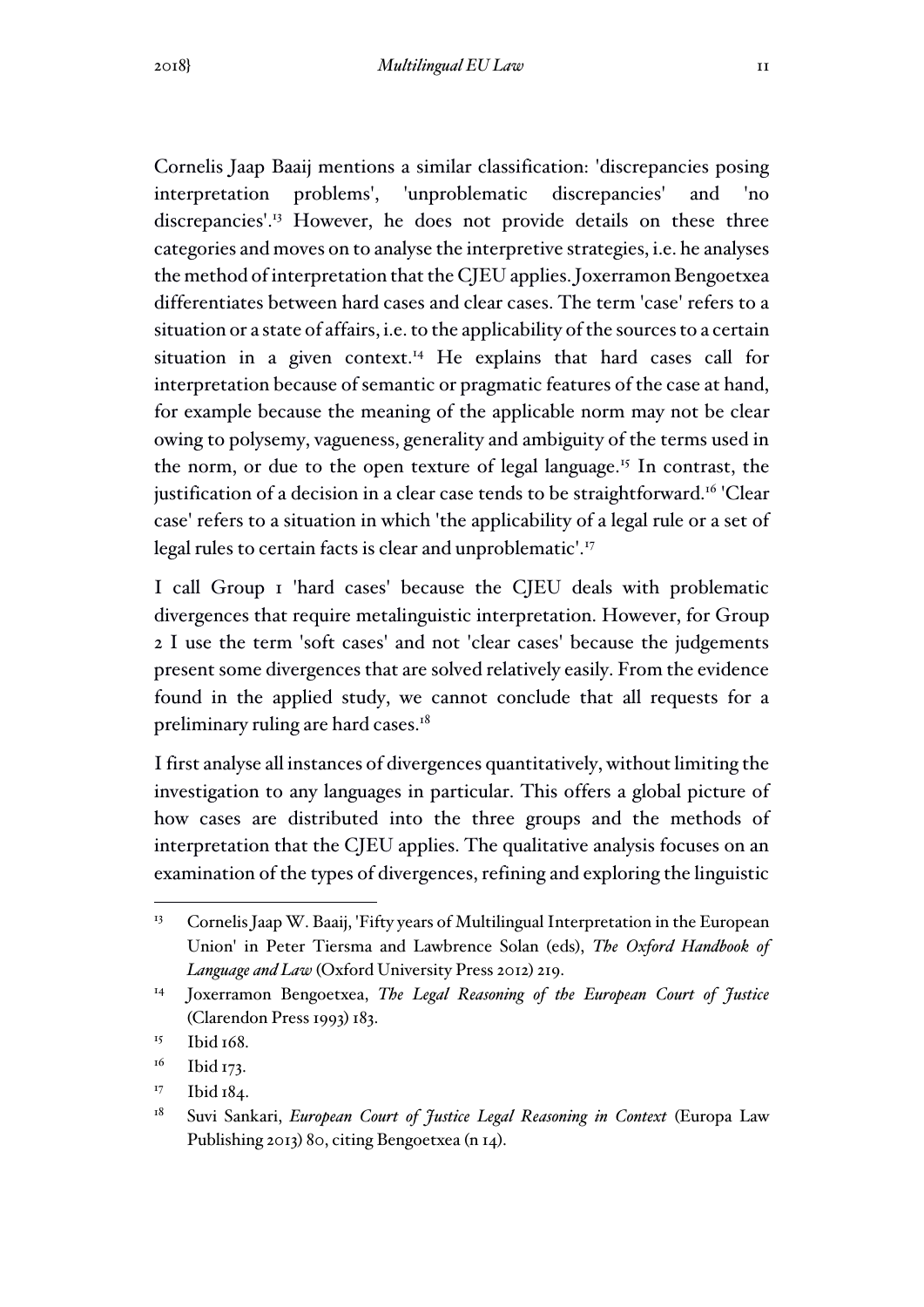and translation issues in greater detail. The focus is on Group 1 and Group 2. For this part, comparison is limited to English, French, German and Spanish, as these are my working languages.



The following graph shows the distribution of the cases:

Figure 3: Distribution of cases

I also observe whether the divergence appears at an early stage (the referring court or one of the parties have already noted a divergence) or at a later stage (normally in cases where the referring court poses a question for a preliminary ruling and the Advocate General or the Court unveils the divergence at a later stage when trying to answer the question). The results show that in Group 1, in three cases the divergence was detected at an early stage, while in four cases the divergence appeared later. In Group 2, two of the cases present a divergence that appeared at an early stage and one case concerns a divergence that was noted at a later stage. The stage of discovering the divergence matters because it indicates who initiates comparison and why.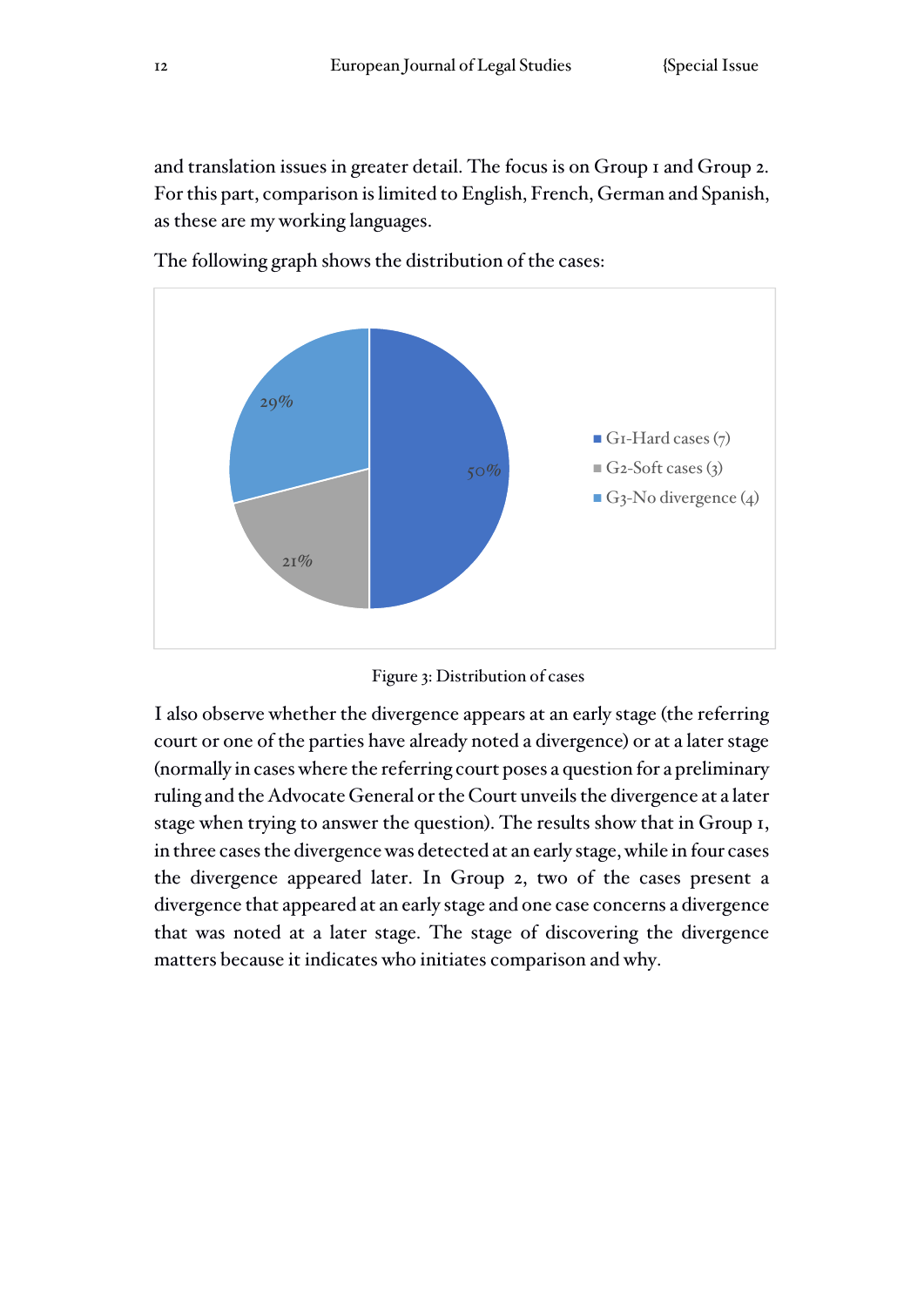# *Group 1 – Hard Cases: Divergences Treated as a Problem of Interpretation*

# G1 – Divergences Detected at an Early Stage

In the *Sharda Europe* case,<sup>19</sup> the Court used the expression 'as the referring court states' in order to acknowledge that there was a divergence between the wording of the Spanish version and that of the other official language versions. The provision in question was the first subparagraph of Article  $3(2)$ of Directive 2008/69 (emphasis added in italics):

| ES | 2. Como excepción a lo establecido en el apartado 1, todo producto    |
|----|-----------------------------------------------------------------------|
|    | fitosanitario autorizado que contenga una de las sustancias activas   |
|    | enumeradas en el anexo como única sustancia activa, o junto con       |
|    | otras sustancias activas incluidas todas ellas en el anexo I de la    |
|    | Directiva 91/414/CEE, será objeto de una nueva evaluación, a más      |
|    | tardar, el 31 de diciembre de 2008, por parte de los Estados miembros |
|    | de acuerdo con los principios uniformes previstos en el anexo VI      |
|    | de la citada Directiva, sobre la base de una documentación que        |
|    | reúna los requisitos establecidos en su anexo III y que tenga en      |
|    | cuenta la parte B de la entrada en su anexo I por lo que respecta a   |
|    | las sustancias activas enumeradas en el anexo.                        |
| DE | (2) Abweichend von Absatz I unterziehen die Mitgliedstaaten           |
|    | jedes zugelassene Pflanzenschutzmittel, das einen der im Anhang       |
|    | genannten Wirkstoffe entweder als einzigen Wirkstoff oder als         |
|    | einen von mehreren Wirkstoffen enthält, die sämtlich bis spätestens   |
|    | 31. Dezember 2008 in Anhang I der Richtlinie 91/414/EWG               |
|    | aufgeführt waren, einer Neubewertung nach den einheitlichen           |
|    | Grundsätzen gemäß Anhang VI der Richtlinie 91/414/EWG. Sie            |
|    | stützen sich dabei auf Unterlagen, die den Anforderungen des          |
|    | Anhangs III dieser Richtlinie genügen, und berücksichtigen den        |
|    | Eintrag in Anhang I Teil B der genannten Richtlinie in Bezug auf      |
|    | die im Anhang genannten Wirkstoffe.                                   |
| EN | 2. By way of derogation from paragraph 1, for each authorised plant   |
|    | protection product containing one of the active substances listed     |

 $\overline{a}$ <sup>19</sup> Case C-293/16 *Sharda Europe BVBA v Administración del Estado and Syngenta Agro, SA* EU:C:2017:430.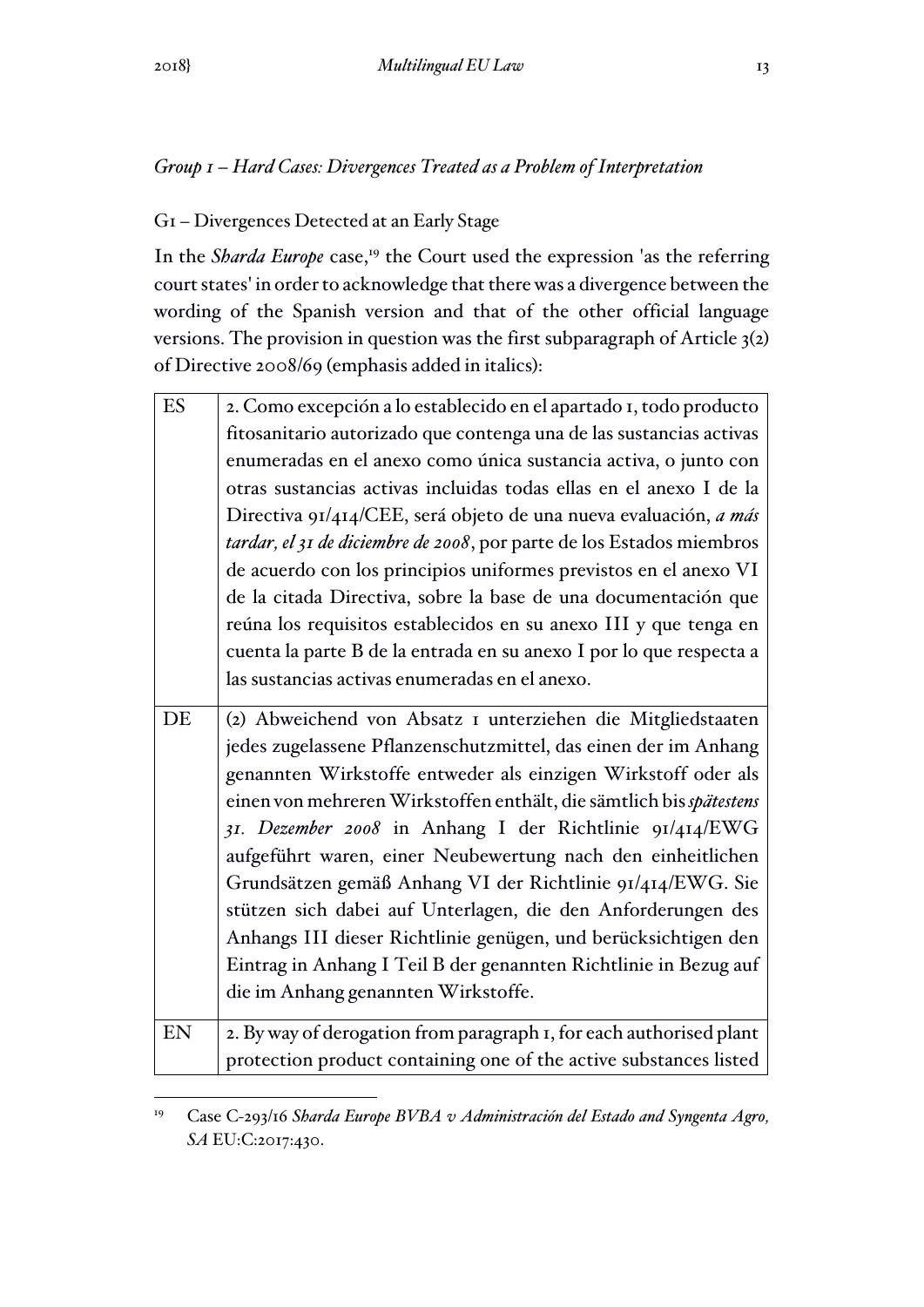in the Annex as either the only active substance or as one of several active substances all of which were listed in Annex I to Directive 91/414/EEC *by 31 December 2008 at the latest*, Member States shall reevaluate the product in accordance with the uniform principles provided for in Annex VI to Directive 91/414/EEC, on the basis of a dossier satisfying the requirements of Annex III to that Directive and taking into account part B of the entry in Annex I to that Directive concerning the active substances listed in the Annex. FR 2. Par dérogation au paragraphe 1, tout produit phytopharmaceutique autorisé contenant l'une des substances actives mentionnées dans l'annexe, en tant que substance active unique ou associée à d'autres substances actives, toutes inscrites à l'annexe I de la directive 91/414/*CEE au plus tard le 31 décembre 2008*, fait l'objet d'une réévaluation par les États membres, conformément aux principes uniformes prévus à l'annexe VI de ladite directive, sur la base d'un dossier satisfaisant aux conditions de son annexe III et tenant compte de la partie B de l'inscription à son annexe I concernant les substances actives mentionnées dans

The divergence is clear because in the Spanish version the date of 31 December 2008 constitutes the deadline by which the Member States must carry out a re-evaluation. In contrast, in the German, English and French versions this date refers to the listing of the active substances contained in the authorised plant protection product that is to be re-evaluated by the Member States. The Court seemed to compare other language versions as well: 'The same is true, inter alia, of the Greek, Italian and Dutch versions of that provision'.<sup>20</sup>

The Court explained that the Spanish version was the one that differed from the rest: 'More specifically, the wording of all those language versions, with the exception of the Spanish version [...]'. According to the Court, this provision indicates that 'the plant protection product concerned must be reevaluated if all the active substances composing it, together with those listed

l'annexe.

 $\overline{a}$ <sup>20</sup> *Sharda Europe* (n 19) para 19.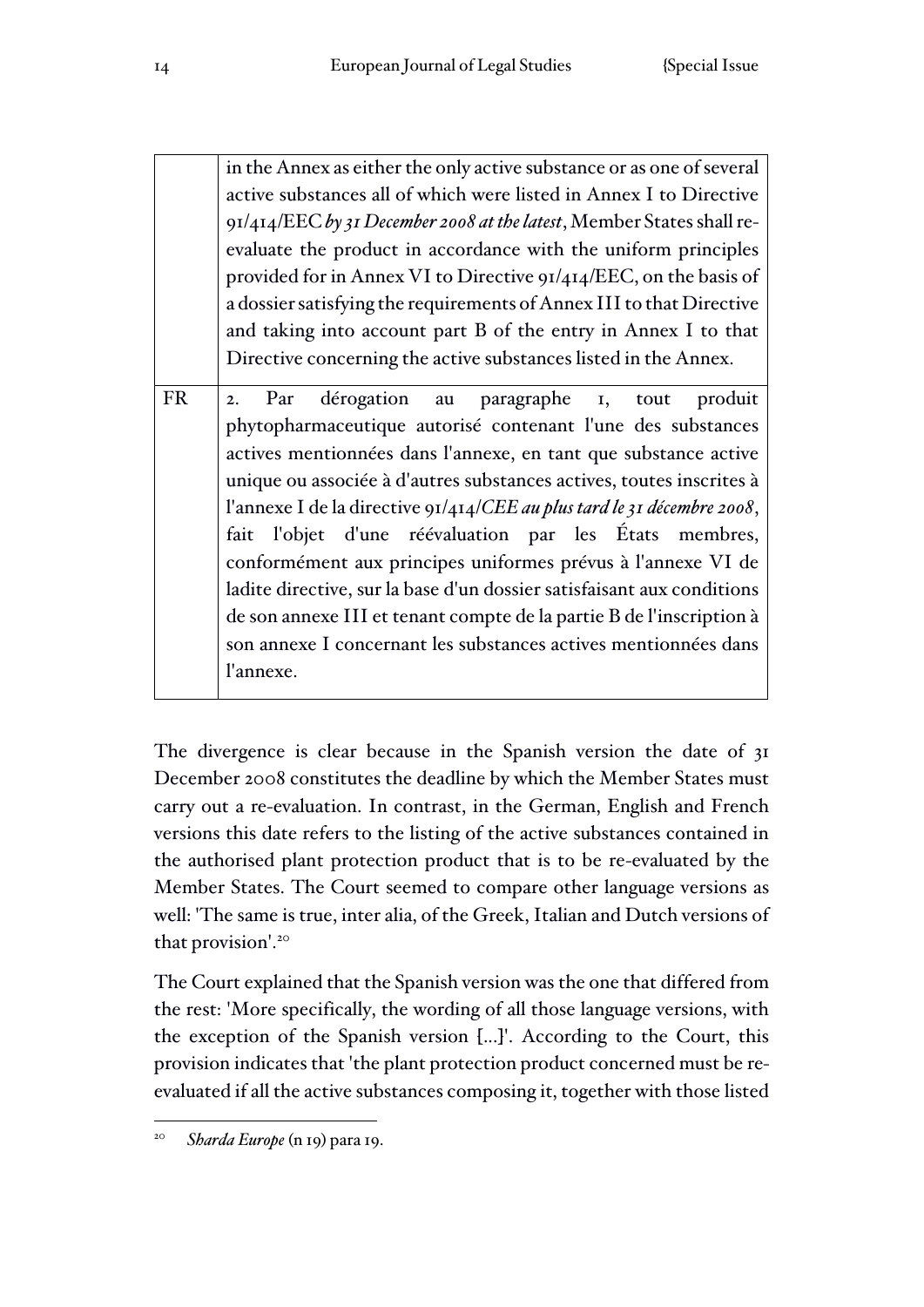in the Annex to Directive 2008/69, had been listed in Annex I to Directive 91/414 by 31 December 2008 at the latest'.<sup>21</sup>

Immediately after that, the Court invoked the idea that all versions constitute the same legal instrument and must be read jointly: 'the wording used in one language version of a provision of EU law cannot serve as the sole basis for the interpretation of that provision or be given priority over the other language versions in that regard'.<sup>22</sup> The Court then moved on to a teleological interpretation by referring to the 'general scheme and purpose of the rules'.<sup>23</sup> After examining the context and the purpose of the Directive,<sup>24</sup> the Court confirmed that the date of 31 December 2008 corresponds to 'the deadline by which all the active substances contained in that plant protection product, other than those listed in the Annex to Directive 2008/69, must have been included on the list in Annex I to Directive  $91/414^{1.25}$  Finally, in this case there was no Opinion of the Advocate General that could provide any other information.<sup>26</sup>

The second case that I analyse in this group is *Pinckernelle*. <sup>27</sup> From a reading of the judgement of the Court, it seems that the divergence appeared later, because no mention is made as to who detected the problem. However, after examining the Opinion of the Advocate General I realised that the divergence was in fact spotted earlier: 'The written observations of the City of Hamburg, Germany, Italy and the Commission all feature discussion of

 $\overline{a}$ 

 $25$  Ibid para 25.

<sup>21</sup> *Sharda Europe* (n 19) para 20.

 $22$  Ibid para 21.

 $23$  Ibid.

 $24$  Ibid paras 22-24.

<sup>&</sup>lt;sup>26</sup> Not all cases have an Opinion of the Advocate General.

<sup>&</sup>lt;sup>27</sup> Case C-535/15 *Freie und Hansestadt Hamburg v Jost Pinckernelle* EU:C:2017:315.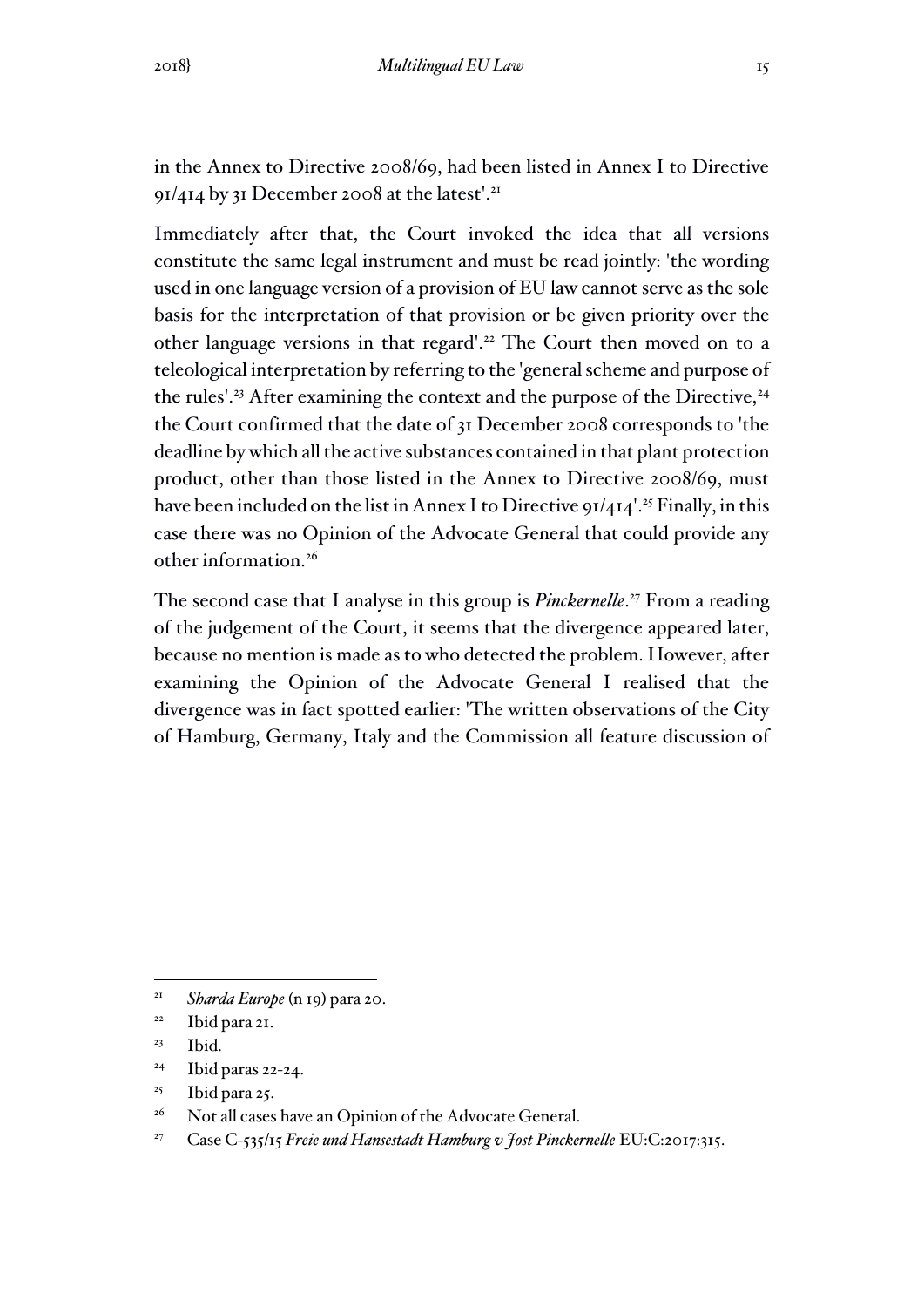the various language versions of Article  $\zeta$  of the REACH Regulation<sup>28</sup> with respect to the meaning of 'placed on the market'.<sup>29</sup>

The Commission argued that there were eight language versions (Danish, Latvian, Hungarian, Romanian, Slovakian, Swedish, Slovenian, and Czech versions) in which the words 'in the Community' in Article 5 of the REACH Regulation applied both to manufacture and to placing on the market. Three language versions (Spanish, Lithuanian and German) were ambiguous, and ten (Bulgarian, Estonian, Finnish, Greek, Italian, Dutch, Polish, Portuguese, French and English) appeared to attach the territorial limitation 'in the Community' only to manufacture.<sup>30</sup>

| ES | Sin perjuicio de lo dispuesto en los artículos 6, 7, 21 y 23, no se<br>fabricarán en la Comunidad ni se comercializarán sustancias, como<br>tales o en forma de preparados o contenidas en artículos, a menos<br>que se hayan registrado de conformidad con las disposiciones<br>pertinentes del presente título que así lo exijan. |
|----|-------------------------------------------------------------------------------------------------------------------------------------------------------------------------------------------------------------------------------------------------------------------------------------------------------------------------------------|
| DE | Vorbehaltlich der Artikel 6, 7, 21 und 23 dürfen Stoffe als solche, in                                                                                                                                                                                                                                                              |
|    | Gemischen oder in Erzeugnissen nur dann in der Gemeinschaft                                                                                                                                                                                                                                                                         |
|    | hergestellt oder in Verkehr gebracht werden, wenn sie nach den                                                                                                                                                                                                                                                                      |
|    | einschlägigen Bestimmungen dieses Titels, soweit vorgeschrieben,                                                                                                                                                                                                                                                                    |
|    | registriert wurden.                                                                                                                                                                                                                                                                                                                 |
| EN | Subject to Articles 6, 7, 21 and 23, substances on their own, in                                                                                                                                                                                                                                                                    |
|    | preparations or in articles shall not be manufactured in the                                                                                                                                                                                                                                                                        |
|    | Community or placed on the market unless they have been                                                                                                                                                                                                                                                                             |
|    | registered in accordance with the relevant provisions of this Title                                                                                                                                                                                                                                                                 |
|    | where this is required.                                                                                                                                                                                                                                                                                                             |
|    |                                                                                                                                                                                                                                                                                                                                     |

 $\overline{a}$ <sup>28</sup> Regulation (EC) 1907/2006 of the European Parliament and of the Council of 18 December 2006 concerning the Registration, Evaluation, Authorisation and Restriction of Chemicals (REACH), establishing a European Chemicals Agency, amending Directive 1999/45/EC and repealing Council Regulation (EEC) 793/93 and Commission Regulation (EC) 1488/94 as well as Council Directive 76/769/EEC and Commission Directives 91/155/EEC, 93/67/EEC, 93/105/EC and 2000/21/EC (Text with EEA relevance) [2006] OJ L 396.

<sup>&</sup>lt;sup>29</sup> Ibid, EU:C:2016:996, Opinion of AG Tanchev, para 35.

<sup>30</sup> *Pinckernelle* (n 27) para 38.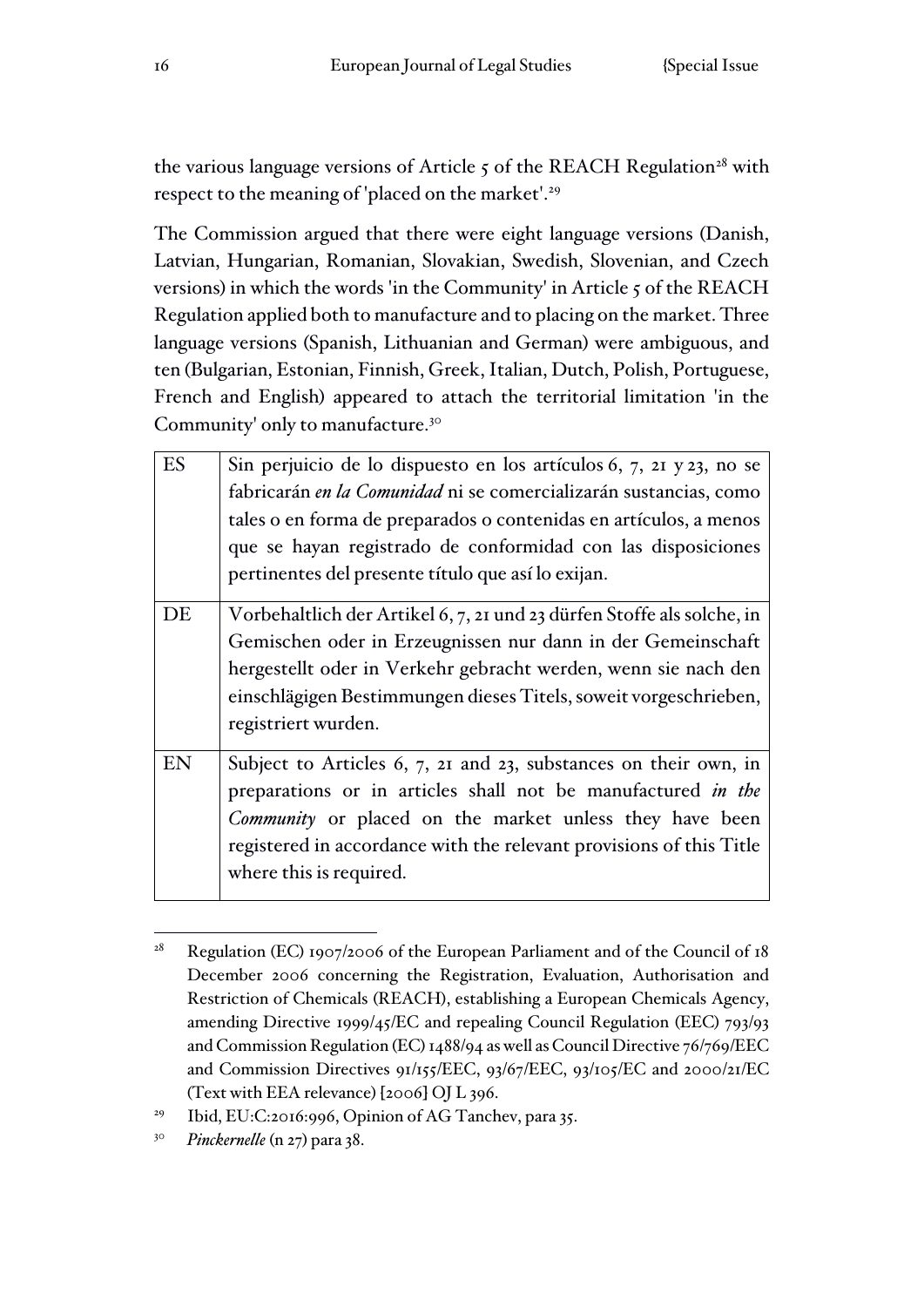| <b>FR</b> | Sous réserve des articles 6, 7, 21 et 23, des substances telles quelles    |
|-----------|----------------------------------------------------------------------------|
|           | ou contenues dans des préparations ou des articles ne sont pas             |
|           | fabriquées <i>dans la Communauté</i> ou mises sur le marché si elles n'ont |
|           | pas été enregistrées conformément aux dispositions pertinentes             |
|           | du présent titre, lorsque cela est exigé.                                  |
|           |                                                                            |

A more detailed analysis of the four languages I compare in this study shows that the Spanish and German versions are ambiguous (it is not clear whether 'in the Community' refers to both the manufacture and the placing in the market) whereas in the English and French versions the expression 'in the Community' is explicitly linked to the manufacture of substances.

It is interesting that before engaging in comparison the Court sustained that 'for the purpose of interpreting a provision of EU law it is necessary to consider not only its wording but also the context in which it occurs and the objectives pursued by the rules of which it is part'.<sup>31</sup> Then it compared and remarked the diverging interpretations. After that, it continued with an examination of the context.<sup>32</sup> After a careful analysis, the Court concluded that the expression 'placing on the market' relates to the internal market of the EU. Therefore, the expression 'in the Community' is modifying both the manufacture and placing on the market.

In the *Al Chodor* case,<sup>33</sup> the referring court pointed out that the language versions of Article  $2(n)$  of the Dublin III Regulation<sup>34</sup> diverged (emphasis added):

 $\overline{a}$ <sup>31</sup> *Pinckernelle* (n 27) para 31.

 $3^2$  Ibid (n 26) paras 34-43.

<sup>33</sup> Case C-528/15 *Policie ČR, Krajské ředitelství policie Ústeckého kraje, odbor cizinecké policie v Salah Al Chodor and Others* EU:C:2017:213.

<sup>34</sup> Regulation (EU) 604/2013 of the European Parliament and the Council of 26 June 2013 establishing the criteria and mechanisms for determining the Member States responsible for examining an application for international protection lodges in one of the Member States by a third-country national or a stateless person [2013] OJ L 180/31.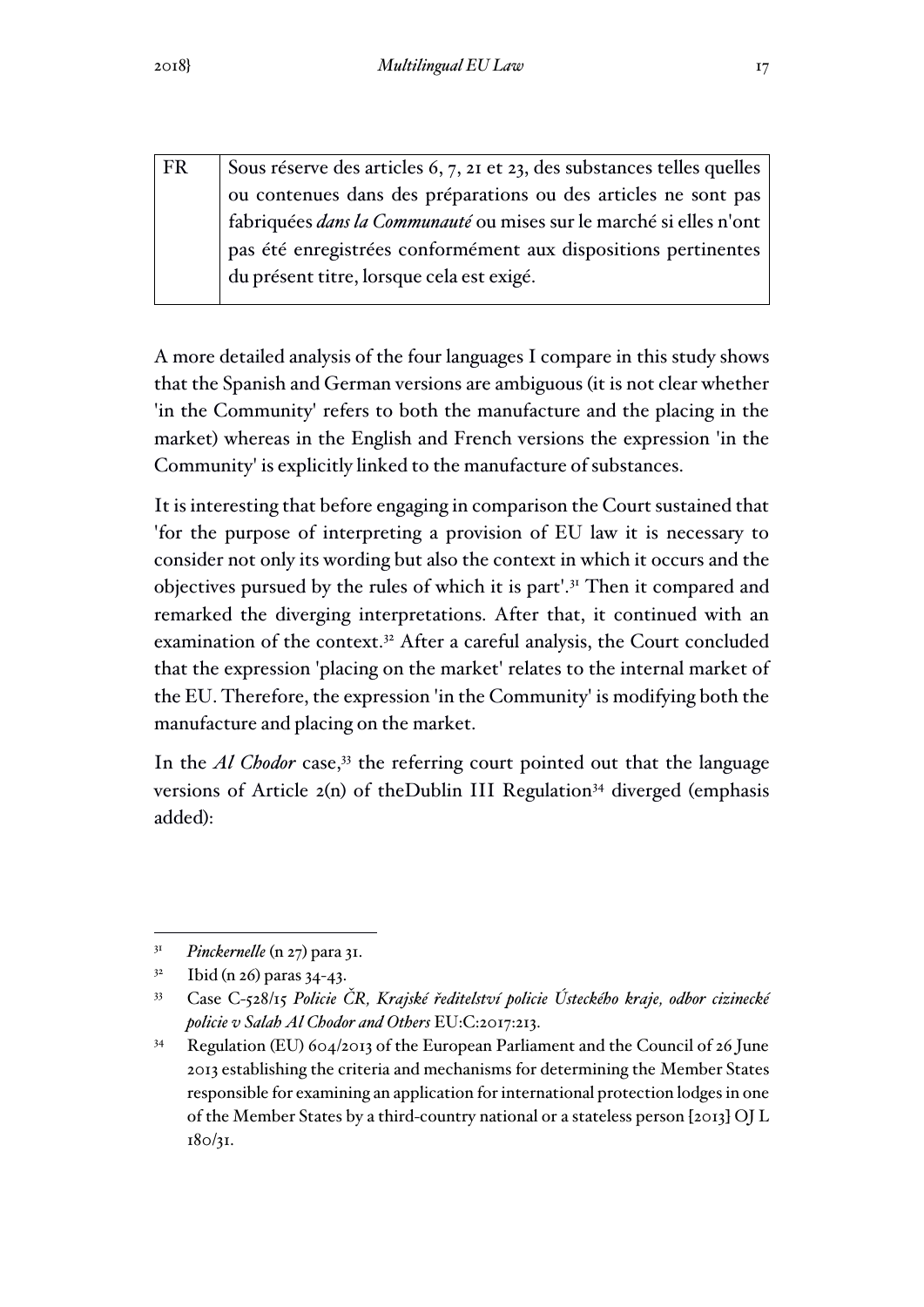| ES        | «riesgo de fuga»: la existencia de razones basadas en criterios          |
|-----------|--------------------------------------------------------------------------|
|           | objetivos definidos <i>por ley</i> que, en un caso concreto, permitan    |
|           | pensar que un solicitante, un nacional de un tercer país o un            |
|           | apátrida sujeto a un procedimiento de traslado pueda fugarse.            |
| DE        | "Fluchtgefahr' das Vorliegen von Gründen im Einzelfall, die auf          |
|           | objektiven gesetzlich festgelegten Kriterien beruhen und zu der          |
|           | Annahme Anlass geben, dass sich ein Antragsteller, ein                   |
|           | Drittstaatsangehöriger oder Staatenloser, gegen den ein                  |
|           | Überstellungsverfahren läuft, diesem Verfahren möglicherweise            |
|           | durch Flucht entziehen könnte.                                           |
| EN        | 'risk of absconding' means the existence of reasons in an                |
|           | individual case, which are based on objective criteria defined $b\gamma$ |
|           | law, to believe that an applicant or a third country national or a       |
|           | stateless person who is subject to a transfer procedure may              |
|           | abscond.                                                                 |
|           |                                                                          |
| <b>FR</b> | «risque de fuite», dans un cas individuel, l'existence de raisons,       |
|           | fondées sur des critères objectifs définis par la loi, de craindre la    |
|           | fuite d'un demandeur, un ressortissant de pays tiers ou un               |
|           | apatride qui fait l'objet d'une procédure de transfert.                  |
|           |                                                                          |

From a comparison of these versions, we can observe that the German language version of the provision refers to objective criteria 'laid down in legislation'. Other language versions refer to criteria defined 'by law' (in the general sense). In addition, the referring court noted that the European Court of Human Rights interprets the term 'law' broadly.<sup>35</sup> According to the Czech court, 'that term is not limited solely to legislation, but also includes other sources of law'.<sup>36</sup>

 $\overline{a}$ <sup>35</sup> Also see the Opinion of the AG who sustains the concept of 'law' as referred to in the Regulation has an independent meaning distinct from that of the concept of 'law' as referred to in the ECHR. *Salah Al Chodor* (n 33) Opinion of AG Saugmandsgaard Øe, para 42.

<sup>36</sup> *Salah Al Chodor* (n 33) para 21.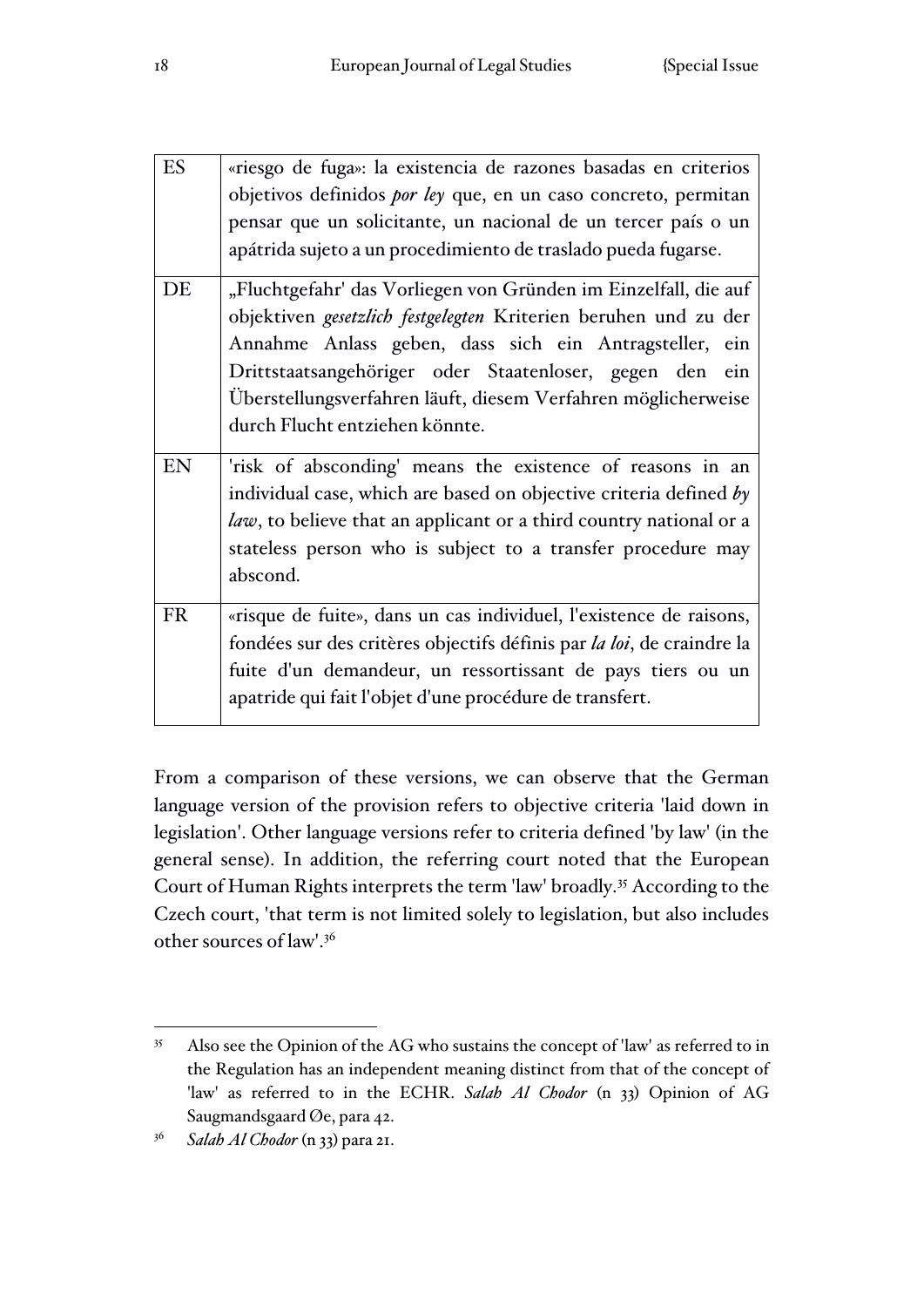When the Court started answering the question posed by the referring court, it claimed that a textual interpretation was not helpful in that case:

[...] a purely textual analysis of the notion of 'defined by law' cannot determine whether case-law or a consistent administrative practice are capable of coming within that concept. In the different language versions of that regulation, the term equivalent to the term 'loi (legislation)' has a different scope.<sup>37</sup>

The Court added that the wording used in some versions is similar to the concept of *droit* (law in the general sense), which can have a wider scope than *loi* (legislation). In addition, other language versions have a more restrictive scope.<sup>38</sup> The difference in scope is significant. The conclusion was that the objective criteria required implementation in the national law of each Member State.<sup>39</sup> Linguistic interpretation was clearly not enough in this case and the Court had to examine the purpose and general scheme of the rules.<sup>40</sup>

G1 – Divergences Detected at a Later Stage

In the *ERGO Poist'ovňa* case,<sup>41</sup> a divergence appeared regarding the Czech, Latvian and Slovak language versions. As I do not command any of these languages, I will limit myself to mentioning the arguments of the Court. It explained that in most of the language versions the provision in question provided that 'the right to commission can be extinguished only 'if and to the extent that' it is established that the contract between the third party and the principal will not be executed'.<sup>42</sup> However, the Czech, Latvian and Slovak language versions of the provision did not contain wording which could be translated as 'to the extent that'.<sup>43</sup>

<sup>37</sup> *Salah Al Chodor* (n 33) para 31.

<sup>38</sup> Ibid.

<sup>39</sup> Ibid para 28

<sup>40</sup> Ibid para 32.

<sup>41</sup> Case C-48/16 *ERGO Poist'ovňa, a.s. v Alžbeta Barlíková* EU:C:2017:377.

<sup>42</sup> *ERGO Poist'ovňa* (n 41) para 34.

<sup>&</sup>lt;sup>43</sup> The AG enters into a bit more detail and compares the expressions in a footnote: See, for example, the Spanish ('en la medida'), Danish ('i det omfang'), German ('soweit'), Estonian ('ulatuses'), French ('dans la mesure où'), Italian ('nella misura in cui'), Lithuanian ('tik tiek, kiek'), Maltese ('sal-limiti li'), Dutch ('voor zover'),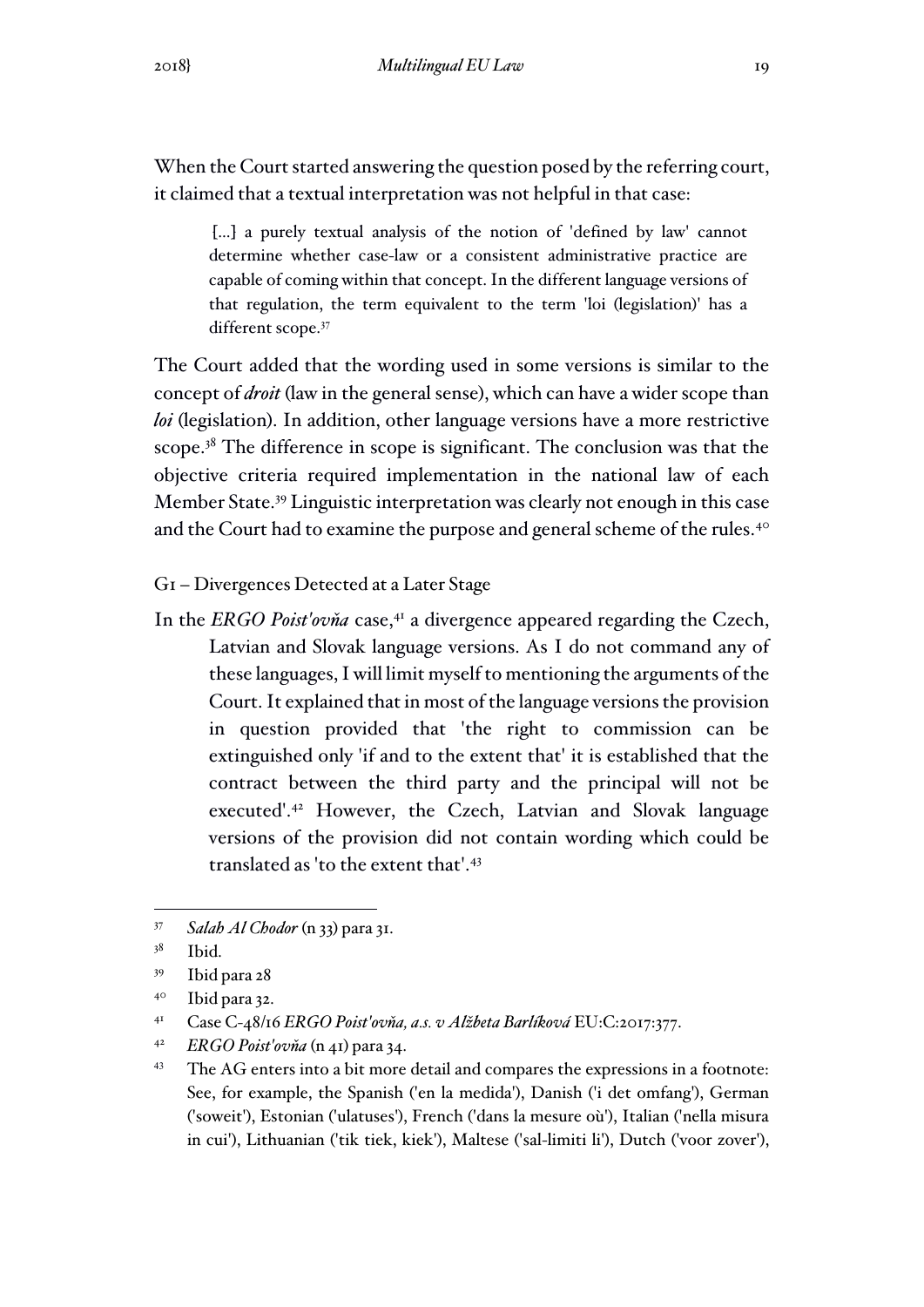The Court resorted to metalinguistic criteria of interpretation. It recalled that 'provisions of EU law must be interpreted and applied uniformly in the light of the versions existing in all the languages of the European Union'.<sup>44</sup> Here the Court makes clear that all languages constitute the same legal instrument. It then invoked the purpose and general scheme:

Where there is divergence between the various language versions of an EU legislative text, the provision in question must be interpreted by reference to the purpose and general scheme of the rules of which it forms part (judgment of 1 March 2016, *Alo and Osso*, C-443/14 and C-444/14, EU:C:2016:127, paragraph 27).<sup>45</sup>

In the *Popescu* case,<sup>46</sup> the Court dealt with the concept of 'entitlement to drive granted before 19 January 2013'. As the divergence concerned the Romanian version, which I do not command, I will not enter into much detail. The provision in question used the expression *drept de conducere acordat*, including the word *drept* which normally refers to the right itself, not the document attesting a right granted, and the word *acordat* which literally means 'accorded' or 'granted', and may refer both to a right and to a document attesting that right.<sup>47</sup>

In addition, both the Advocate General and the Court observed that a literal interpretation of the expression *droit de conduire délivré* in the French version could suggest that the wording of the said provision implies that 'only express entitlements to drive deriving from an instrument formally issued, generally in the form of an individual administrative act, before 19 January 2013 would not be affected, in accordance with that provision, by the requirements of that directive'.<sup>48</sup>

In the face of the differences between various language versions, the Court recalled that 'the wording used in one language version of a provision of EU

Polish ('o ile'), Portuguese ('na medida em que'), and Romanian ('în măsura în care') language versions. *ERGO Poist'ovňa* (n 38) Opinion of AG Szpunar, para 26.

<sup>44</sup> *ERGO Poist'ovňa* (n 41) para 37.

<sup>45</sup> Ibid para 37.

<sup>46</sup> Case C-632/15 *Costin Popescu v Guvernul României and Others* EU:C:2017:303.

<sup>47</sup> Ibid para 32.

<sup>48</sup> *Popescu* (n 46) para 33.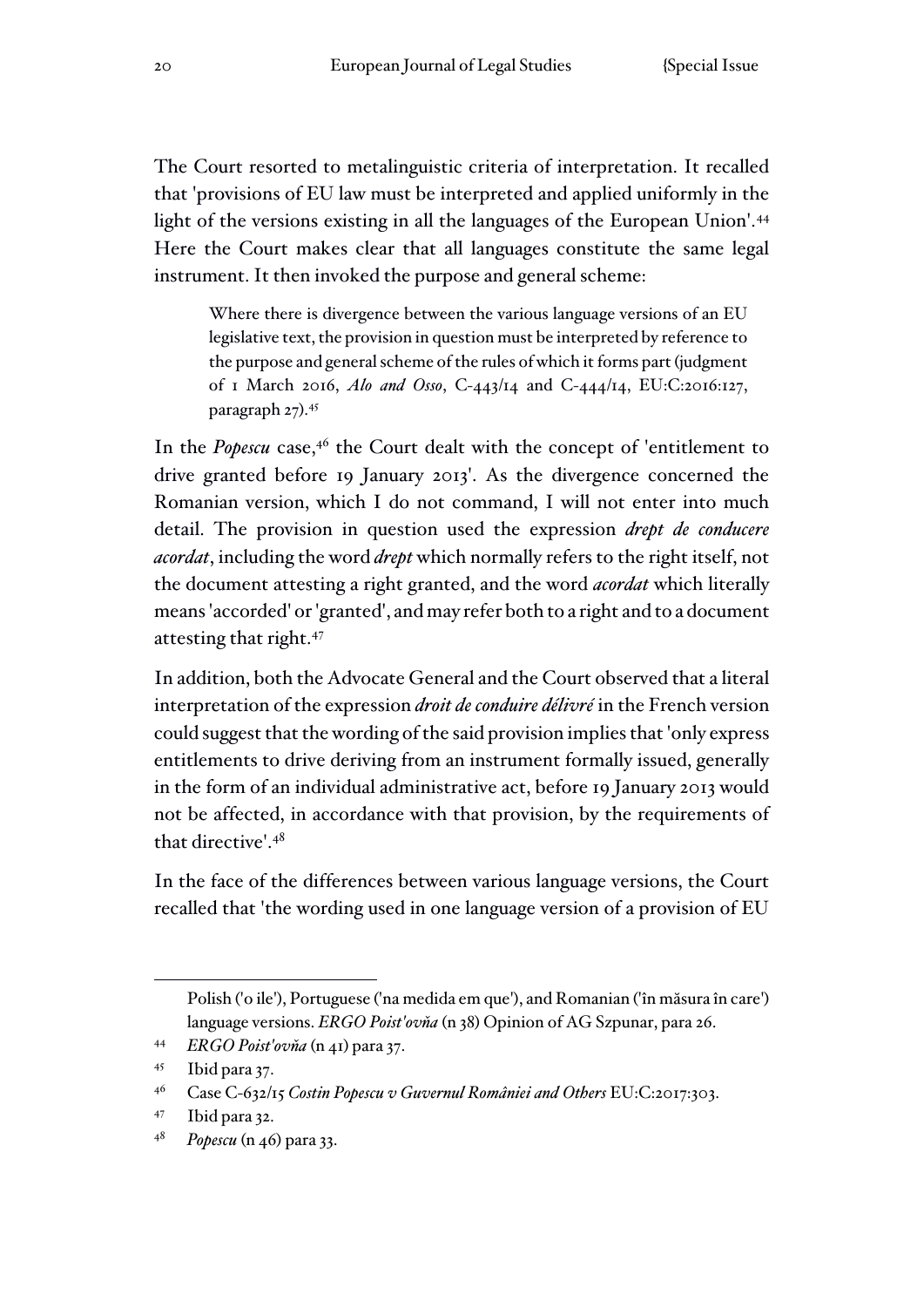law cannot serve as the sole basis for the interpretation',<sup>49</sup> in this way confirming the impossibility of relying on a single language version. 'Provisions of EU law must be interpreted and applied uniformly in the light of the versions existing in all EU languages'.<sup>50</sup> The Court used the determiner 'all', which would imply that all official languages are deemed to be compared. Immediately after that, it stated that 'where there is divergence between the various language versions of an EU legislative text, the provision in question must be interpreted by reference to the general scheme and purpose of the rules of which it forms part'.<sup>51</sup>

From a reading of the judgement it is not possible to know how many languages were in fact compared. The Court used the expression 'differences between various language versions' without specifying which ones.<sup>52</sup> The Advocate General delved a bit more into the comparison. He commented on the wording in the French version and observed that 'an equivalent approach could be apparent from other language versions of that provision', adding in the footnote: 'See, inter alia, the Danish, German, Croatian, Portuguese and Slovak versions'.<sup>53</sup>

After examining the general scheme and the purpose of the Directive,<sup>54</sup> the Court concluded that following a schematic and a teleological interpretation, 'Article 13(2) of the directive relates only to the holding of driving licences and official documents equivalent to them which expressly authorise their holders to drive'.<sup>55</sup> Therefore, the objectives pursued by the directive and also the context of Article 13 led to an interpretation contrary to that proposed by Mr. Popescu.<sup>56</sup>

- 53 Ibid, Opinion of AG Saugmandsgaard Øe, para 42.
- <sup>54</sup> Ibid para 36-45.
- $55$  Ibid para 46.
- $56$  Ibid, Opinion of AG Saugmandsgaard  $\varnothing$ e, para 40.

<sup>49</sup> Ibid para 35.

<sup>50</sup> *Popescu* (n 46).

<sup>51</sup> Ibid.

 $52$  Ibid para 34.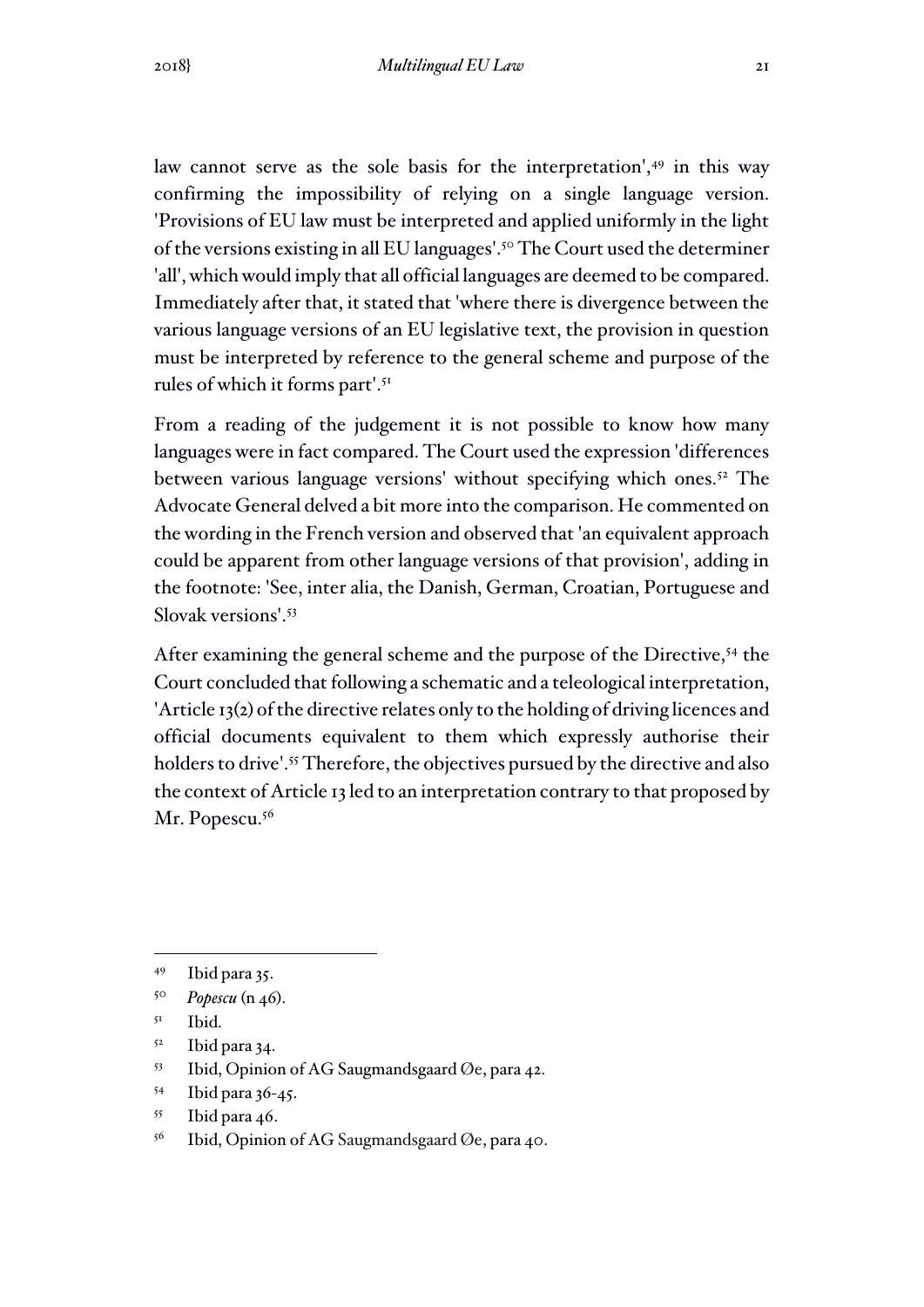Moreover, in *GE Healthcare* case,<sup>57</sup> there was a problem of interpretation regarding Article 160 of Regulation No. 2454/93 (emphasis added):

| ES        | Cuando el comprador pague un canon o un derecho de licencia a                 |
|-----------|-------------------------------------------------------------------------------|
|           | un tercero, las condiciones mencionadas en el apartado 2 del                  |
|           | artículo 157 sólo se considerarán cumplidas si el vendedor, o una             |
|           | persona vinculada al mismo, pide al comprador que                             |
| DE        | Zahlt der Käufer eine Lizenzgebühr an einen Dritten, so gelten                |
|           | die Voraussetzungen des Artikels 157 Absatz 2 nur dann als                    |
|           | erfüllt, wenn der Verkäufer oder eine mit diesem verbundene Person            |
|           | die Zahlung an diese dritte Person vom Käufer verlangt.                       |
| EN        | When the buyer pays royalties or licence fees to a third party, the           |
|           | conditions provided for in Article 157 (2) shall not be considered as         |
|           | met unless the seller or a <i>person related to him</i> requires the buyer to |
|           | make that payment.                                                            |
| <b>FR</b> | Lorsque l'acheteur verse une redevance ou un droit de licence à un            |
|           | tiers, les conditions visées à l'article 157 paragraphe 2 ne sont             |
|           | considérées comme remplies que si le vendeur ou une personne qui              |
|           | lui est liée requiert de l'acheteur d'effectuer ce paiement.                  |

As the Advocate General explained in his Opinion, the German language version of Article 160 seems to refer to 'a third party separate from both the seller and the person related to the seller'.<sup>58</sup> From a comparative reading it can be seen that none of the other language versions contains a second reference to the 'third party' to whom royalties or licence fees are paid.<sup>59</sup>

The referring court sought to know 'whether the condition laid down in Article 160 of Regulation No. 2454/93 is satisfied in a situation where the 'third party' to whom the royalty or licence fee is payable and the 'person related' to the seller are the same person'.<sup>60</sup> In that regard, the applicant in the main proceedings, GE Healthcare, relied essentially on the German

<sup>57</sup> Case C-173/15 *GE Healthcare GmbH v Hauptzollamt Düsseldorf* EU:C:2017:195.

<sup>58</sup> Ibid EU:C:2016:621, Opinion of AG Mengozzi, para 61.

<sup>59</sup> *GE Healthcare* GmbH (n 57) para 66.

<sup>&</sup>lt;sup>60</sup> Ibid para 63.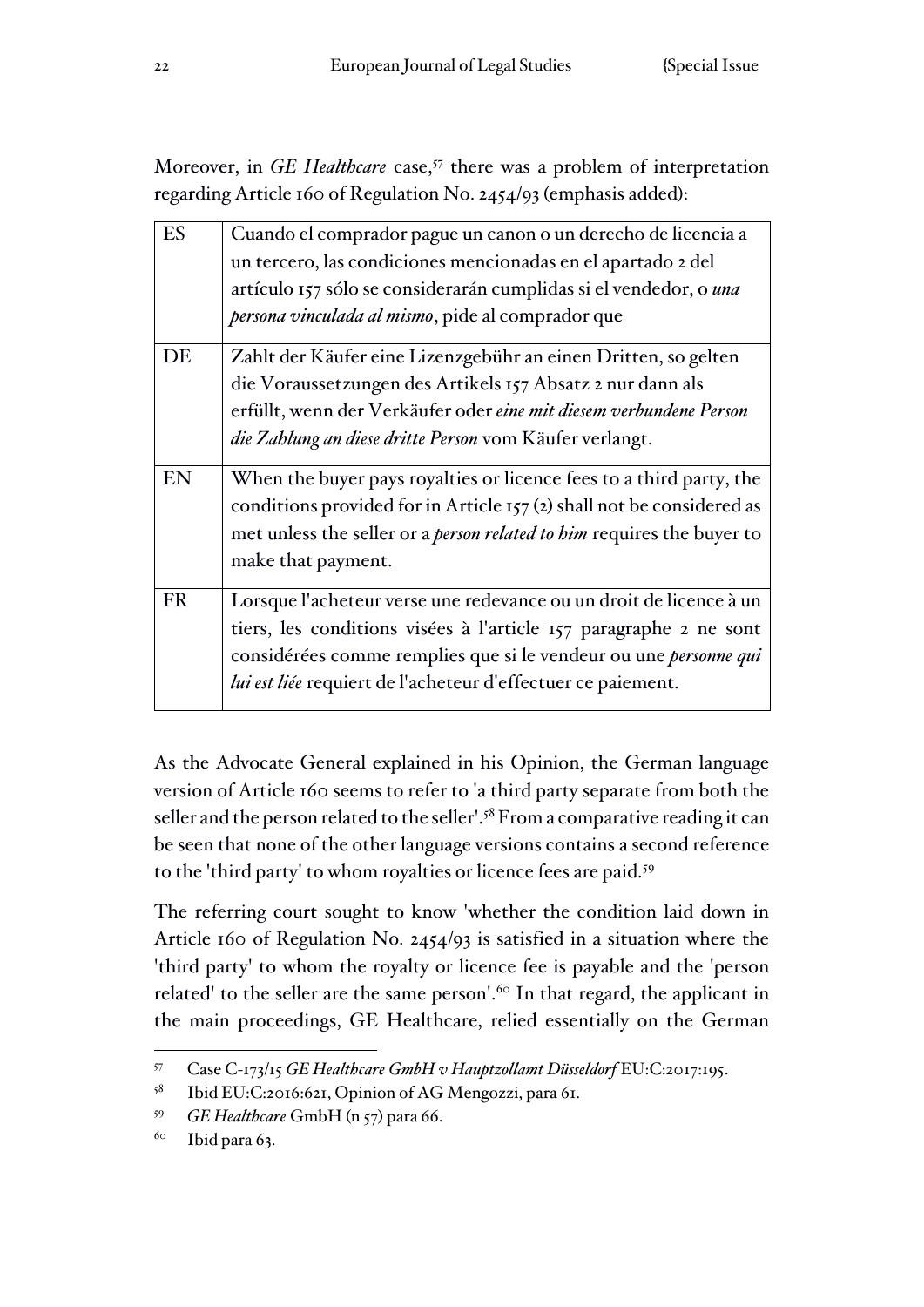language version and claimed that 'the person requiring payment of the royalty or licence fee and the third party to whom the royalty or licence fee is payable cannot be identical'.<sup>61</sup>

In order to answer the question, the Court first reminded that the wording in one language version cannot constitute the only basis for interpretation because 'such an approach would be incompatible with the requirement that EU law be applied uniformly'.<sup>62</sup> In addition, it emphasised that 'where there is a divergence between the various language versions', it is necessary to examine the general scheme and the purpose of the rules. With this reasoning the Court seems to confirm that when we are faced with divergences between language versions, metalinguistic criteria of interpretation are required.

In the Opinion, the Advocate General sustained that the main problem of interpretation was not the fact that the German version added the expression 'third party':

This is not, however, the deciding factor. The obligation on the buyer to make 'that payment' obviously refers to the payment of royalties or licence fees which the buyer is required to make to the 'third party'.

Both the Advocate General and the Court explained that what mattered in fact was not so much 'the person to whom the payment of royalties or licence fees is made'.<sup>63</sup> The important point was 'whether or not the buyer of the imported goods is able to acquire them from the seller without paying royalties or licence fees'.<sup>64</sup> The Court concluded that it was 'for the national court to ascertain whether that is the position in the main proceedings'.<sup>65</sup>

Finally, in the *Vilkas* case,<sup>66</sup> there was a certain divergence between the various language versions of Article 23(3) of the Framework Decision as regards the conditions for applying the rule set out in the first sentence of that provision.

 $<sup>61</sup>$  Ibid para 64.</sup>

<sup>62</sup> *GE Healthcare* GmbH (n 57) para 65.

<sup>63</sup> Ibid EU:C:2016:621, Opinion of AG Mengozzi, para 66.

<sup>64</sup> Ibid.

<sup>65</sup> *GE Healthcare GmbH* (n 57) para 69.

<sup>66</sup> Case C-640/15 *Minister for Justice and Equality v Tomas Vilkas* EU:C:2017:39.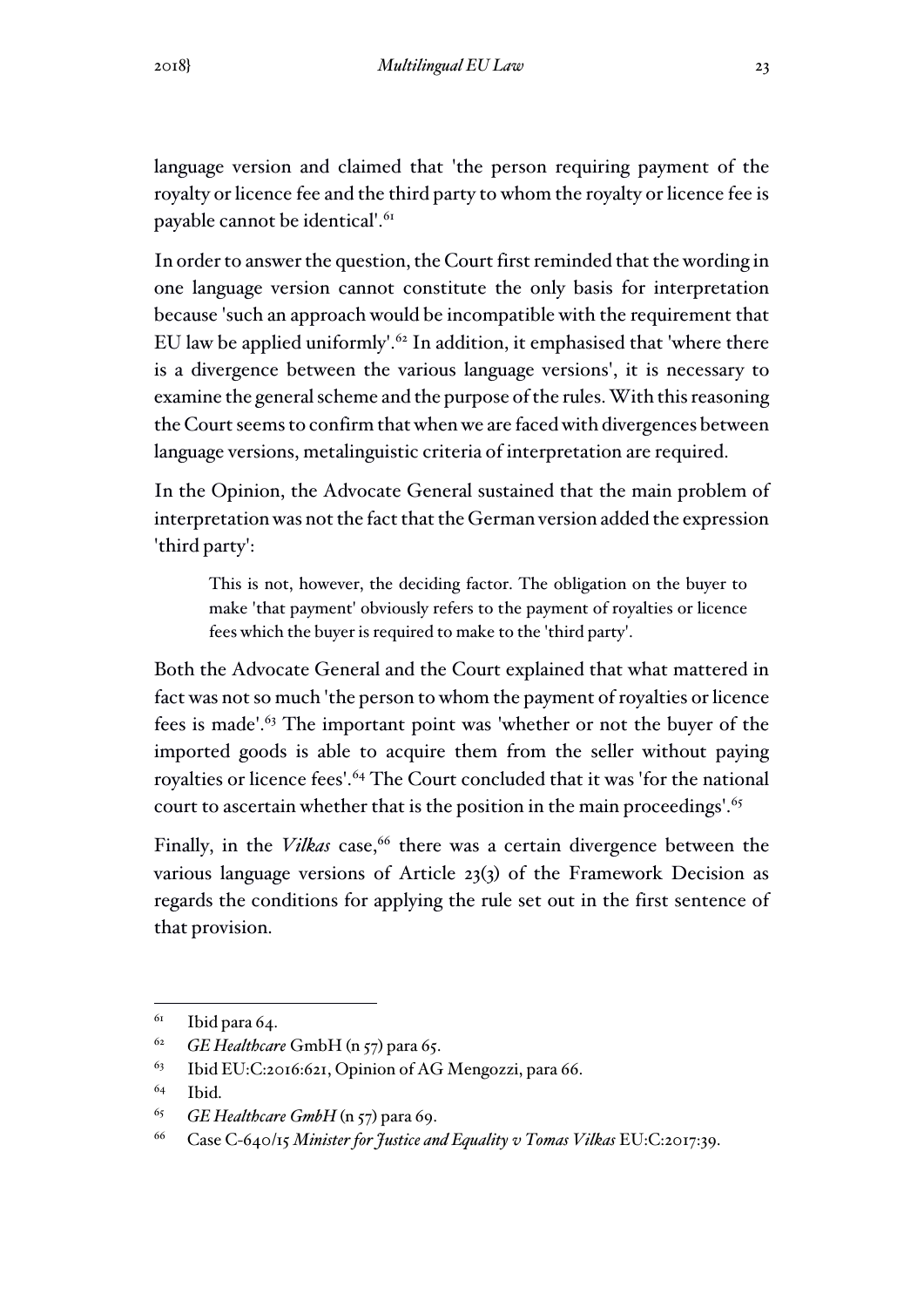| ES        | 3. Cuando cualquier circunstancia ajena al control de alguno de los                                                                                                                                                                                                                                                                                                                                                                                       |
|-----------|-----------------------------------------------------------------------------------------------------------------------------------------------------------------------------------------------------------------------------------------------------------------------------------------------------------------------------------------------------------------------------------------------------------------------------------------------------------|
|           | Estados miembros afectados impida entregar a la                                                                                                                                                                                                                                                                                                                                                                                                           |
| DE        | (3) Ist die Übergabe der gesuchten Person innerhalb der in Absatz<br>2 genannten Frist aufgrund von Umständen, die sich dem Einfluss<br>der Mitgliedstaaten entziehen, unmöglich, setzen sich die<br>vollstreckende und die ausstellende Justizbehörde unverzüglich<br>miteinander in Verbindung und vereinbaren ein neues<br>Übergabedatum. In diesem Fall erfolgt die Übergabe binnen zehn<br>Tagen nach dem vereinbarten neuen Termin.                 |
| EN        | 3. If the surrender of the requested person within the period laid<br>down in paragraph 2 is prevented by circumstances beyond the control<br>of any of the Member States, the executing and issuing judicial<br>authorities shall immediately contact each other and agree on a<br>new surrender date. In that event, the surrender shall take place<br>within 10 days of the new date thus agreed.                                                      |
| <b>FR</b> | 3. Si la remise de la personne recherchée, dans le délai prévu au<br>paragraphe 2, s'avère impossible en vertu d'un cas de force majeure<br>dans l'un ou l'autre des États membres, l'autorité judiciaire<br>d'exécution et l'autorité judiciaire d'émission prennent<br>immédiatement contact l'une avec l'autre et conviennent d'une<br>nouvelle date de remise. Dans ce cas, la remise a lieu dans les dix<br>jours suivant la nouvelle date convenue. |

The Court observed that the Greek, French, Italian, Portuguese, Romanian and Finnish versions of that provision made the application of the rule conditional on the impossibility to carry out the surrender by reason of a case of *force majeure* in one of the Member States concerned. However, other language versions of the same provision, such as the Spanish, Czech, Danish, German, Greek, English, Dutch, Polish, Slovak and Swedish versions, referred instead to it not being possible to carry out the surrender on account of circumstances beyond the control of the Member States concerned.<sup>67</sup>

<sup>67</sup> *Vilkas*(n 66) para 46.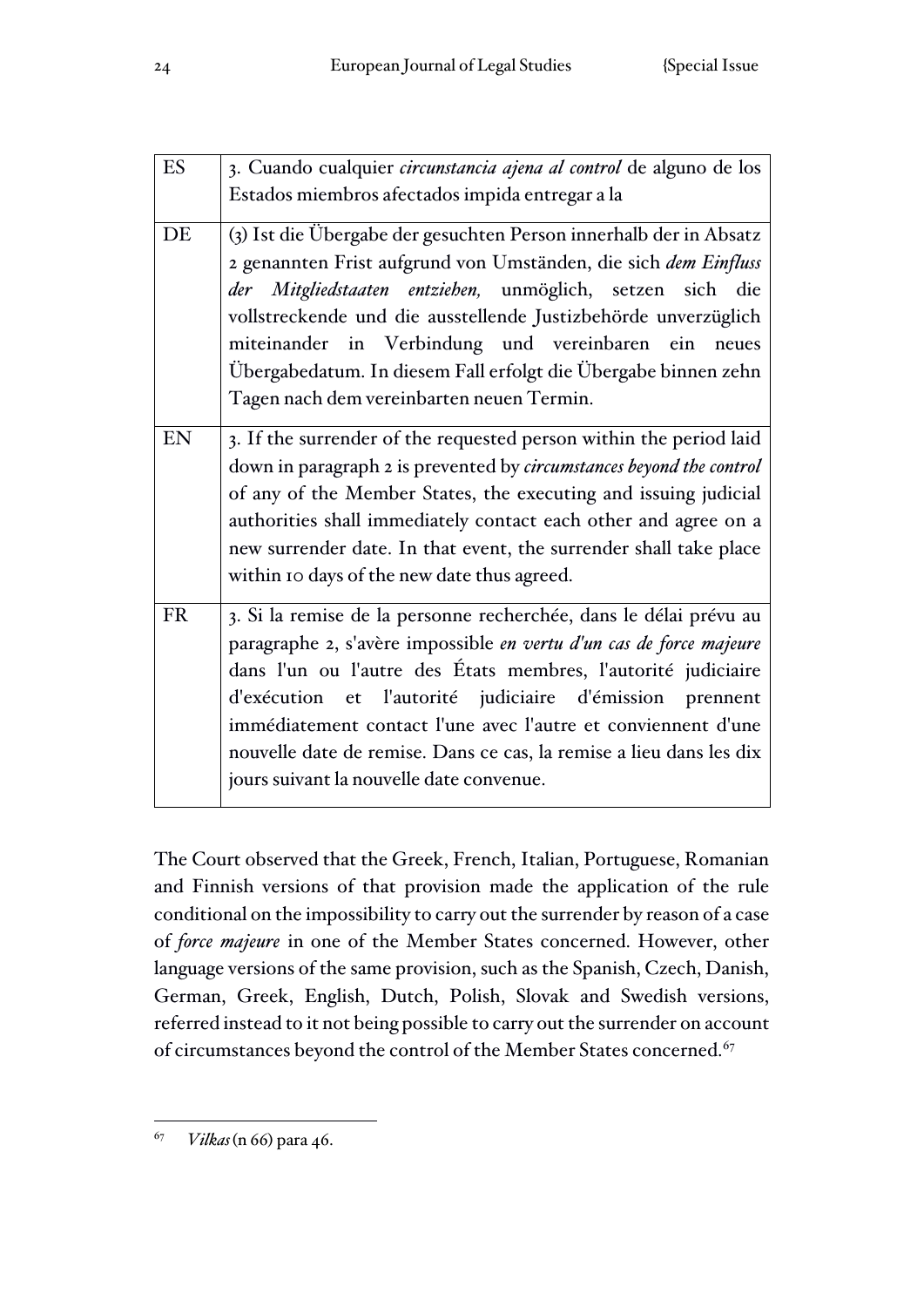The Court recalled the need for uniform interpretation and the impossibility to consider the text in isolation:

The need for a uniform interpretation of a provision of EU law makes it impossible for the text of a provision to be considered, in case of doubt, in isolation but requires, on the contrary, that it should be interpreted on the basis of both the actual intention of the legislature and the objective pursued by the latter, in the light, in particular, of the versions drawn up in all languages.<sup>68</sup>

Here the Court highlighted the need to consider 'the actual intention of the legislature', taking into account all language versions. After analysing the origin of the provision in question, $69$  the Court concluded that expression used in Article 11(3) referred to a situation which could not have been foreseen and could not have been prevented, as the concept of *force majeure* is usually understood.<sup>70</sup>

# *Group 2 – Soft Cases: Divergences Not Treated as a Problem of Interpretation*

G2 – Divergences Detected at an Early Stage

In the *Khorassani* case,<sup>71</sup> the referring court detected some divergence and the Court acknowledged it but did not treat it as a problem of interpretation.

The provision in question is Section A of Annex I to Directive 2004/39 (emphasis added):

| ES         | Recepción y transmisión de órdenes de clientes en relación con uno<br>o más instrumentos financieros.     |
|------------|-----------------------------------------------------------------------------------------------------------|
| DE         | Annahme und Übermittlung von Aufträgen, die ein oder mehrere<br>Finanzinstrument(e) zum Gegenstand haben. |
| <b>ENF</b> | Reception and transmission of orders in relation to one or more<br>financial instruments.                 |

<sup>68</sup> *Vilkas*(n 66) para 47.

 $^{69}$  Ibid paras 48-51.

 $7^\circ$  Ibid para  $51-52$ .

<sup>71</sup> Case C-678/15 *Mohammad Zadeh Khorassani v Kathrin Pflanz* EU:C:2017:451.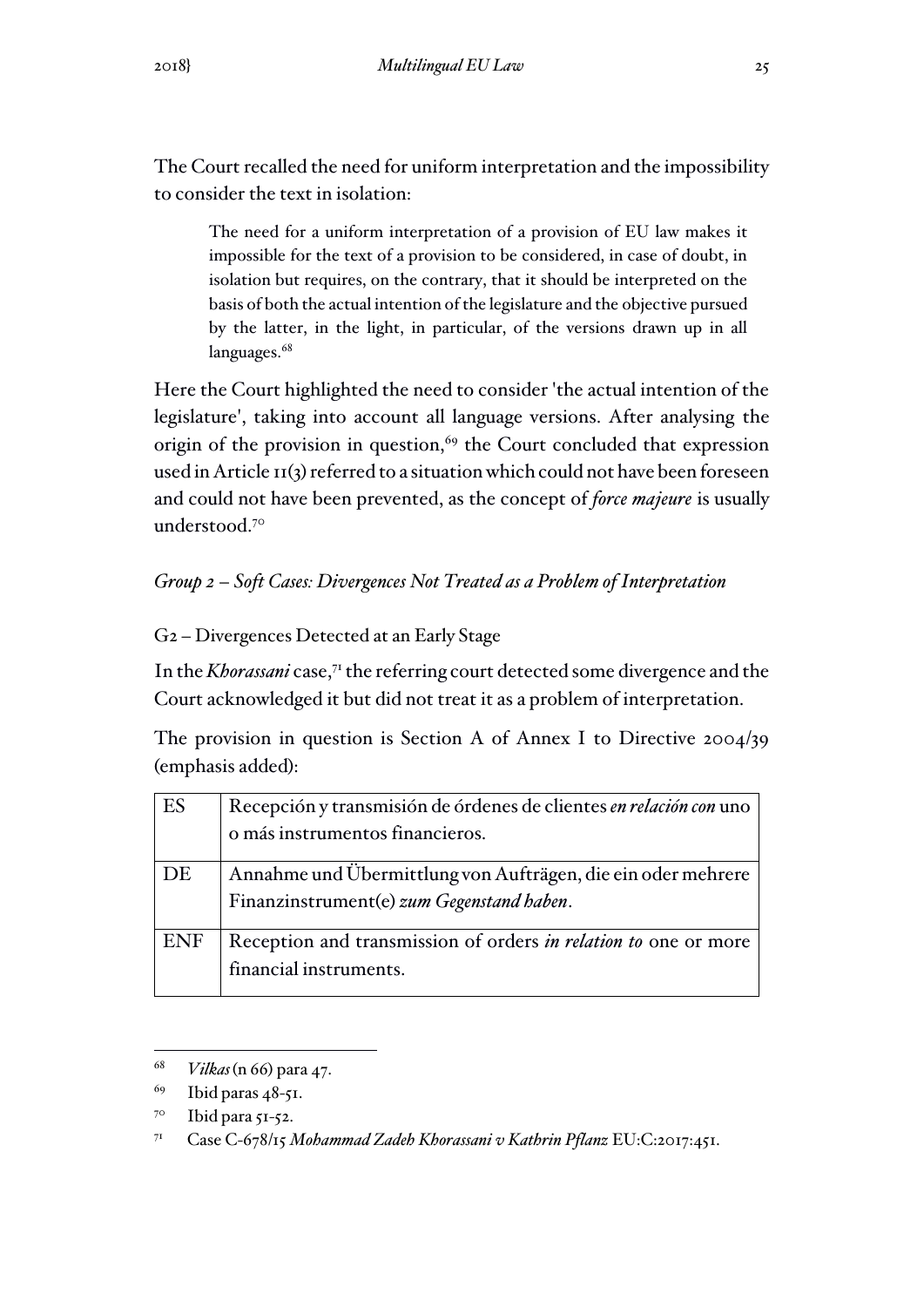| FR | Réception et transmission d'ordres <i>portant sur</i> un ou plusieurs |
|----|-----------------------------------------------------------------------|
|    | instruments financiers.                                               |

The Court explained that depending on the language version, the terms 'in relation to' may suggest a more or less direct link between the orders and the financial instrument(s).<sup>72</sup>

The Court used a concessive clause to clarify the question by comparing the different language versions:

[...] 'although the referring court observes a certain divergence between the different language versions [...] it should be noted that the term 'order' […] remains the same in the language versions cited by the referring court, being the German-, Spanish-, English- and French-language versions'. [...]<sup>73</sup>

The Court contended that the term 'order' remained the same in the language versions cited by the referring court, being the German, Spanish, English and French language versions.<sup>74</sup> It concluded that the words 'in relation to one or more financial instruments' merely served to specify which type of order was being referred to, that is to say, the orders relating to the purchase or the sale of such financial instruments.<sup>75</sup>

In the *NEW WAVE CZ* case,<sup>76</sup> it was also the referring court that noted some differences between the various language versions of Directive 2004/48. The Czech, English and French versions of the directive used respectively the words 'in connection with proceedings' (*v souvislosti s řízením*), 'in the context of proceedings', and 'within the framework of proceedings' (*dans le cadre d'une action*). According to that Court, the French version introduced a closer connection between the proceedings and the application for information.<sup>77</sup> The Court removed the divergence by comparing the different language versions:

<sup>72</sup> *Khorassani* (n 71) para 27.

<sup>73</sup> Ibid.

<sup>74</sup> Ibid.

<sup>75</sup> Ibid para 28.

<sup>76</sup> Case C-427/15 *NEW WAVE CZ, a.s. v ALLTOYS, spol. s r. o.* EU:C:2017:18.

<sup>77</sup> Ibid para 16.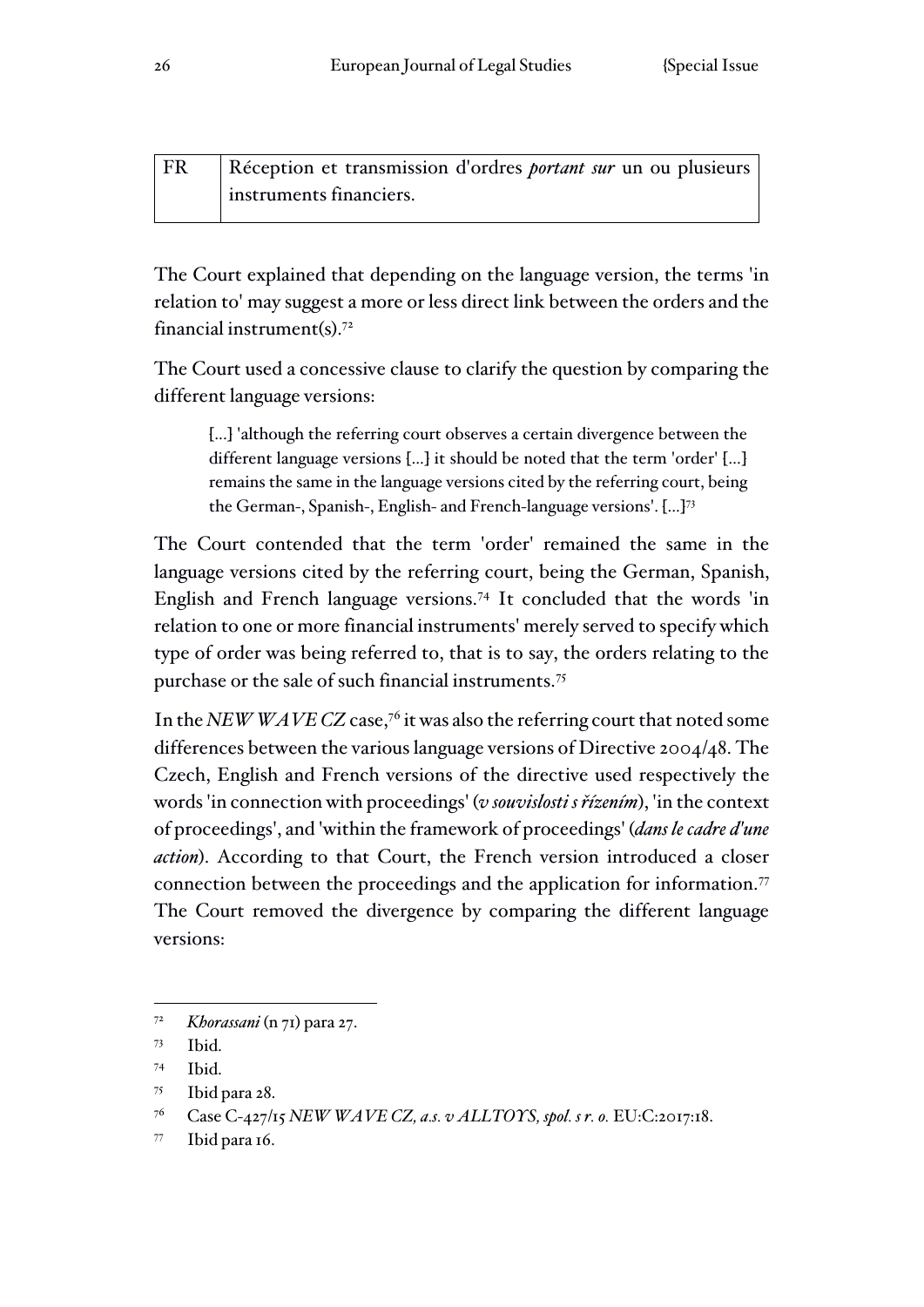[...] as the referring court observes, some language versions [...] do indeed use expressions which could be interpreted as being of a narrower scope than those used in other language versions [...]. The fact remains, however, [...] that it does not follow from any of those language versions that [...].

In order to confirm its interpretation, the Court also analysed the wording of Article  $8<sub>(1)</sub>$  of Directive 2004/48<sup>78</sup> and the objective of the Directive.<sup>79</sup>

G2 – Divergences Detected at a Later Stage

Finally, in the *Onix Asigurări* case,<sup>80</sup> the Court recognised that there was some divergence between the language versions of Article 40(6) of Directive 92/49, but that the linguistic divergence was not the main problem of interpretation.

| <b>ES</b> | 6. Los apartados 3, 4 y 5 no afectarán a la facultad de los Estados<br>miembros interesados de adoptar, en casos de urgencia, las<br>medidas apropiadas para prevenir las irregularidades cometidas en su<br>territorio. Ello implica la posibilidad de impedir que una empresa de<br>seguros siga celebrando nuevos contratos de seguros en su<br>territorio.                            |
|-----------|-------------------------------------------------------------------------------------------------------------------------------------------------------------------------------------------------------------------------------------------------------------------------------------------------------------------------------------------------------------------------------------------|
| DE        | (6) Die Absätze 3, 4 und 5 berühren nicht die Befugnis der<br>Mitgliedstaaten, in dringenden Fällen geeignete Maßnahmen zu<br>ergreifen, um Unregelmässigkeiten in ihrem Staatsgebiet zu<br>verhindern oder zu ahnden. Dies schließt die Möglichkeit ein, ein<br>Versicherungsunternehmen zu<br>hindern,<br>weitere<br>neue<br>Versicherungsverträge in ihrem Staatsgebiet abzuschließen. |
| EN        | 6. Paragraphs 3, 4 and 5 shall not affect the emergency power of the<br>Member States concerned to take appropriate measures to<br>prevent irregularities within their territories. This shall include the<br>possibility of preventing insurance undertakings from continuing<br>to conclude new insurance contracts within their territories.                                           |
| <b>FR</b> | 6. Les paragraphes 3, 4 et 5 n'affectent pas le pouvoir des États<br>membres concernés de prendre, en cas d'urgence, des mesures                                                                                                                                                                                                                                                          |

<sup>78</sup> *NEW WAVE CZ* (n 76) para 22.

<sup>79</sup> Ibid para 23.

<sup>80</sup> Case C-559/15 *Onix Asigurări SA v Istituto per la Vigilanza Sulle Assicurazioni (IVASS)* EU:C:2017:316.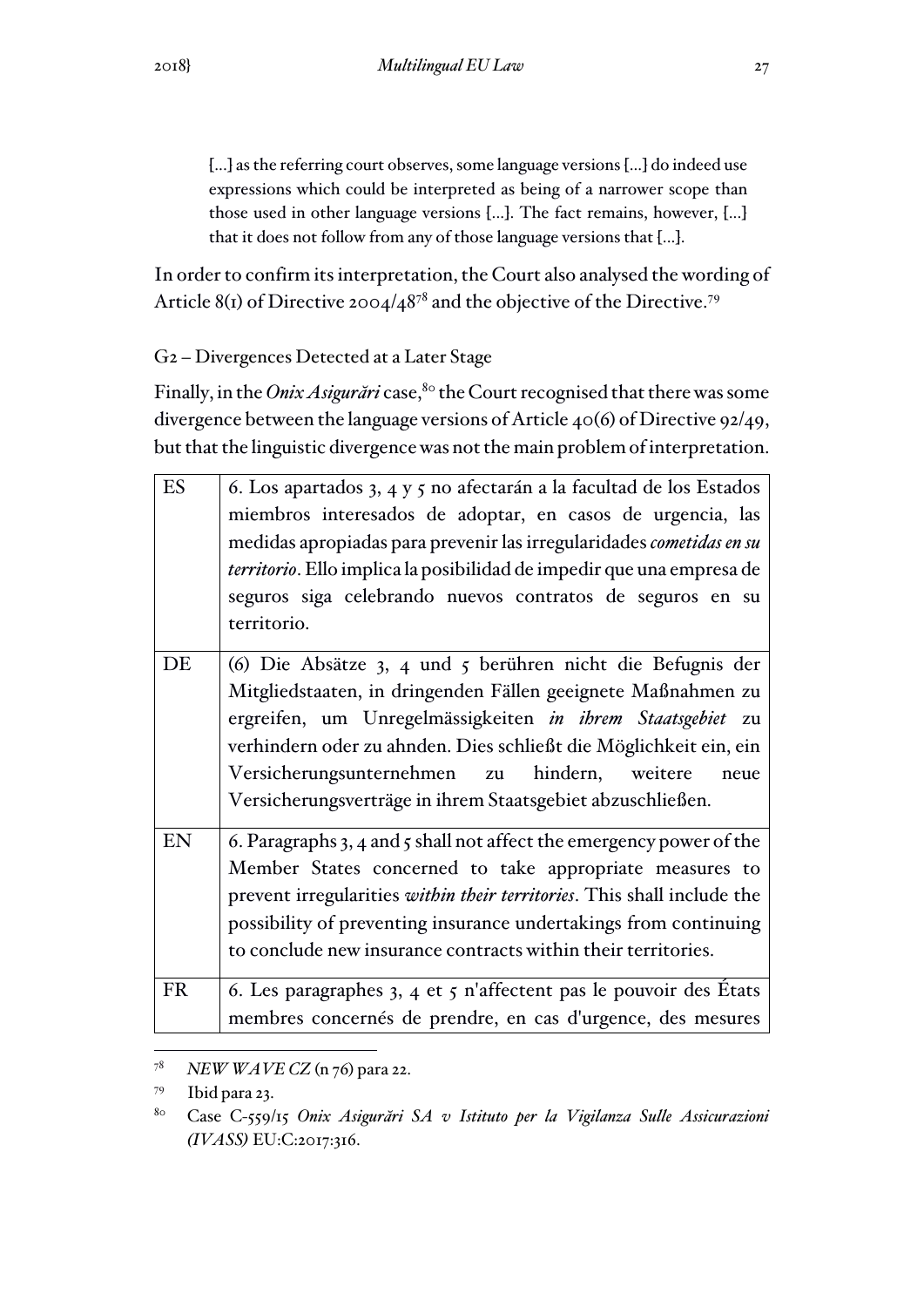appropriées pour prévenir les irrégularités *commises sur leur territoire*. Ceci comporte la possibilité d'empêcher une entreprise d'assurance de continuer à conclure de nouveaux contrats d'assurance sur leur territoire.

The Court pointed out that 'certain language versions of that provision, in particular those in Spanish and French, refer to irregularities 'committed' in the territory of the Member State concerned, which may indicate that this provision applies only where irregular acts have already been carried out'.<sup>81</sup>

Then the Court invoked the need for uniform interpretation of EU regulations and contended that 'where there are doubts', the text of a provision cannot be 'considered in isolation but requires, on the contrary, that it should be interpreted and applied in the light of the versions existing in the other official languages'.<sup>82</sup> Here the Court used the 'criterion of doubt', as it has been designated by Mattias Derlén. $83$ 

From a comparative reading of the Article, the Court concluded that 'all the language versions use the verb 'to prevent' or a similar word to describe the subject matter of the measures which may be adopted'. As a consequence, the provision refers to the adoption of measures to prevent irregularities in the future.<sup>84</sup> It does not make sense to interpret it as irregular acts that have already been carried out.<sup>85</sup>

The Court reconciled the diverging versions by comparing them. However, in order to answer the question posed by the referring court it highlighted that 'the wording of Article 40(6) of Directive 92/49, considered in isolation,

<sup>81</sup> *Onix Asigurări* (n 80) para 38.

 $82$  Ibid para 39.

<sup>83</sup> Mattias Derlén, *Multilingual Interpretation of European Union Law* (Kluwer Law International 2009) 32; Mattias Derlén, 'In Defence of (Limited) Multilingualism: Problems and Possibilities of the Multilingual Interpretation of European Union Law in National Courts' in Anne-Lise Kjær, Silvia Adamo (eds), *Linguistic Diversity and European Democracy* (Ashgate 2011) 145.

<sup>84</sup> *Onix Asigurări* (n 80) para 40.

 $85$  In the Opinion, the AG did not compare so it is not possible to provide any further insight into the matter.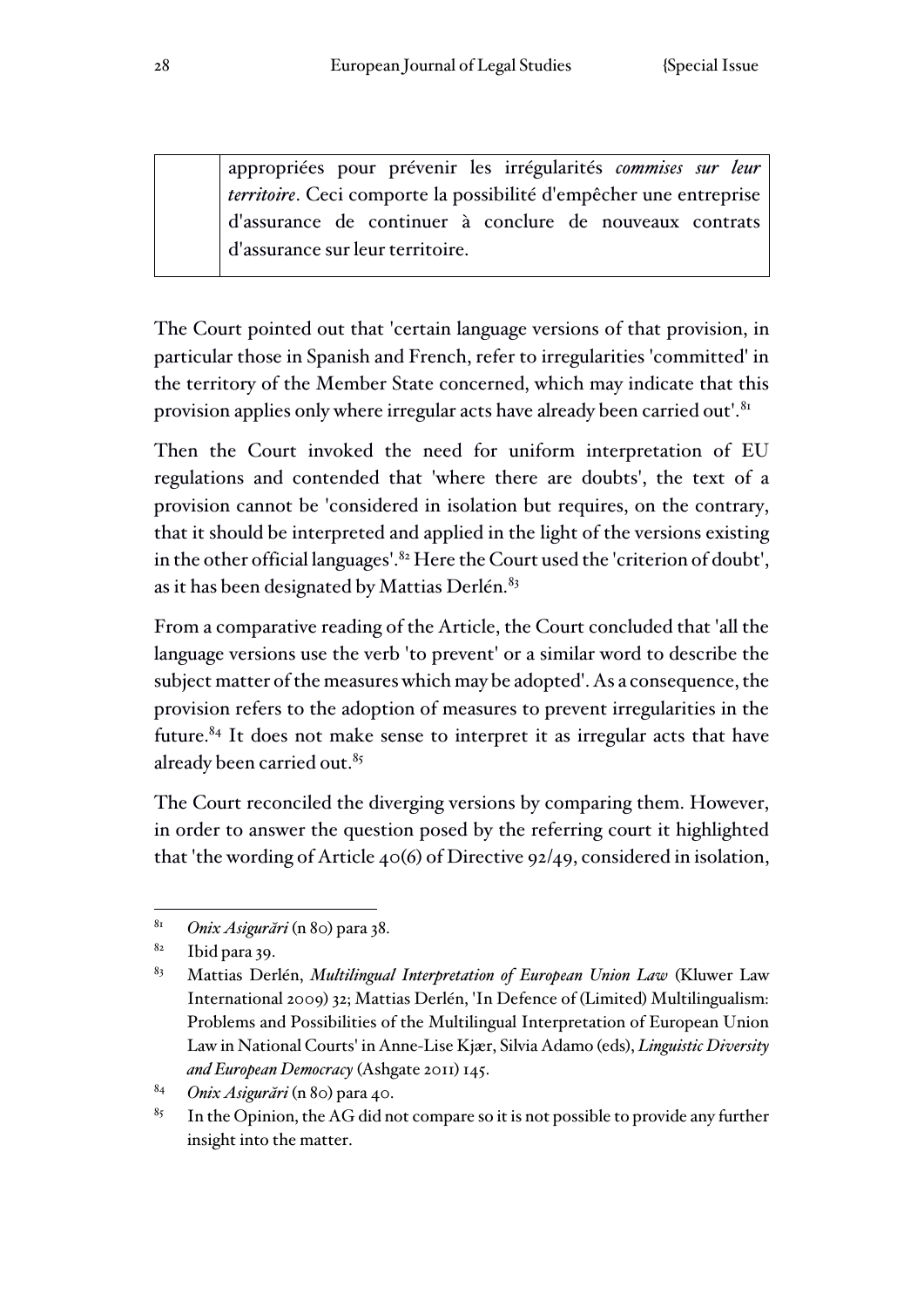does not enable an answer to be given to the question referred. In those circumstances, it is necessary to consider the context in which that provision occurs, and the objectives pursued by that directive'.<sup>86</sup>

# *Group 3: No Divergence but Comparison is Used as Confirmation*

In this group I have analysed three cases of direct actions before the General Court and one case of a reference for a preliminary ruling. The Court used comparison to confirm an interpretation, usually by stating that all language versions converged in meaning.

In *Ball Beverage Packaging Europe v EUIPO* – *Crown Hellas Can (Canettes)*, <sup>87</sup> it used the following expression: 'that finding follows also from Article [...], which in all the language versions, refers to [...]'. In *Deza v ECHA,*<sup>88</sup> the Court used comparison to support an interpretation, although it did not state that all language versions converged.<sup>89</sup> In *Hernández Zamora v EUIPO - Rosen*  Tantau (Paloma),<sup>90</sup> the Spanish version, which in that case was the authentic version,<sup>91</sup> was compared with the other versions to confirm an interpretation: 'the Spanish version is also consistent with the language versions of the wording of the goods covered by the earlier mark, other than the English version'.<sup>92</sup> In *Rosneft*, <sup>93</sup> the Court observed that 'none of the language versions of Article [...] expressly refers to the 'processing of payments'. That being the

<sup>86</sup> *Onix Asigurări* (n 80) para 41.

<sup>87</sup> Case T-9/15 *Ball Beverage Packaging Europe Ltd v European Union Intellectual Property Office* EU:T:2017:386.

<sup>88</sup> Case T-115/15 *Deza, a.s. v European Chemicals Agency* EU:T:2017:329.

<sup>89</sup> Ibid and EU:T:2017:329, para 173.

<sup>90</sup> Case T-369/15 *Hernández Zamora, SA v European Union Intellectual Property Office* EU:T:2017:106.

<sup>&</sup>lt;sup>91</sup> The Court explained as follows: 'Article 120(3) of Regulation No 207/2009 provides that'in cases of doubt, the text in the language of [EUIPO] in which the application for the EU trade mark was filed shall be authentic'. In the present case, it is therefore the Spanish version of the wording of the goods covered by the earlier mark that is authentic'. Case T-369/15 *Hernández Zamora, SA v European Union Intellectual Property Office* EU:T:2017:106, para 40.

<sup>92</sup> *Zamora* (n 90).

<sup>93</sup> Case C-72/15 *PJSC Rosneft Oil Company v Her Majesty's Treasury and Others* EU:C:2017:236.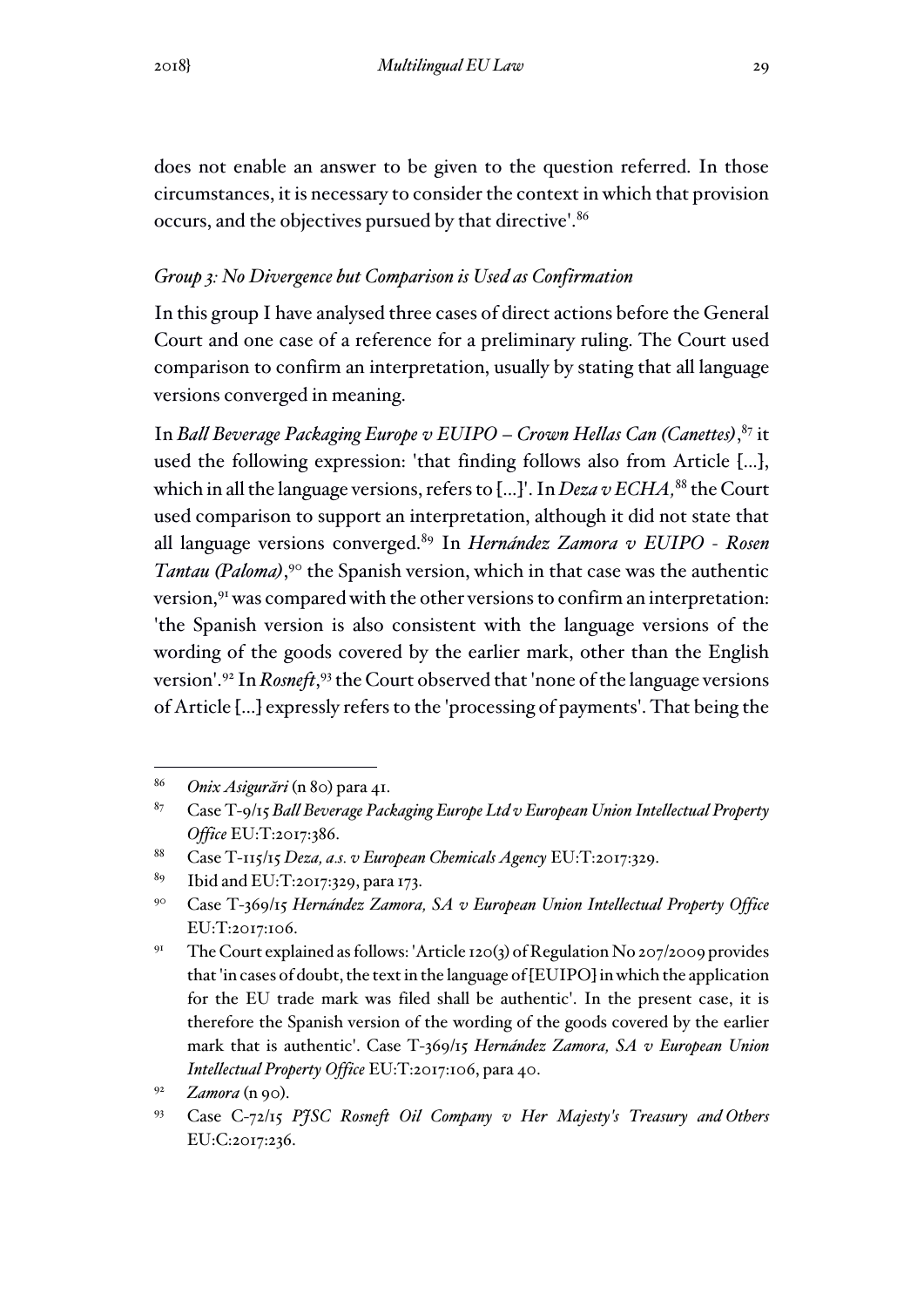case, reference must be made to the general structure and objectives of that regulation'.

## III. LEGAL CERTAINTY AND METHODS OF INTERPRETATION

This section explores the issues of legal certainty in relation to multilingualism. One can think legal certainty is incompatible with multilingualism, but I sustain both concepts can be balanced. I then mention different methods of interpretation that the CJEU applies and I explain my own classification of interpretive techniques to solve divergences.

# *1. A Note on Legal Certainty*

Law complies with the function of legal certainty when those to whom legal norms are addressed can be informed as to where they stand, so that they can act with full knowledge of the consequences of their behaviour.<sup>94</sup> Legal certainty requires that legal norms be clear (foreseeable) and accessible.<sup>95</sup>

On the one hand, multilingualism allows access to EU legislation in all official languages, thus ensuring a central aspect of legal certainty. The concrete task of making multilingual legislation is done thanks to translation. Without translation there would be no EU legislation. On the other hand, the need to compare different language versions can be seen as the impossibility to rely on a single language version. However, systematic comparison between the twenty-four language versions is very difficult and this applied study has shown that even the CJEU does not use comparison on a routine basis. As a consequence, one could argue that the impossibility to rely on a single language version is detrimental to legal certainty. Nevertheless, the requirement to compare helps to balance the fact that EU legislation is multilingual, and divergences between different language versions are sometimes inevitable. As with many principles in law, in some situations there will be conflicting principles and it is not a question of eliminating one or the other; it is rather a matter of finding a balance between them. This following graph summarises this idea:

<sup>94</sup> Josep Joan Moreso and Josep Maria Vilajosana, *Introducción a la teoría del derecho* (Marcial Pons 2004).

<sup>95</sup> Pacho Aljanati (n 2) 103.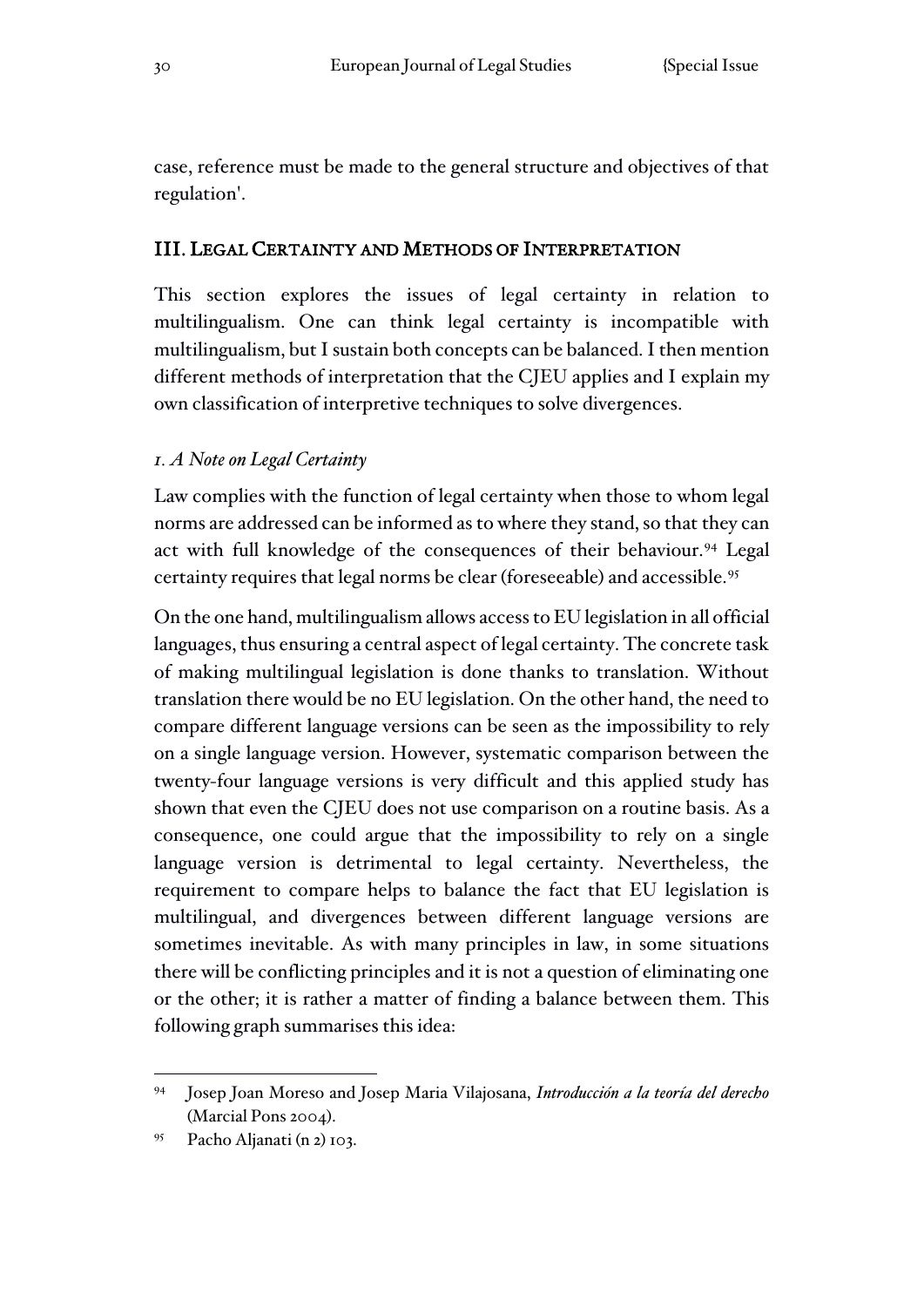$\overline{a}$ 



Legal Certainty

Susan Šarčević remarked that 'whether and to what extent the authentic texts of EU legislation actually have the same meaning is a matter of interpretation'.<sup>96</sup> The CJEU is responsible for interpreting EU legislation (Art. 267 TFEU) based on the premise that no language version prevails over the others and it is necessary to interpret them uniformly.<sup>97</sup>

In this applied study there are three cases that touch upon the question of legal certainty most directly. In *Popescu*, the applicant relied on the Romanian language version for its interpretation, but the Court then arrived at a conclusion contrary to that proposed by Popescu. In *GE Healthcare*, the applicant relied on the German language version, which turned out to be the only version that differed from the rest. These parties learned that their arguments could not be based only on the wording in their national language.

<sup>96</sup> Susan Šarčević, 'Multilingual Lawmaking and Legal (Un)Certainty in the European Union'(2013) 3(1) International Journal of Law, Language and Discourse 1.

<sup>97</sup> See Case 19/67 *Van der Vecht* EU:C:1967:49, *CILFT* case (n 2) and Case 30/77 *Regina v Bouchereau* EU:C:1977:172, para 14.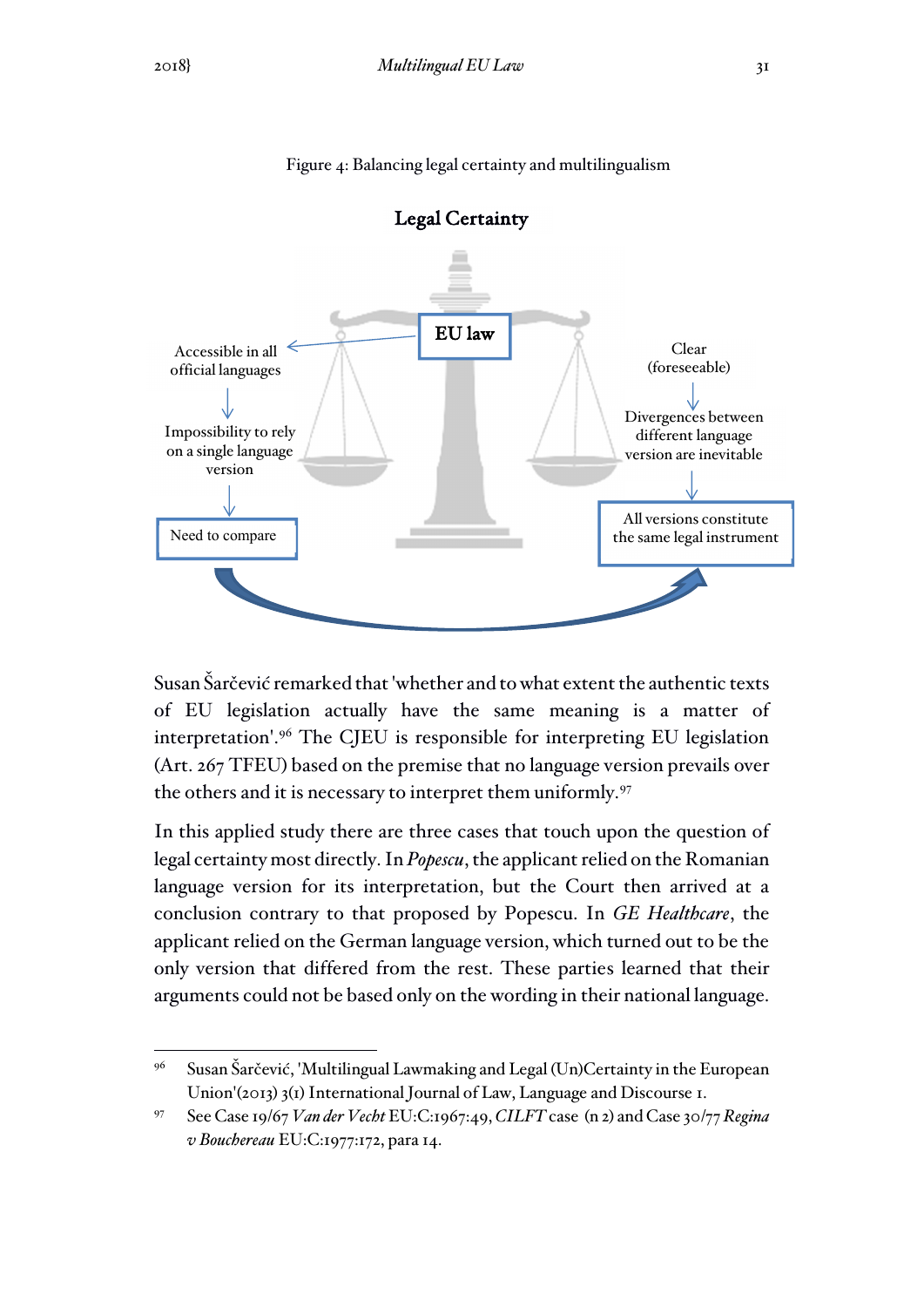The *Sharda Europe* case is more complex and it illustrates the idea of balance exposed above. First it is necessary to make a reconstruction of the facts.

| I. | On 14 January 2009, Sharda submitted an application for re-<br>evaluation of the authorisation it had for the placing on the market<br>of a plant protection product which contained one of the active<br>substances listed in the Annex to that directive. That application<br>was granted by the competent national authorities.                                                                                                                                                                                                                                                                                                                                                                                                 |
|----|------------------------------------------------------------------------------------------------------------------------------------------------------------------------------------------------------------------------------------------------------------------------------------------------------------------------------------------------------------------------------------------------------------------------------------------------------------------------------------------------------------------------------------------------------------------------------------------------------------------------------------------------------------------------------------------------------------------------------------|
| 2. | Syngenta brought an administrative action seeking to have the<br>authorisation issued for the plant protection product withdrawn.<br>The administrative action was brought before the Secretaría<br>General Técnica del Ministerio de Medio Ambiente, Rural y<br>Marino (Technical General Secretariat of the Ministry for<br>Environmental, Rural and Marine Affairs, Spain). Syngenta alleged<br>that the application for re-evaluation of that product had been<br>submitted after 31 December 2008. It claimed that this date<br>constituted the deadline for the submission of such an application<br>for re-evaluation under Article $3(2)$ of Directive 2008/69. The<br>Technical General Secretariat dismissed the action. |
| 3. | Syngenta brought an appeal against that decision before the<br>Tribunal Superior de Justicia de Madrid (High Court of Justice,<br>Madrid, Spain). This High Court annulled the re-evaluation<br>procedure on the ground that the application for re-evaluation had<br>been submitted after the expiry of the deadline set in Article $3(2)$<br>of Directive 2008/69.                                                                                                                                                                                                                                                                                                                                                               |
| 4. | Sharda brought an appeal against that judgement before the<br>Tribunal Supremo (Supreme Court, Spain). It claimed that this<br>date did not preclude the submission of applications for re-<br>evaluation after 31 December 2008.                                                                                                                                                                                                                                                                                                                                                                                                                                                                                                  |
| 5. | The Tribunal Supremo (Supreme Court) was not certain whether<br>this date constituted a deadline for carrying out the re-evaluation<br>or for listing the active substances. It decided to stay the                                                                                                                                                                                                                                                                                                                                                                                                                                                                                                                                |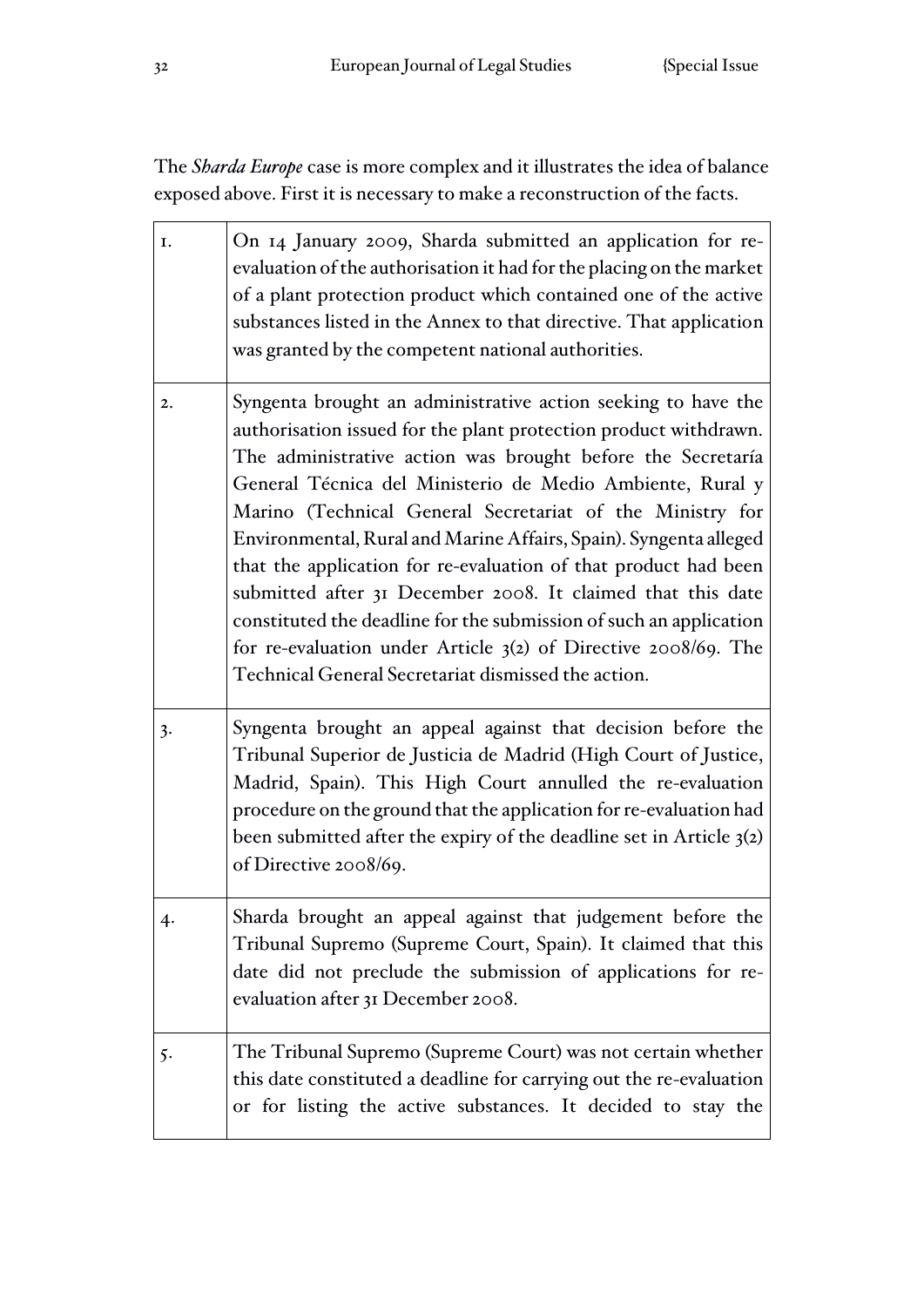|    | proceedings and pose the question to the CJEU for a preliminary<br>ruling.                                                                                                                                                   |
|----|------------------------------------------------------------------------------------------------------------------------------------------------------------------------------------------------------------------------------|
| 6. | The CJEU finally stated that this date corresponded to the<br>deadline by which all the active substances contained in that plant<br>protection product had to be included on the list in Annex I to<br>Directive $91/414$ . |

Thanks to comparison between different language versions it was possible to bring to light that Sharda's claim was right. The Tribunal Superior de Justicia annulled the re-evaluation procedure but this was not the right interpretation. If it had compared the Spanish version with other versions the divergence would have come to light earlier. This case is a good example of how comparison can guarantee uniform application of EU law.

# *2. Methods of Interpretation*

In the literature, it is generally agreed that there are three main methods that the CJEU applies: literal, systematic and teleological.<sup>98</sup> Authors sometimes use different terminology, but the essence of the methods is practically the same. Some legal scholars add two more methods: historical and comparative law interpretations. For example, Hans Kutscher<sup>99</sup> refers to literal interpretation, schematic interpretation, teleological interpretation, historical interpretation and comparative law interpretation. Similarly,

 $\overline{a}$ <sup>98</sup> See, for instance, Anna Bredimas, *Methods of Interpretation and Community Law* (North-Holland 1978); Bengoetxea (n 13); Joxerramon Bengoetxea, Neil MacCormick and Leonor Moral Soriano, 'Integration and Integrity in the Legal Reasoning of the European Court of Justice' in Gráinne de Búrca and Joseph H. H. Weiler (eds), *The European Court of Justice* (Oxford University Press 2001); Giulio Itzcovich, 'The Interpretation of Community Law by the European Court of Justice' (2009) 10(5) German Law Journal 534; Elina Paunio, *Legal certainty in multilingual EU law: language, discourse and reasoning at the European Court of Justice* (Ashgate 2013); Suvi Sankari, *European Court of Justice Legal Reasoning in Context* (Europa Law Publishing 2013).

<sup>99</sup> Hans Kutscher, *Methods of interpretation as seen by a judge at the Court of Justice* (Luxembourg 1976).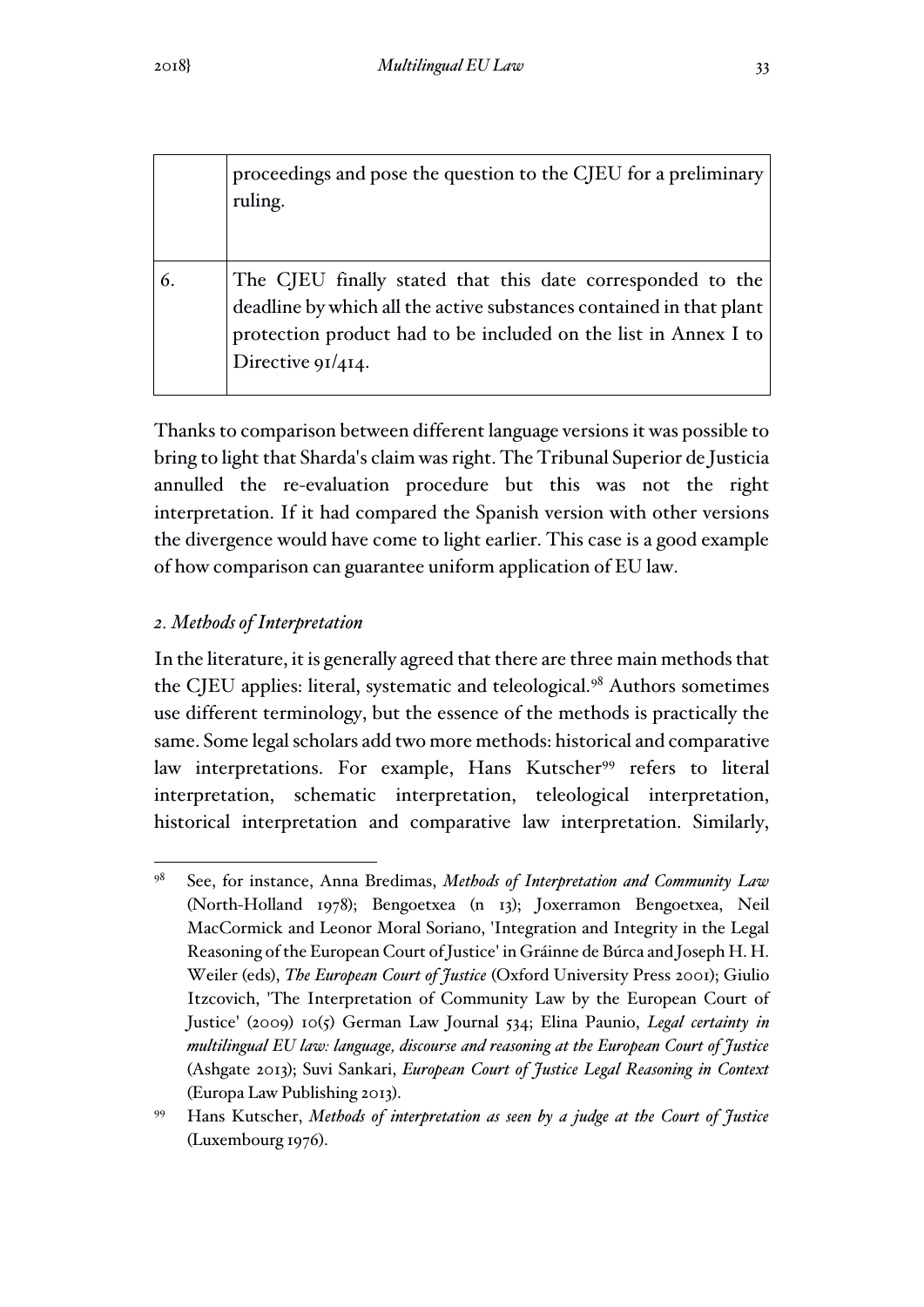Neville Brown and Francis G. Jacobs<sup>100</sup> as well as Albertina Albors Llorens<sup>101</sup> talk about literal interpretation, contextual interpretation, teleological interpretation, historical interpretation and comparative law as aids to interpretation. Isabel Schübel-Pfister<sup>102</sup> uses the following categories: *Wortlautauslegung*, *systematische Auslegung*, *teleologische Auslegung*, *historische Auslegung*, and *Rechtsvergleichende Auslegung*. 103

When dealing with divergences between various language versions, most authors have divided the methods into two groups: interpretation that uses linguistic arguments and interpretation that uses arguments that go beyond the linguistic level. The terminology used in the literature also varies. For example, Pierre Pescatore<sup>104</sup> divides the criteria into *solution réductrice* and *solution métalinguistique,*<sup>105</sup> and Baaij refers to the literal approach and the teleological approach.<sup>106</sup> Derlén,<sup>107</sup> makes a more detailed analysis of the methods and establishes three categories: classical reconciliation, reconciliation and examination of the purpose, and radical teleological method.

<sup>&</sup>lt;sup>100</sup> L. Neville Brown, Francis G. Jacobs, *The Court of Justice of the European Communities* (3rd ed.) (Sweet & Maxwell 1989).

<sup>&</sup>lt;sup>101</sup> Albertina Albors Llorens, 'The European Court of Justice, more than a teleological court' (1999) 2 Cambridge Yearbook of European Legal Studies 373.

<sup>102</sup> Isabel Schübel-Pfister, *Sprache und Gemeinschaftsrecht: die Auslegung der mehrsprachig verbindlichen Rechtstexte durch den Europäischen Gerichtshof* (Duncker & Humblot 2004).

<sup>103</sup> Similarly, Buck refers to *grammatikalische Auslegung*, *systematische Auslegung*, *teleologische Auslegung* and *historische Auslegung.* Carsten Buck, *Über die Auslegungsmethoden des Gerichtshofs der Europäische Gemeinschaft* (Peter Lang 1997).

<sup>&</sup>lt;sup>104</sup> Pierre Pescatore, 'Interprétation des lois et conventions plurilingues dans la Communauté européenne' (n 7).

<sup>105</sup> Berteloot uses the same categories in German: *reduzierende' Methode* and *metalinguistische Methode.* Pascale Berteloot, 'Die Europäische Union und ihre mehrsprachigen Rechtstexte' in Isolde Burr & Friedrich Müller (eds), *Rechtssprache Europas* (Duncker & Humblot 2004).

<sup>&</sup>lt;sup>106</sup> Cornelis Jaap W. Baaij, 'Fifty years of Multilingual Interpretation in the European Union' (n 13); Cornelis Jaap W. Baaij, *Legal integration and language diversity: The case for source-oriented EU translation* (Digital Academic Repository, University of Amsterdam 2015).

<sup>107</sup> Derlén, *Multilingual Interpretation of European Union Law* (n 83).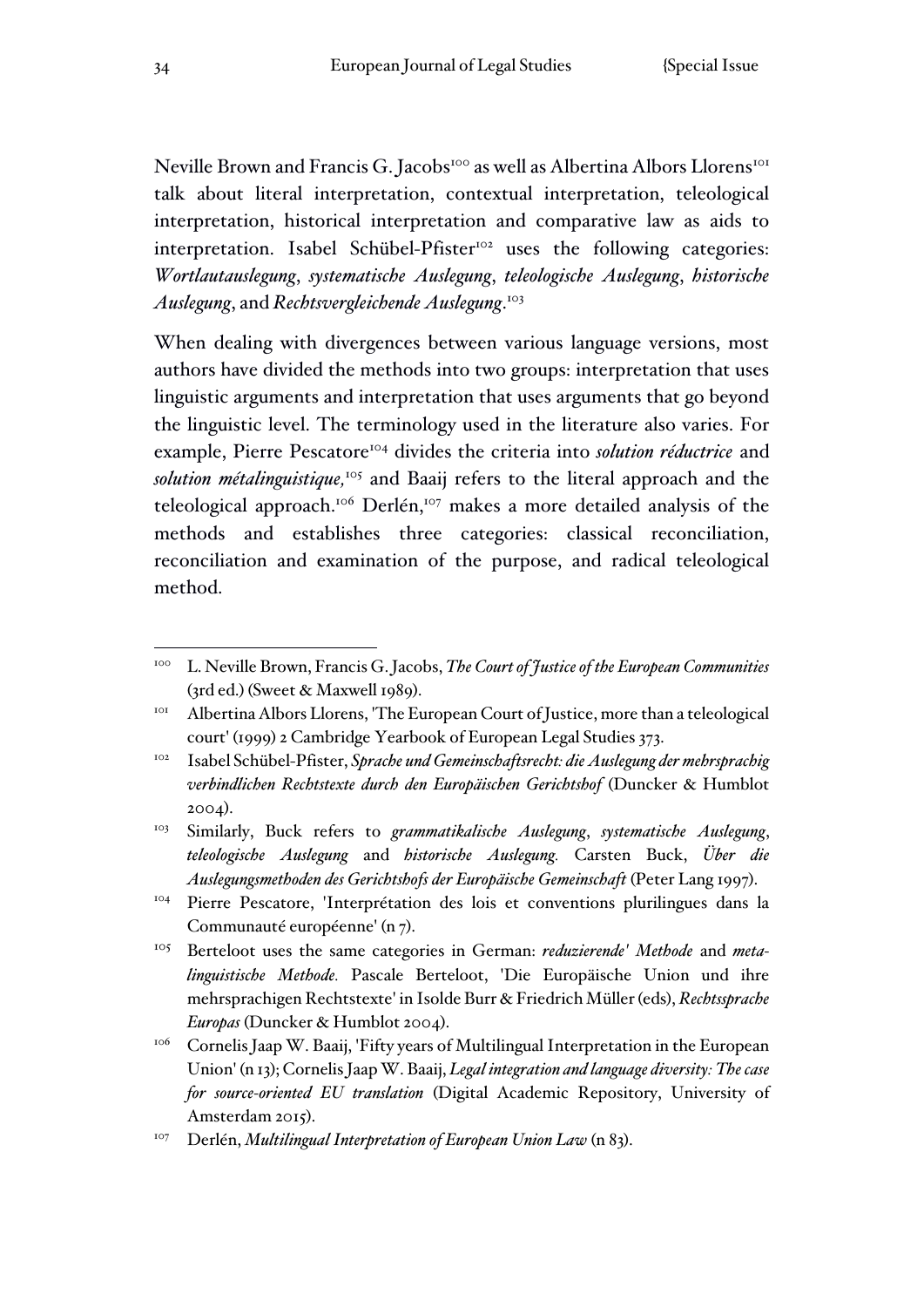$\overline{a}$ 

I refer to linguistic interpretation and metalinguistic interpretation. Metalinguistic interpretation is equivalent to the teleological-systematic interpretation in that it goes beyond the words, also called 'teleo-systemic' interpretation. 108 As Kutscher affirms, teleological interpretation is closely linked to schematic interpretation and it is difficult to draw a clear line between them.<sup>109</sup>

This applied study shows that linguistic arguments were used in the cases in Group 2 (soft cases):

| Linguistic Interpretation |                                                                                                                                                                                                                                                                                                                                                                                  |  |  |  |
|---------------------------|----------------------------------------------------------------------------------------------------------------------------------------------------------------------------------------------------------------------------------------------------------------------------------------------------------------------------------------------------------------------------------|--|--|--|
| <b>NEW WAVE</b><br>CZ     | * Comparison to clear the divergence.                                                                                                                                                                                                                                                                                                                                            |  |  |  |
| Onix Asigurări            | * The need for a uniform interpretation of EU<br>regulations makes it impossible, where there are<br><b>doubts</b> , for the text of a provision to be considered in<br>isolation but requires, on the contrary, that it should be<br>interpreted and applied in the light of the versions<br>existing in the other official languages.<br>* Comparison to clear the divergence. |  |  |  |
| Khorassani                | * It is necessary to consider not only its wording but<br>also the context in which it occurs and the objectives<br>pursued by the rules of which it is<br>part.<br>* Comparison to clear the divergence.                                                                                                                                                                        |  |  |  |

Throughout the case-law, the CJEU settled the normative requirement to compare different language versions by claiming that when interpreting a certain provision, 'where there are doubts', we must do it 'in the light of the versions existing in the other official languages' (as in the *Onix Asigurări* case).

<sup>108</sup> Joxerramon Bengoetxea *The Legal Reasoning of the European Court of Justice* (n 14) 250.

<sup>109</sup> Hans Kutscher, *Methods of interpretation as seen by a judge at the Court of Justice* (n 99) I-40.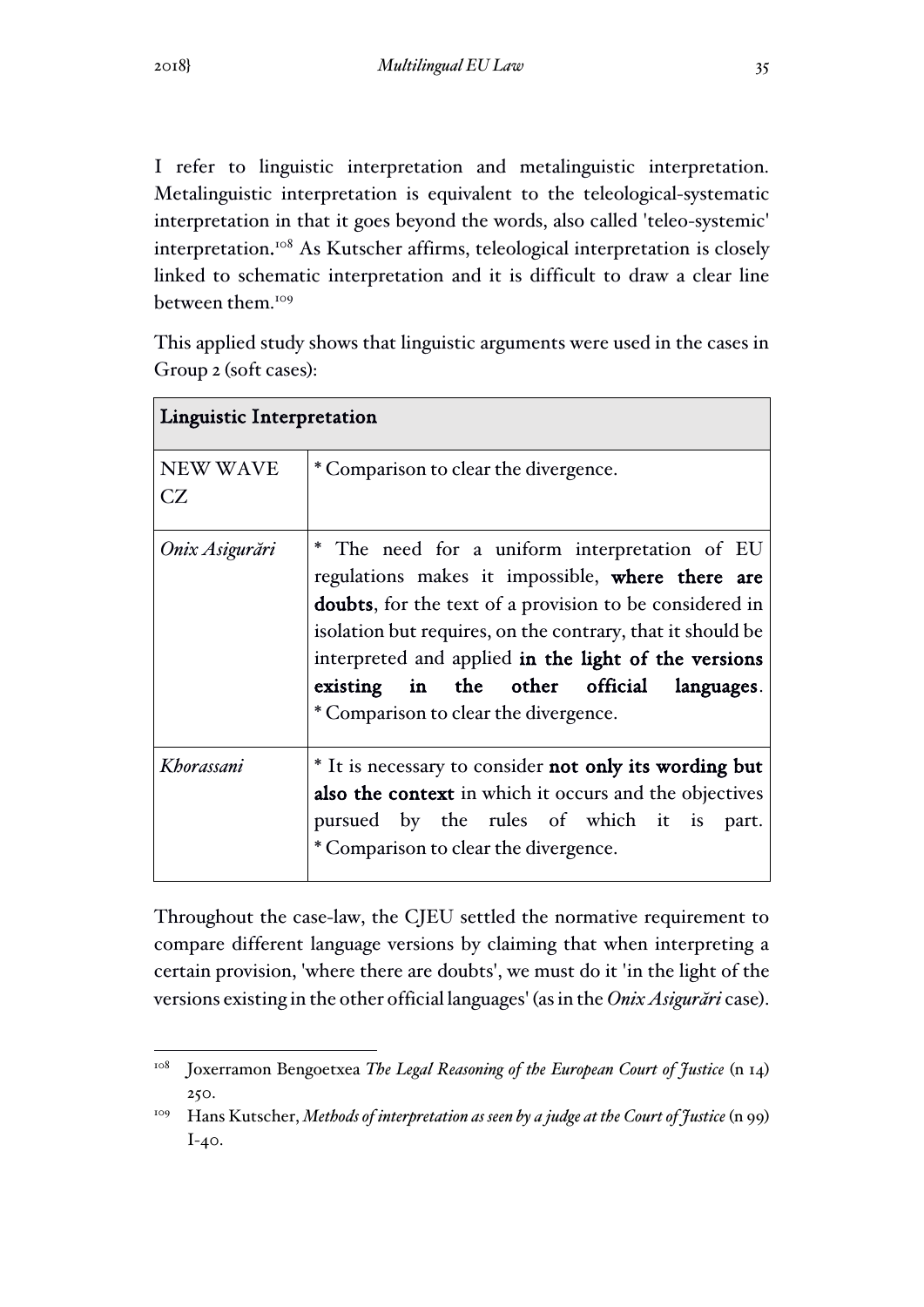In other earlier cases the Court did not mention 'in case of doubt' or 'where there are doubts'. In *Kraaijeveld* it referred to comparison as a requirement: 'interpretation of a provision of Community law involves a comparison of the language versions.'<sup>110</sup> In addition, in the *Ferriere* case, the Court stated that all language versions must be consulted even if the version at hand is clear and unambiguous in isolation.<sup>111</sup>

On the contrary, metalinguistic arguments were used in the Group 1 cases (hard cases).

| <b>Metalinguistic Interpretation</b>             |                                                                                                                                                                                                                                                                                                                                                                                                                                                                                                                                                                                                                                                                                                                                                                                                                            |  |  |  |
|--------------------------------------------------|----------------------------------------------------------------------------------------------------------------------------------------------------------------------------------------------------------------------------------------------------------------------------------------------------------------------------------------------------------------------------------------------------------------------------------------------------------------------------------------------------------------------------------------------------------------------------------------------------------------------------------------------------------------------------------------------------------------------------------------------------------------------------------------------------------------------------|--|--|--|
| Popescu,<br>GE Healthcare,<br>ERGO<br>Poist'ovňa | * The wording used in one language version of a<br>provision of EU law cannot serve as the sole basis for<br>the interpretation of that provision or be given priority<br>over the other language versions.<br>* The wording used in one language version of a<br>provision of EU law cannot serve as the sole basis for<br>the interpretation of that provision, or be made to<br>override the other language versions in that regard.<br>* Provisions of EU law must be interpreted and applied<br>uniformly in the light of the versions existing in all EU<br>languages.<br>* Where there is divergence between the various<br>language versions of an EU legislative text, the provision<br>in question must be interpreted by reference to the<br>general scheme and purpose of the rules of which it<br>forms part. |  |  |  |

<sup>110</sup> Case C-72/95 *Aannemersbedrijf P.K. Kraaijeveld BV e.a. v Gedeputeerde Staten van Zuid-Holland*, EU:C:1996:404, para 25.

<sup>111</sup> Case C-219/95 P *Ferriere Nord v Commission,* EU:C:1997:375, para 15.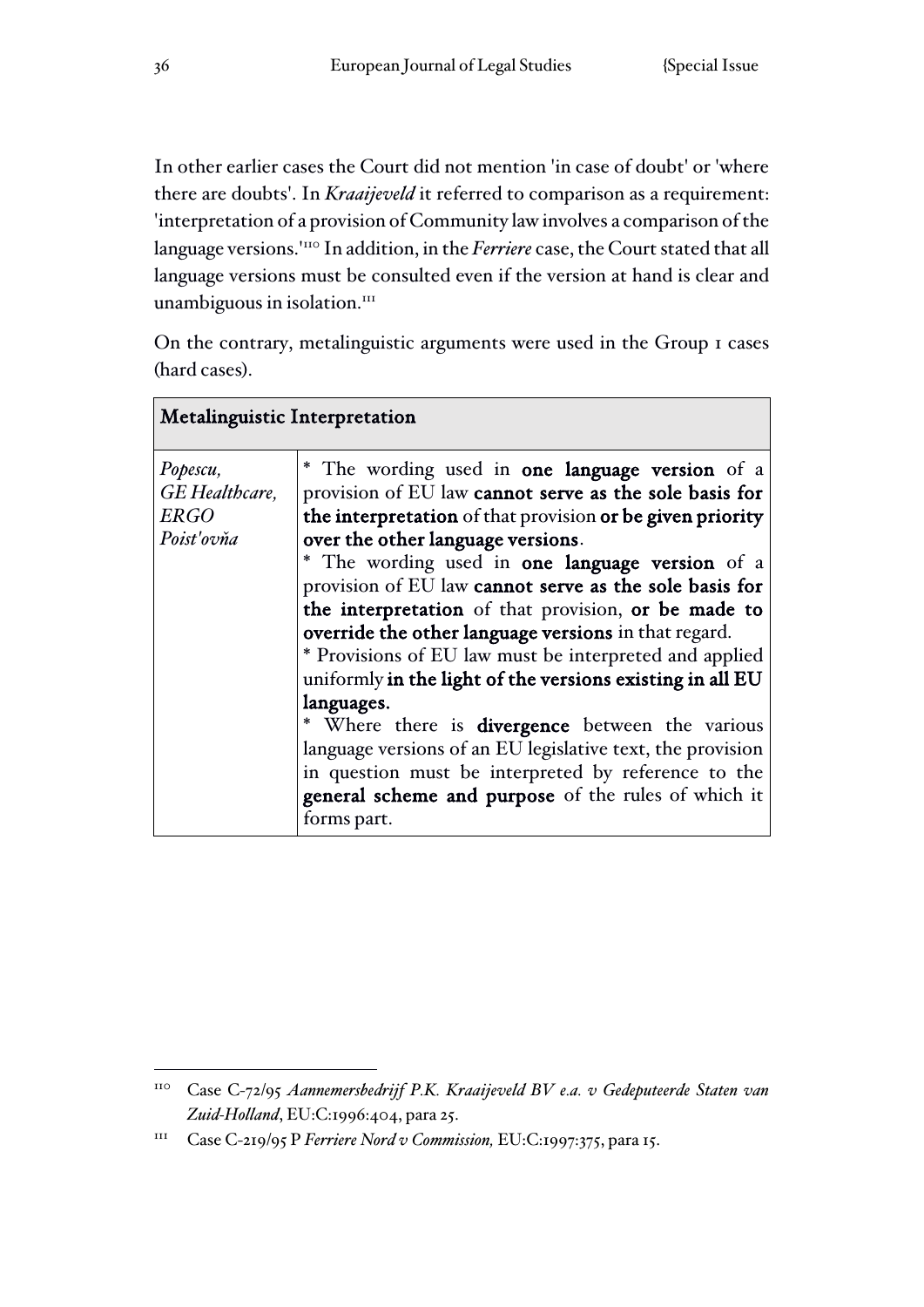Г

| Sharda Europe | * The wording used in one language version of a<br>provision of EU law cannot serve as the sole basis for<br>the interpretation of that provision or be given priority<br>over the other language versions.<br>* The need for uniform application and, therefore, for<br>uniform interpretation of an EU measure precludes one<br>version of the text being considered in isolation, but<br>requires that the measure be interpreted by reference to<br>the general scheme and purpose of the rules of which it<br>forms part. |
|---------------|--------------------------------------------------------------------------------------------------------------------------------------------------------------------------------------------------------------------------------------------------------------------------------------------------------------------------------------------------------------------------------------------------------------------------------------------------------------------------------------------------------------------------------|
| Pinckernelle  | * For the purpose of interpreting a provision of EU law it<br>is necessary to consider not only its wording but also the<br>context in which it occurs and the objectives pursued by<br>the rules of which it is part.<br>* Comparison revealed a divergence<br>* Analysis of the context to clarify the question                                                                                                                                                                                                              |
| Al Chodor     | * Where the various language versions differ, the scope<br>of the provision in question cannot be determined on<br>the basis of an interpretation which is exclusively<br>textual, but must be interpreted by reference to the<br>purpose and general scheme of the rules of which it<br>forms part.                                                                                                                                                                                                                           |
| Vilkas        | * The need for a uniform interpretation of a provision of<br>EU law makes it impossible for the text of a provision to<br>be considered, in case of doubt, in isolation but requires,<br>on the contrary, that it should be interpreted on the basis<br>of both the actual intention of the legislature and the<br>objective pursued by the latter, in light, in particular,<br>of the versions drawn up in all languages.                                                                                                     |

In *Popescu, GE Healthcare, ERGO Poist'ovňa* and *Sharda Europe*, the Court used practically the same arguments. In *Pinckernelle* and *Al Chodor*, the Court mentions that textual interpretation is not enough: we need to move on to the context and purpose of the rules. Finally, in *Vilkas*, the Court resorted to the intention of the legislature. In fact, the Court analysed the history of the provision in order to figure out what the intention was. The Court first observed that the wording used in the article in question had its origin in a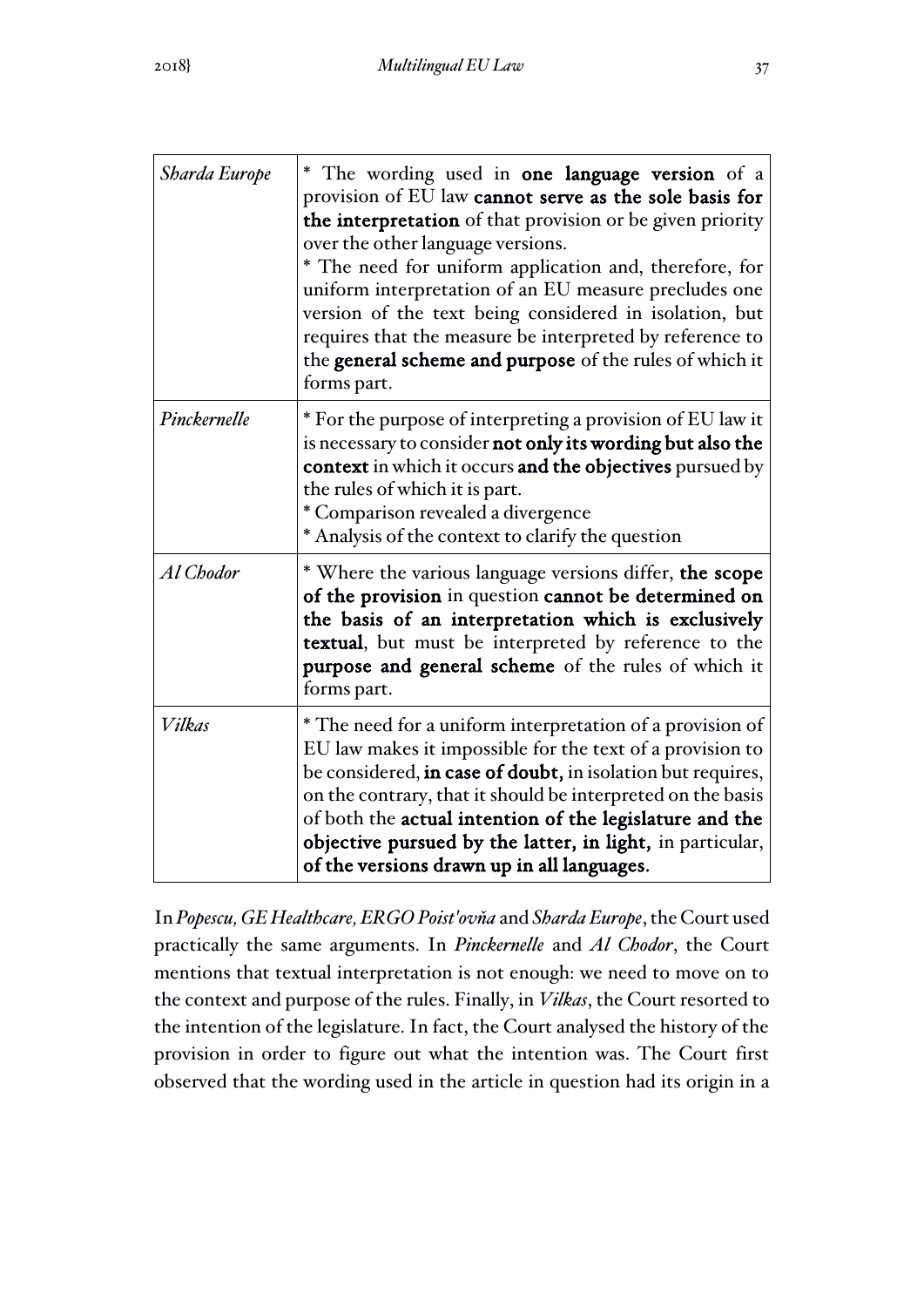previous Convention.<sup>112</sup> Then, different language versions of this Convention were compared. The Court also examined the explanatory report relating to the Convention in its various language versions.<sup>113</sup> In addition, the Court also studied the explanatory memorandum to the Commission's proposal that led to the adoption of the Framework Decision.<sup>114</sup> The Court was then able to deduce the intention of the legislature: 'These various factors contribute to demonstrating that the use in various language versions of that latter concept does not indicate that the EU legislature intended to' [...].<sup>115</sup>

### IV. TYPES OF DIVERGENCES

This section focuses on the types of divergences that came to light in the study of the case-law. In Group 1 and Group 2, I examined the types of linguistic divergences that appear between different language versions of a piece of legislation. Classifying the types of divergences is not easy and some authors acknowledge the difficulty of classification in linguistics:

A language is vastly more complex than an automobile engine, and linguistic items, being multi-functional, can be looked at from more than one point of view, and hence given more than one label on different occasions even within the same analytical framework.<sup>116</sup>

Therefore, it is not possible to establish rigid categorisation. However, there are some studies that provide a classification of divergences or of types of translation problems. Among the main works that have dealt with this issue, Kerstin Loehr provides a classification between two main groups: *Divergenzen im Text* and *Divergenzen im Denken*. <sup>117</sup> *Divergenzen im Text* are

<sup>112</sup> *Nord v Commission* (n 111) para 48.

<sup>&</sup>lt;sup>113</sup> Ibid para 50.

 $114$  Ibid para 51.

 $115$  Ibid para 52.

<sup>&</sup>lt;sup>116</sup> Sharon O'Brien, 'Controlling Controlled English. An Analysis of Several Controlled Language Rule Sets Obtaining the Rule Sets', Conference proceedings*: Joint Conference combining the 8th International Workshop of the European Association for Machine Translation and the 4th Controlled Language Application Workshop (EAMT and CLAW)* 2003 106, citing Thomas Bloor and Meriel Bloor, *The Functional analysis of English: a Hallidayan approach* (Arnold 1995) 15.

<sup>117</sup> Kerstin Loehr, *Mehrsprachigkeitsprobleme in der Europäischen Union* (Peter Lang 1997) 57.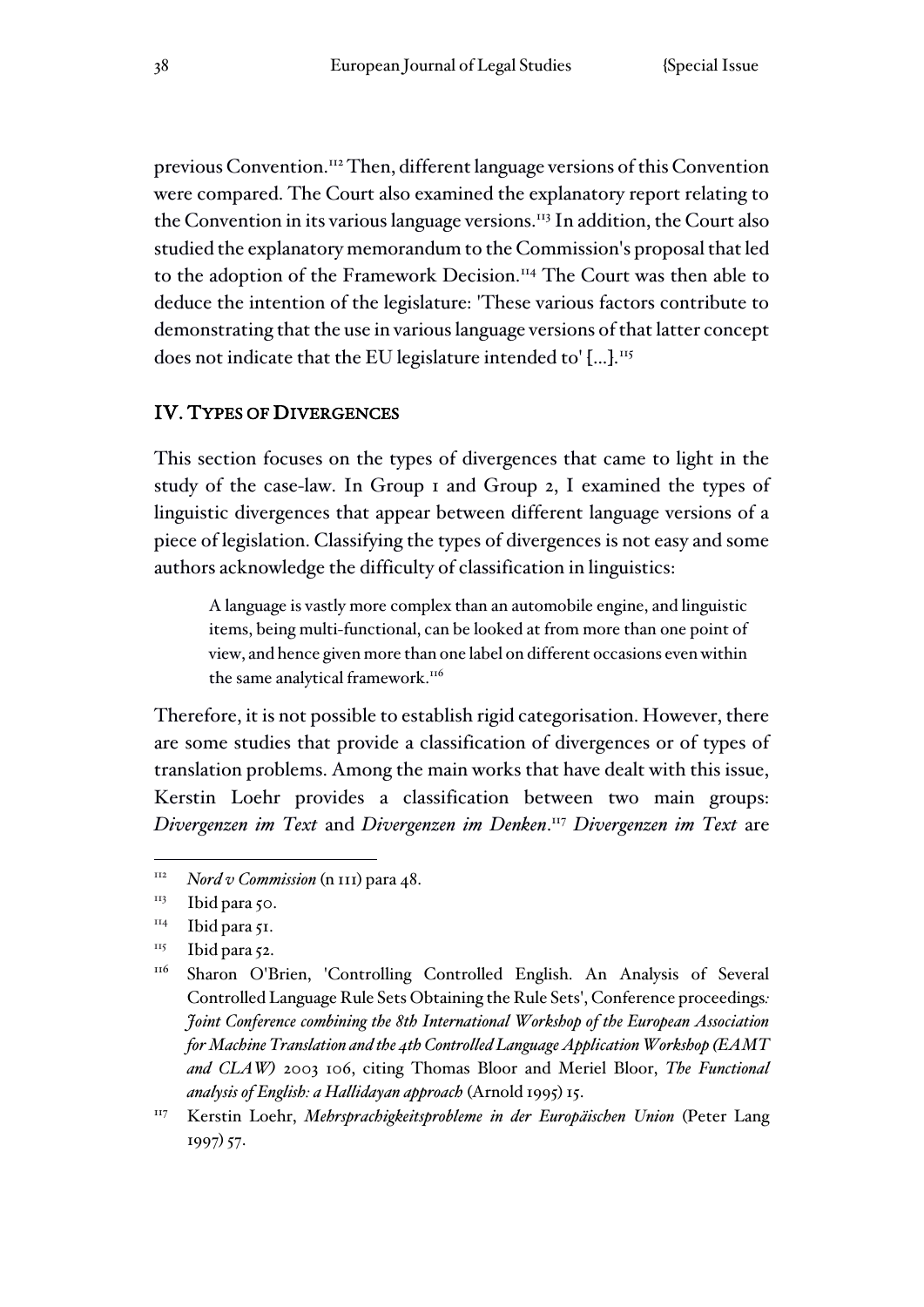textual divergences which are possible to avoid, and *Divergenzen im Denken*  are conceptual divergences which are harder to avoid.

Both Šarčević<sup>118</sup> and Schübel-Pfister<sup>119</sup> mention the classification proposed by Loehr. Šarčević remarks that divergences can be studied within the lexical field, but that they can also appear in the syntactical and pragmatic fields.<sup>120</sup> Schübel-Pfister explains that Loehr's linguistic perspective coincides partially with a legal perspective. She also distinguishes between *Divergenzen im Text* and *Divergenzen im Sinn* but calls them *Begriffsdivergenzen* and *Bedeutungsdivergenzen* respectively. She explains that *Begriffsdivergenze* can also be referred to as *Textdivergenzen* (textual divergence) and *Bedeutungsdivergenzen* (conceptual divergence) as *Sinndivergenzen*. 121

Geert Val Calster<sup>122</sup> refers to 'obscurities' in the texts. He proposes the following categories:

- one version says something different than the other(s); there is a clear conflict between different versions;

- one text uses a word without any meaning, or with an uncertain sense; the corresponding word in the other(s) is clear;

- in one text, a word is used with two or more meanings; the other version's term contains only one of those meanings;

-the word used in one text has a wider meaning than the corresponding word in the other(s) and a text uses a category which does not figure in the other(s).

Pablo Dengler provides a similar classification to that of Van Calster. He looks at the degree of divergence. If the language versions differ completely, he calls it *divergencia abierta* (open divergence). If the language versions do not differ completely but their scope is somewhat different, he calls it *divergencia* 

<sup>118</sup> Susan Šarčević, 'Die Übersetzung von mehrsprachigen EU-Rechtsvorschriften' in Maurizio Gotti and Susan Šarčević, *Linguistic Insights 46* (Peter Lang 2006).

<sup>119</sup> Isabel Schübel Pfister, *Sprache und Gemeinschaftsrecht* (n 102).

 $120$  Šarčević (n 118) 125.

 $121$  Schübel-Pfister (n 102) 106.

<sup>122</sup> Geert Van Calster, 'The EU's Tower of Babel — The Interpretation by the European Court of Justice of Equally Authentic Texts Drafted in more than one Official Language' (1997) 17(1) Yearbook of European Law 374.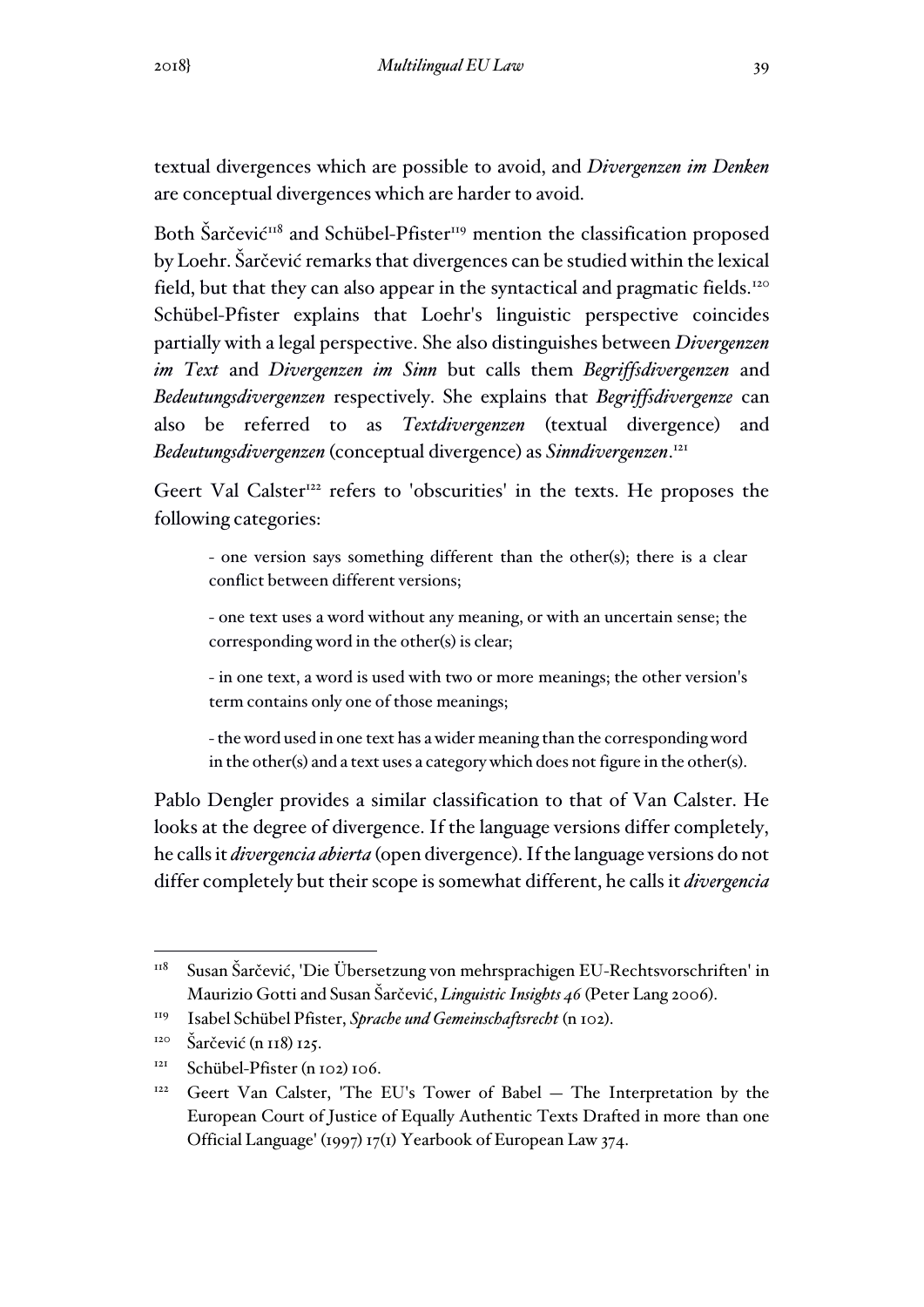*parcial* (partial divergence).<sup>123</sup> He includes conceptual divergences and divergences because of terminological asymmetry in the same group (partial divergences). However, if there is terminological asymmetry or if a certain element is omitted in a language version, the result can be that the language versions have completely opposite meanings and would therefore be considered 'open divergence'. For this reason, Dengler's classification according to the degree of disparity may be difficult to apply systematically.

In addition, Lawrence Solan mentions that there can be problems of 'word choice' or 'grammatical nuances'.<sup>124</sup> In one of his works, Baaij divides the types of discrepancies into 'translation errors' and 'semantic scope'.<sup>125</sup> In the case of 'translation errors', discrepancies entail the use of distinctly different terms in the various language versions. He claims that 'even when the CJEU does not explicitly believe that a translation error is to blame, it seems that the CJEU is generally more likely to treat these types of discrepancies as 'textual flaws''.<sup>126</sup> However, in my opinion, translation is not always to blame when there are textual flaws. This category of 'translation errors' does not seem to represent a type of linguistic divergence. Whether the problem was caused by an inaccurate translation is another question that should be resolved afterwards. Regarding the 'semantic scope', Baaij points out that 'differences in the scope of terminology in the various language versions may not be an error, but merely a natural and unavoidable trait of translation'.<sup>127</sup> In a later work he divides the case into 'semantic and syntactic discrepancies'.<sup>128</sup>

Most authors tend to distinguish divergences that appear at a grammaticalsyntactical level and those that appear at a lexical-semantic level. Both

<sup>123</sup> Pablo Dengler, 'Derecho de la UE y multilingüismo: el problema de las divergencias entre versiones lingüísticas' in Alonso Araguás et al, *Translating Justice* (Comares 2010) 83.

<sup>124</sup> Lawrence Solan, 'Statutory Interpretation in the EU: the Augustinian Approach' in Frances Olsen, Alexander Lorz, R. and Dieter Stein, *Translation Issues in Language and Law* (Palgrave Macmillan 2009).

 $125$  Cornelis Jaap W. Baaij, 'Fifty years of Multilingual Interpretation in the European Union' (n 13).

<sup>126</sup> Ibid 229.

 $127$  Ibid.

 $128$  Baaij (n 106).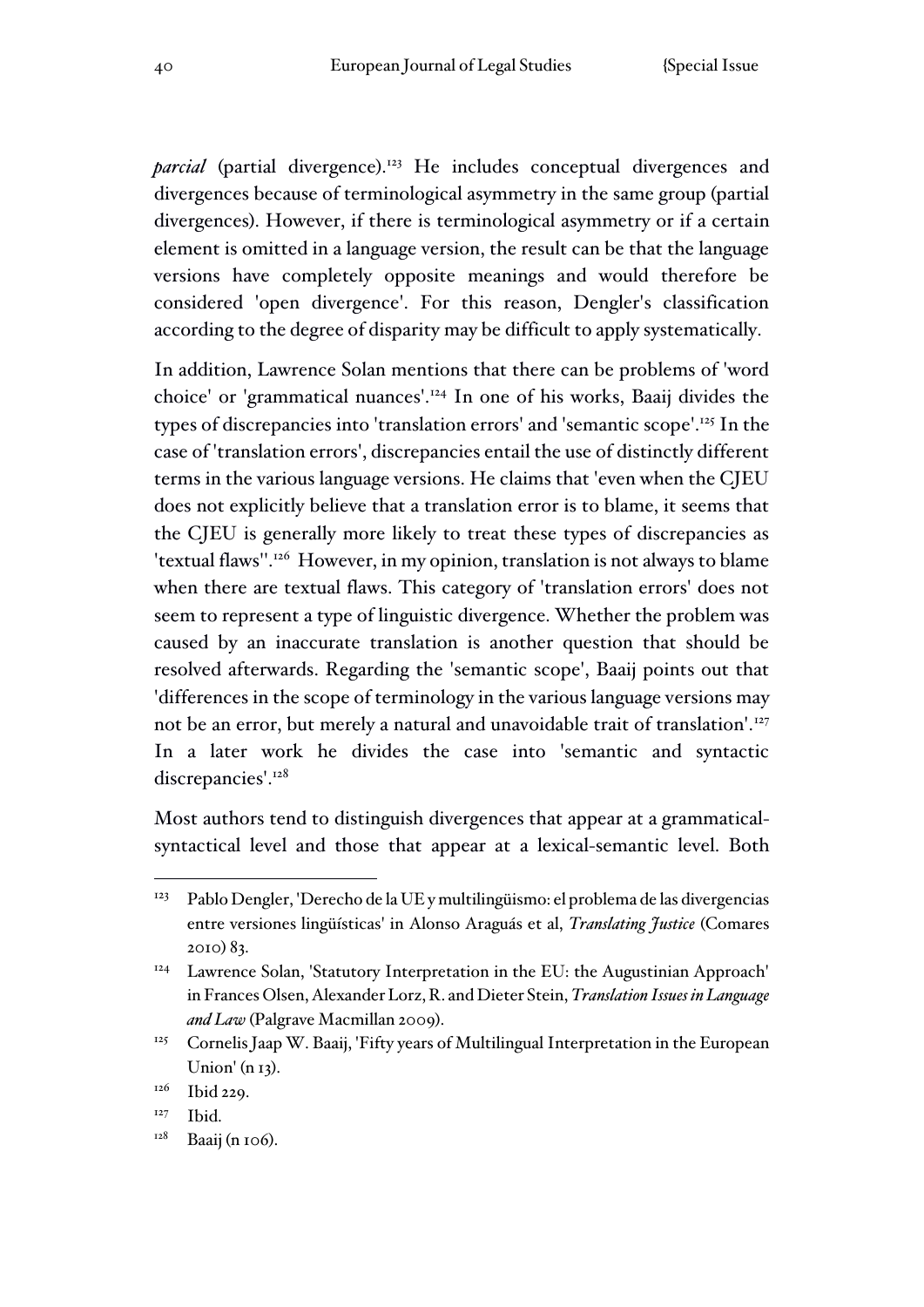Loehr<sup>129</sup> and Šarčević<sup>130</sup> suggest considering the three areas within the field of semiotics: syntax (or syntactics), semantics and pragmatics. This threefold classification 'goes back to Peirce, but was first drawn and made familiar by Morris'.<sup>131</sup> The classification I propose is, therefore, not guided strictly according to the three fields (syntax, semantics and pragmatics) but they are all related to it. The most structural-systemic aspects of language are grouped under 'structural-grammatical divergences', while the lexical level of discourse is described under 'lexical-conceptual divergences'. I therefore classify divergences according to:

1) Structural-grammatical divergences

2) Lexical-conceptual divergences

As the cases were described in detail in section 2, I summarise the types of divergences in the following tables.

| Addition of syntactic unit in one language version |                                                                                                                  |  |
|----------------------------------------------------|------------------------------------------------------------------------------------------------------------------|--|
| <b>GE</b> Healthcare                               | The German version contained the additional<br>term Zahlung <u>an diese dritte Person.</u>                       |  |
| Other aspects of syntax                            |                                                                                                                  |  |
| Sharda Europe                                      | It is not clear which part of the sentence the<br>adverbial clause of time modifies.                             |  |
| <b>ERGO</b> Poist'ovňa                             | Three language versions did not contain wording<br>which could be translated as 'to the extent that'.            |  |
| Onix Asigurări                                     | In a noun phrase: irregularities within their<br>territories v irregularities committed in their<br>territories. |  |
| Pinckernelle                                       | It is not clear which part of the sentence the<br>adverbial phrase modifies.                                     |  |

### *1. Structural-Grammatical Divergences*

<sup>129</sup> Kerstin Loehr, *Mehrsprachigkeitsprobleme in der Europäischen Union* (n 117) 17.

 $130$  Sarčević (n 118) 125.

<sup>&</sup>lt;sup>131</sup> John Lyons, *Semantics* (Cambridge University Press 1977) 114.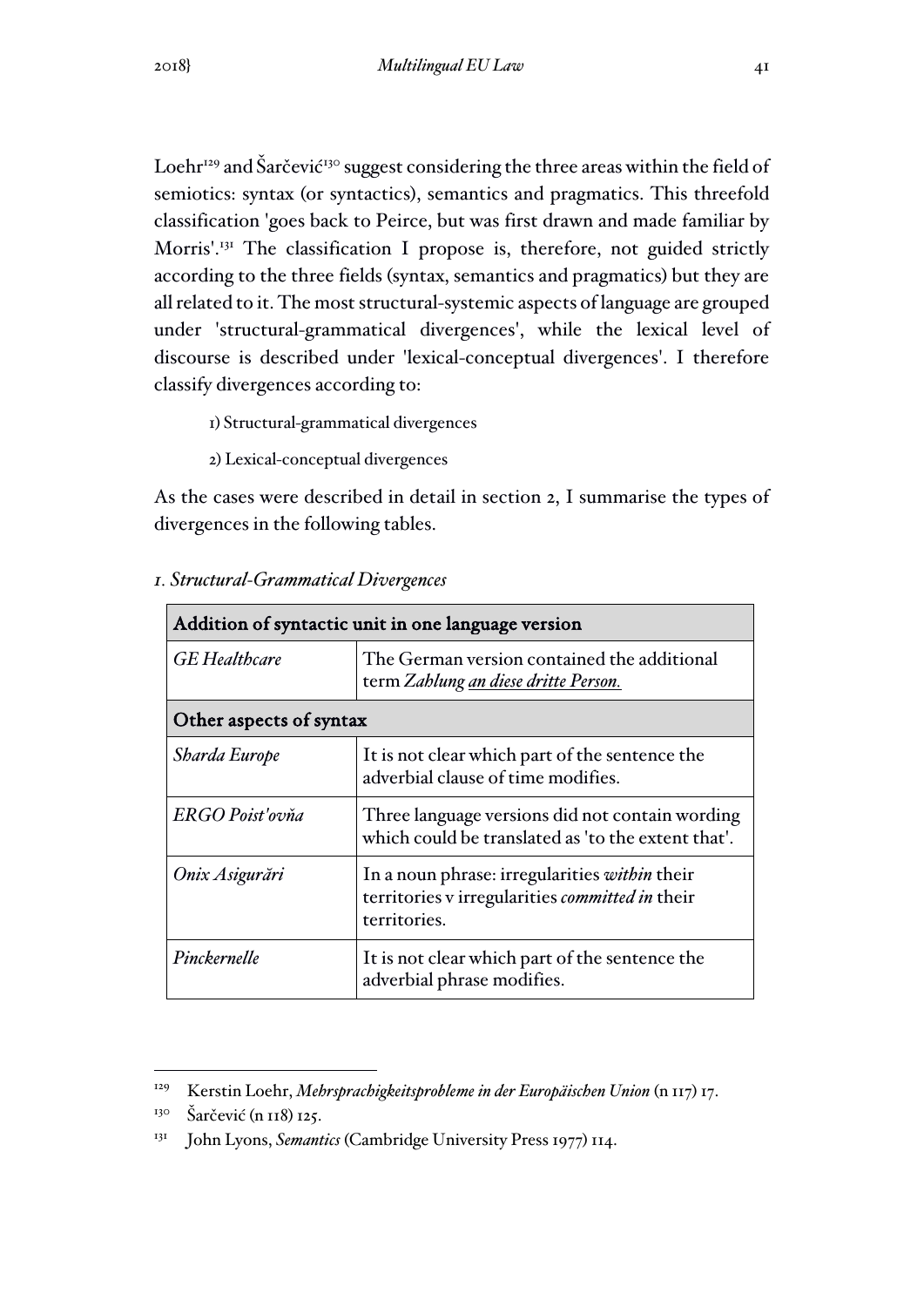| Popescu | The problem was the expression in Romanian |
|---------|--------------------------------------------|
|         | $\vert$ (drept de conducere acordat).      |

### *2. Lexical-Conceptual Divergences*

| Khorassani  | The German version used an expression that had<br>a more restricted meaning (zum Gegenstand haben<br>v. 'in relation to').    |
|-------------|-------------------------------------------------------------------------------------------------------------------------------|
| Al Chodor   | The problem revolved around the use of the term<br>'defined by law' v. laid down in legislation.                              |
| Vilkas      | The problem revolved around the use of the term<br>force majeure v. 'circumstances beyond the<br>control'.                    |
| NEW WAVE CZ | The problem revolved around the use of the term<br>'in the context of proceedings' v. within the<br>framework of proceedings. |

When we delve into the types of divergences, a common question that can be considered is whether discrepancies between different language versions are to be attributed to a translation problem. A defective translation is indeed the reason for linguistic divergence in some of the cases. For example, in *Sharda Europe* the provision in Spanish was not expressed correctly. Translators must have utmost care with adverbials because syntactic aspects can lead to semantic problems. We have seen that depending on the position of the adverbial, it can modify one part of the sentence or the other, having serious legal consequences.

In other cases, the responsibility of translators in not so clear. For this reason, instead of saying whether a certain translation is correct or incorrect, I think that it would be more appropriate to talk about adequacy.<sup>132</sup> In the *Vilkas*

<sup>&</sup>lt;sup>132</sup> See, for instance, Le Chen and Kin Kui, 'Terminological equivalence in legal translation: A semiotic approach'(2008) 172 Semiotica 33; Fernando Prieto Ramos, 'International and supranational law in translation: From multilingual lawmaking to adjudication'(2014a) 20(2) The Translator, 313; Fernando Prieto Ramos, 'Quality Assurance in Legal Translation: Evaluating Process, Competence and Product in the Pursuit of Adequacy' (2015) 28(1) International Journal for the Semiotics of Law 11.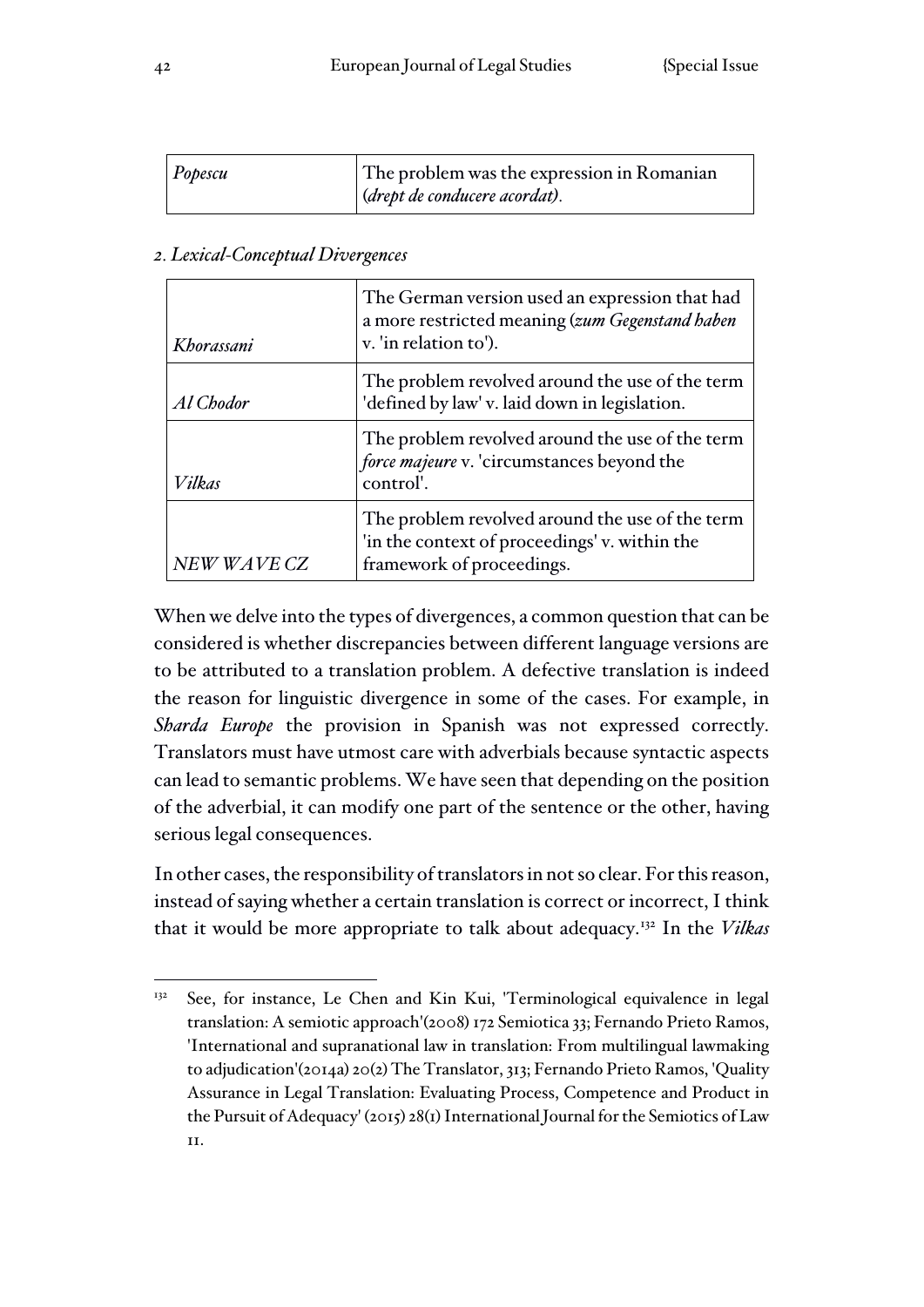case, the problem of interpretation revolved around the concept of *force majeur*. Some language versions did not use this term and expressed the same idea with a different expression. It could be argued that 'circumstances beyond the control' expresses the same idea. However, as the CJEU explained in the judgement, there is settled case-law in various spheres of EU law that deal with the concept of *force majeure*. <sup>133</sup> Translators who are aware and informed should take into account if a certain term has been interpreted in the context of EU law. Translations will normally achieve a higher level of adequacy if translators carry out a good contextualization of the translation task. $134$ 

In addition, I do not think it is fair to attribute all shortcomings to multilingual interpretation to translation.<sup>135</sup> In this regard, we must bear in mind that legal norms are expressed in natural language; as a consequence, ambiguity, vagueness and open texture are inevitable, even if legislation is monolingual.<sup>136</sup> This suggests that we need to move away from a positivist approach that relies on a 'strong language theory'.<sup>137</sup> Supporters of this theory assume that legal norms carry 'autonomous and pre-interpretive meaning'.<sup>138</sup> This implies that 'judicial decisions would be exempt from value judgements

 $\overline{a}$ <sup>133</sup> Case C-640/15 *Minister for Justice and Equality v Tomas Vilkas* EU:C:2017:39, para 53.

<sup>&</sup>lt;sup>134</sup> On parameters for contextualising, see, for example, Fernando Prieto Ramos, 'Interdisciplinariedad y ubicación macrotextual en traducción jurídica' (2009) 13(4) Translation Journal 1. On an integrative approach for reaching higher levels of adequacy with appropriate problem-resolving mechanisms, see Fernando Prieto Ramos, 'Parameters for Problem-Solving in Legal Translation-Implications for Legal Lexicography and Institutional Terminology Management' in Le Cheng, King Kui Sin and Anne Wagner (eds.), *The Ashgate Handbook of Legal Translation*  (Ashgate 2014); Prieto Ramos, 'Quality Assurance' (n 132).

<sup>&</sup>lt;sup>135</sup> For example, Bobek claimed that 'The enduring problem, however, is the quality of the translations of the Community legislation: inconsistency in terminology, mistakes in translation, parts of legislation. which are incomprehensible'. Michal Bobek, 'On the Application of European Law in (Not Only) the Courts of the New Member States: 'Don't Do as I Say'?' (2007) 10 Cambridge Yearbook European Legal Studies 12.

<sup>&</sup>lt;sup>136</sup> On natural language and interpretation problems, see Moreso and Vilajosana (n 94) 152-157.

<sup>&</sup>lt;sup>137</sup> Christensen and Sokolowski (n 8) 65.

 $138$  Paunio (n 98) 113.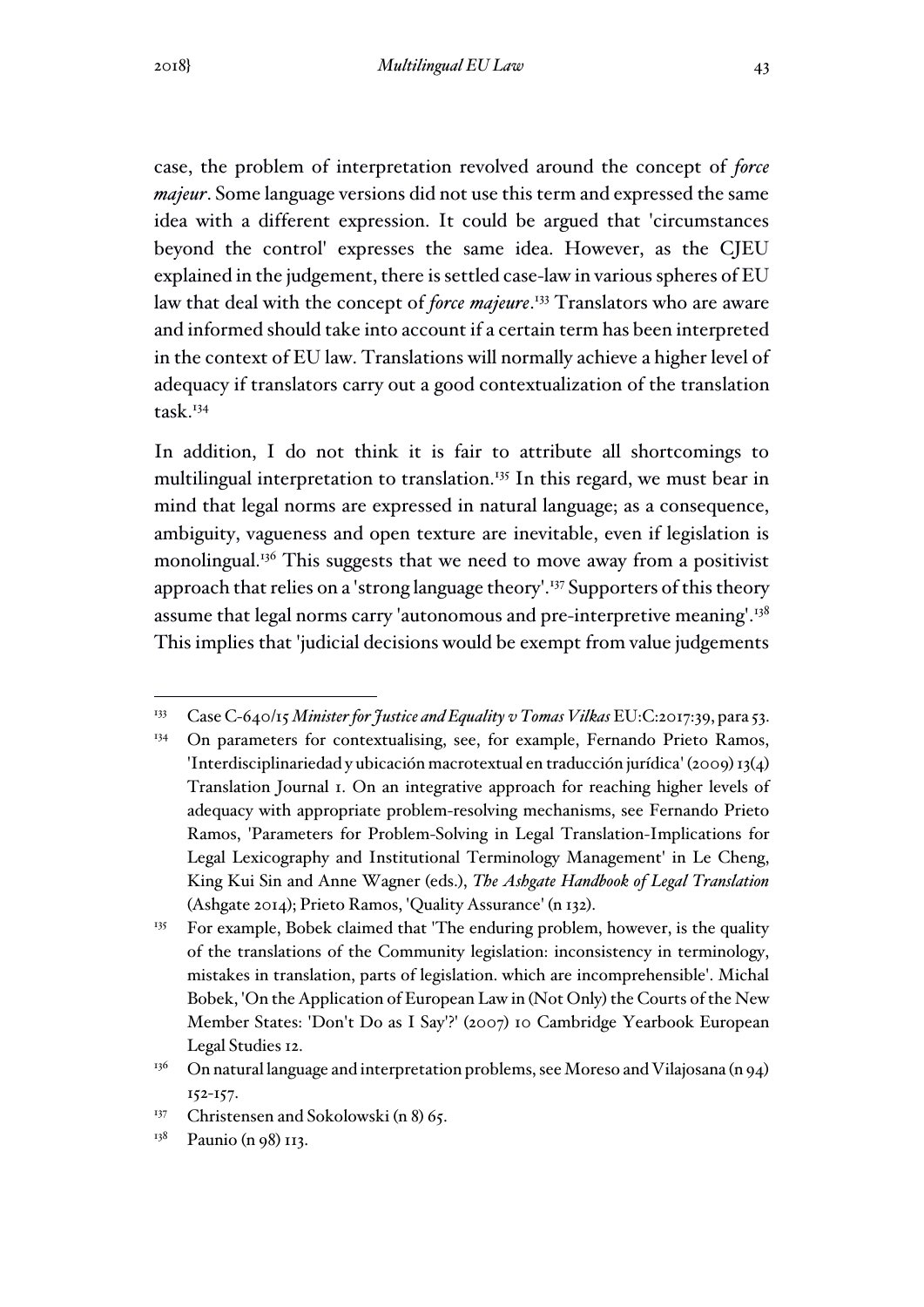and deprived of discretion'.<sup>139</sup> In order to understand how multilingual EU law actually works, we need to consider that meaning is created in context and depends on the discourses in which it occurs.<sup>140</sup> Legal concepts are not fixed entities; 'they can and do change'.<sup>141</sup>

### V. CONCLUSIONS

This applied study has addressed three main points. First, as for the use of comparison, I have found that most cases of comparison of language versions carried out by the CJEU ( $71\%$ ) involve some kind of divergence; the rest (29%) are cases in which comparison is used to confirm an interpretation. Second, from the total number of cases that include some divergence, 70% are 'G1- Hard cases'. This study has revealed a correlation between the 'hard cases' and metalinguistic interpretation. Third, regarding the types of divergences, most cases (70%) are 'structural-grammatical' divergences and the rest are 'lexical-conceptual' divergences. No correlation can be established between the type of divergence and the method of interpretation; i.e. 'structuralgrammatical' divergences involve either metalinguistic or linguistic interpretation.

The study of divergences that emerge between different language versions is of paramount importance because it touches upon the question of uniform application and interpretation of EU law. The cases explored here provide an overview of the type of linguistic issues that come to light in multilingual interpretation by the CJEU.

I propose an informed and reasoned approach to deal with the implications of EU law multilingualism in relation to four points. The first point concerns the creation of EU law. The role of translators as key actors in law-making must be kept in mind. They produce legislation that is legally binding and, therefore, there should be more collaboration between drafters, translators and lawyer linguists. Translators could have a greater role by participating

<sup>&</sup>lt;sup>139</sup> Ibid.

<sup>&</sup>lt;sup>140</sup> Jan Engberg, 'Word meaning and the problem of a globalized legal order' in Peter. M. Tiersma and Lawrence M. Solan (eds.), *The Oxford Handbook of Language and Law* (Oxford University Press 2012) 180.

<sup>141</sup> Anne-Lise Kjær, 'A Common Legal Language in Europe?' in Mark Van Hoecke (ed.), *Epistemology and Methodology of Comparative Law* (Hart 2004) 388.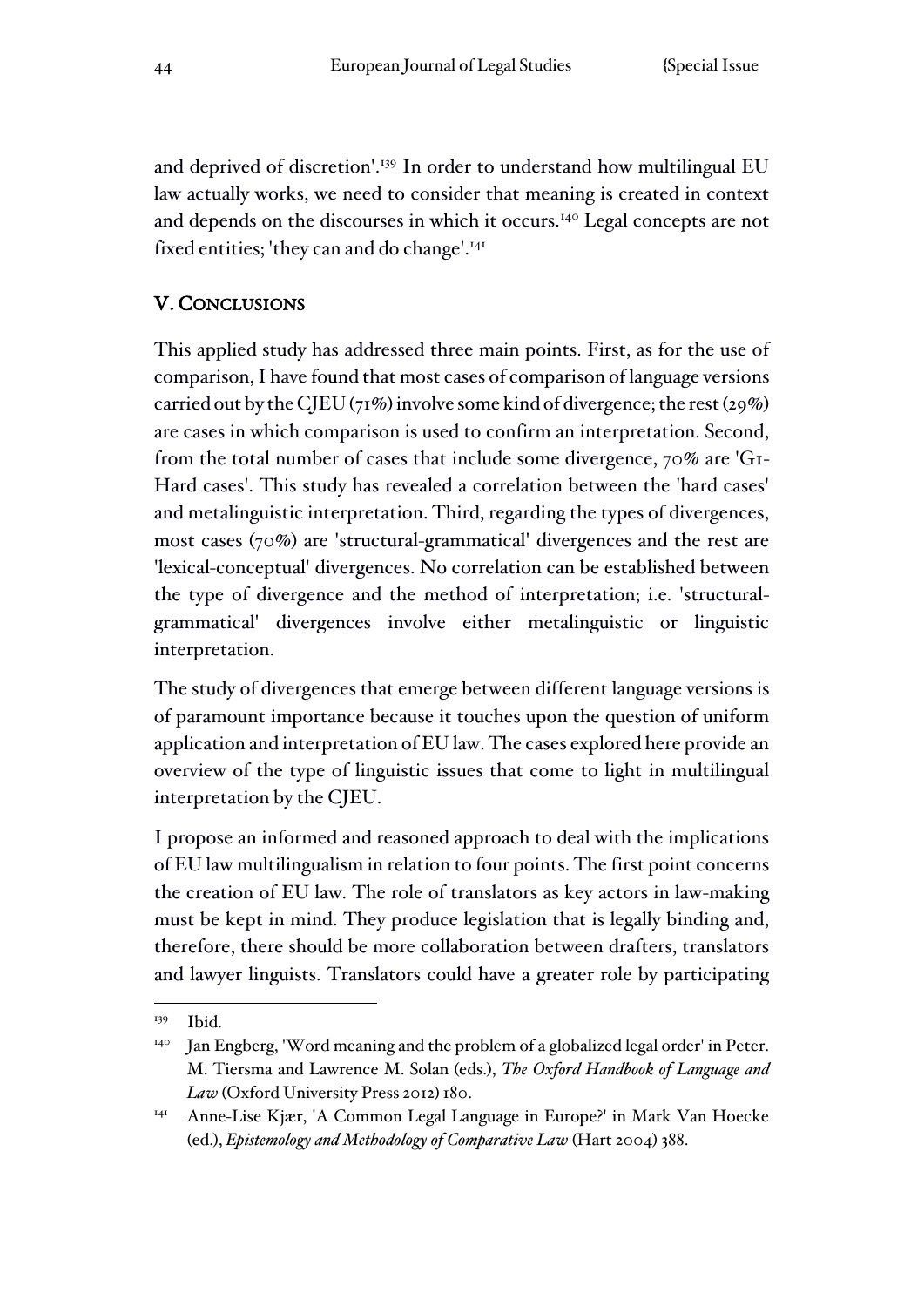more in certain discussions when deciding the content of legislation. This would help translators understand the nuances of certain provisions, as EU law is 'negotiated legislation' and legislation normally passes through three institutions (the ordinary legislative procedure being 'the main decisionmaking procedure used for adopting EU legislation').<sup>142</sup> Efforts should be focused on improving the legislative technique so that legislation is as clear as possible. As Strandvik also maintains, it is necessary to raise awareness and provide 'formal training in legislative drafting, terminology and translation'.<sup>143</sup> It may not be possible to remove the challenges that are inherent to translation. However, 'by raising awareness about them, we can try to approach them differently, untangle and review our norms, beliefs and values, and update our working routines'.<sup>144</sup>

The second point concerning a new approach relates to the application and interpretation of EU legislation. No strict division between the different tasks surrounding the creation and interpretation of EU law can be drawn. Translators need to be aware of the hermeneutic principles that the CJEU applies when interpreting EU law, especially when the Court reconciles diverging language versions. Bengoetxea explains that 'genuine multilingual legal reasoning occurs at the stage of translation much more so than at the stage of drafting or even deliberation'. The translator 'is bound by a closed and circumscribed universe of meaning'.<sup>145</sup>

The third aspect of this new way of thinking is to accept that divergences are inevitable. It is not a question of establishing English, for example, as the only source text for drafting and interpretation of EU legislation.<sup>146</sup> Ambiguity and vagueness are inherent to natural languages. National courts should be more familiar with linguistic issues in EU law, even if only to have the

<sup>142</sup> See Consilium Europa <http://www.consilium.europa.eu/en/council-eu/decisionmaking/ordinary-legislative-procedure>, accessed 23 October 2017.

<sup>&</sup>lt;sup>143</sup> Ingemar Strandvik, 'On Quality in EU Multilingual Lawmaking' in Susan Šarčević (ed.), *Language and Culture in EU Law: Multidisciplinary Perspectives* (Ashgate 2015) 162.

<sup>144</sup> Ibid.

<sup>145</sup> Joxerramon Bengoetxea, 'Multilingual and Multicultural Legal Reasoning- the European Court of Justice' in Anne-Lise Kjær and Silvia Adamo (eds.), *Linguistic Diversity and European Democracy* (Ashgate 2011) 118.

 $146$  Proposal by Baaij (n 106) 45.